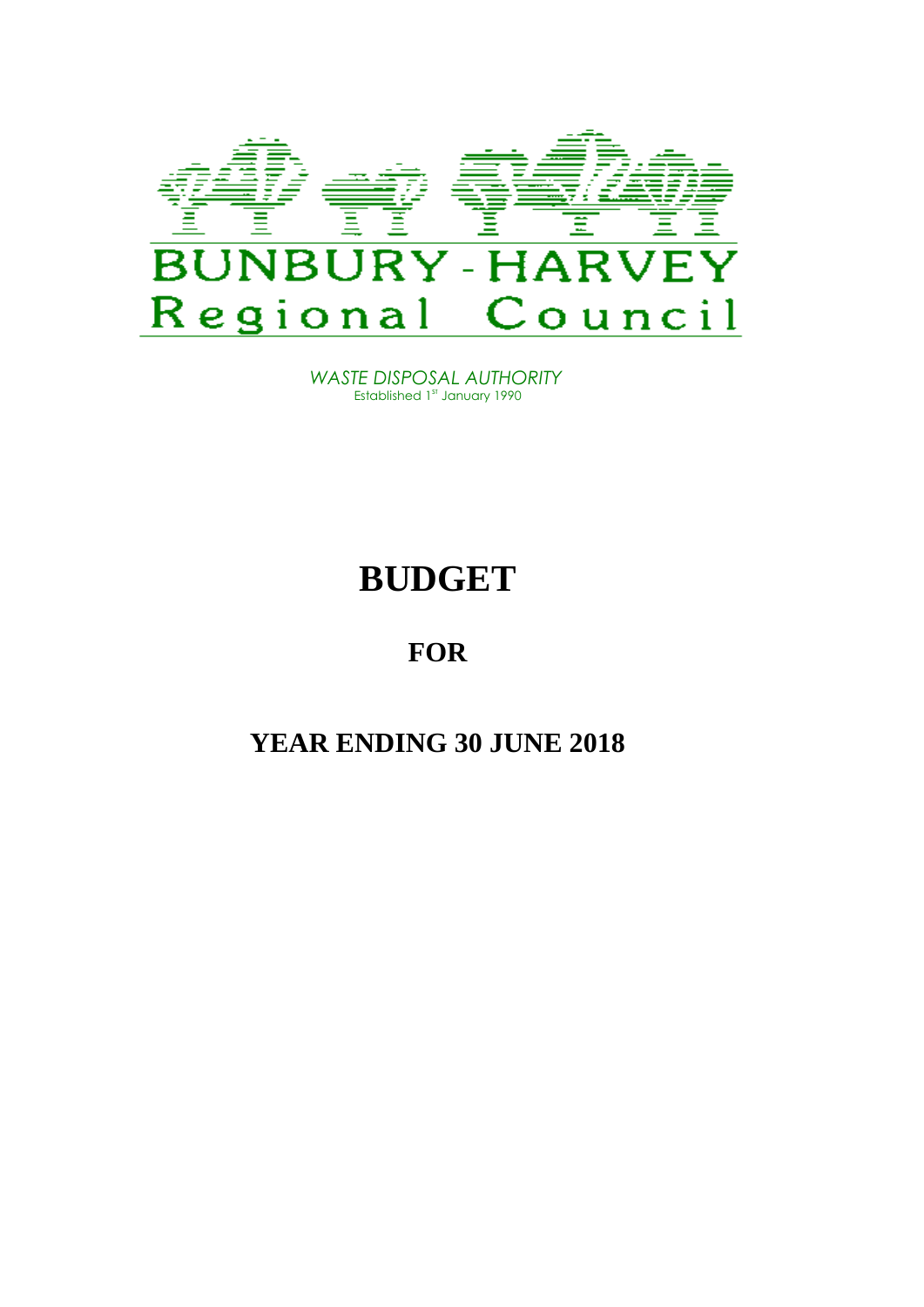### *CONTENTS*

|                     |                               | Page No                                                      |                |
|---------------------|-------------------------------|--------------------------------------------------------------|----------------|
| <b>Introduction</b> |                               |                                                              |                |
|                     | <b>Executive Introduction</b> |                                                              | (i)            |
|                     | <b>Budget Certification</b>   |                                                              | (ii)           |
|                     |                               | <b>Schedule of Constituent Councils</b>                      | (iii)          |
|                     |                               | <b>Elected Members and Executive Staff</b>                   | (iv)           |
|                     | <b>Financial Statements</b>   |                                                              |                |
|                     |                               | Statement of Comprehensive Income by Nature or Type          | $\mathbf{1}$   |
|                     |                               | Statement of Comprehensive Income by Program                 | $\overline{c}$ |
|                     |                               | <b>Statement of Financial Position</b>                       | 3              |
|                     |                               | <b>Statement of Changes in Equity</b>                        | $\overline{4}$ |
|                     |                               | <b>Statement of Cash Flows</b>                               | 5              |
|                     | Fee Setting Statement         |                                                              | 6              |
|                     |                               | <b>Notes to and Forming Part of the Budget</b>               |                |
|                     | Note 1                        | <b>Significant Accounting Policies</b>                       | $7 - 16$       |
|                     | Note 2                        | <b>Reporting - Program Descriptions</b>                      | 17             |
|                     | Note 3                        | Depreciation                                                 | 18             |
|                     | Note 4                        | Profit(Loss) on Disposal of Assets                           | 18             |
|                     | Note 5                        | Cash                                                         | 19             |
|                     | Note 6                        | Receivables                                                  | 19             |
|                     | Note 7                        | Property, Plant and Equipment, Infrastructure                | $19 - 20$      |
|                     | Note 8                        | Trade and Other Payables, Provisions, Auditor's Remuneration | 21             |
|                     | Note 9                        | <b>Members Fees and Allowances</b>                           | 21             |
|                     | Note 10                       | Interest on Investments                                      | 21             |
|                     | Note 11                       | Note to Cash Flow Statement                                  | 22             |
|                     | Note 12                       | Note to Fee Setting Statement                                | 22             |
|                     | Note 13                       | <b>Reserve Funds</b>                                         | $23 - 24$      |
|                     | Note 14                       | <b>Transfers to Reserve Funds</b>                            | 25             |
|                     | Note 15                       | <b>Transfers from Reserve Funds</b>                          | 25             |
|                     | Note 16                       | Fees and Charges, Operating and Non-Operating Grants,        | 26             |
|                     |                               | Subsidies and Contributions, and Other Revenue               |                |
|                     | Note 17                       | Capital Expenditure                                          | 27             |
|                     | Note 18                       | <b>Stanley Road Rehabilitation (Capping)</b>                 | 28             |
|                     | Note 19                       | <b>Stanley Road Lined Cells</b>                              | 29             |
|                     | Note 20                       | <b>Organics Project</b>                                      | 29             |
|                     | Note 21                       | <b>Performance Measures</b>                                  | 30             |
|                     | Note 22                       | Schedule of Tipping Fees                                     | $31 - 32$      |
|                     | Note 23                       | <b>Supplementary Ratio Information</b>                       | 33             |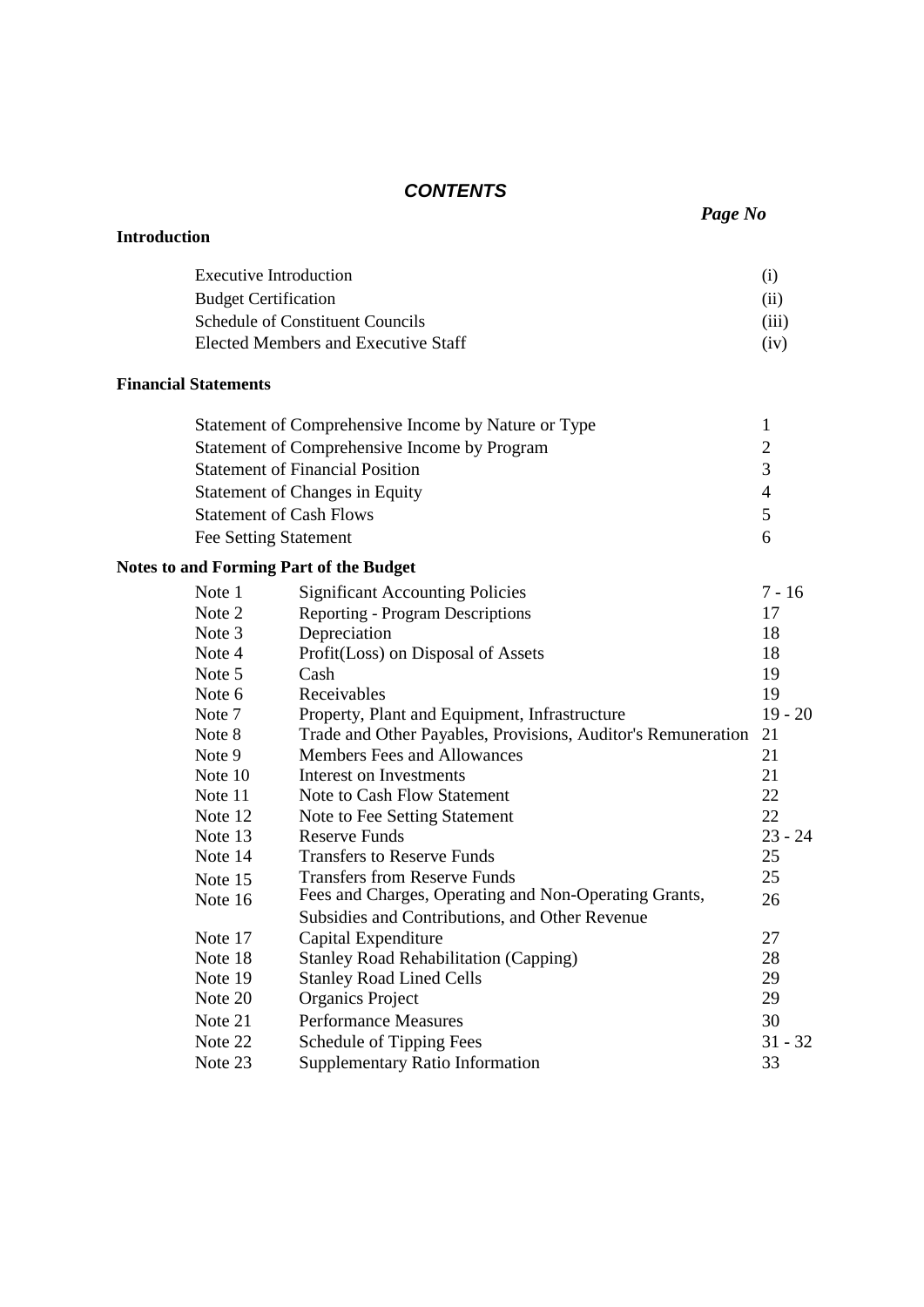### **Executive Introduction**

The 2017/18 draft budget has been prepared with regard to the following assumptions and estimates:

- 1. Inflation 1.75% based on WA State Government budget forecasts.
- 2. Increases in wages of 2.5% as per the workforce plan. There will an increase of 1 FTE for Site Rehabilitation. There is a total of 18.0 FTE's in the 2017/18 budget.
- 3. Interest earnings are based on an average 2.5% on investments.
- 4. Councillor meeting attendance fees remain at the minimum fee of \$88 per Ordinary Meeting, and the Chairman's fee per meeting at \$176.
- 5. Fees and Charges of \$4.321 million based on a 4.40% increase in the co-mingled waste tonnage rate, a 39% reduction in the green waste tonnage rate (as per the agenda item presented at the May 25, 2017 Ordinary meeting of Council). This represents a 1% increase in revenue over the 2016/17 year. This budget is based on the following Estimated Tonnages through the gate:<br>2016/17: 71,000 tonnes. 2017/18: 71,000 tonnes.

2016/17: 71,000 tonnes.

- 6. An operating deficit of \$613K which includes expenditure of \$1.818M for Stanley Road rehabilitation.
- 7. The following capital expenditure totalling \$5.526M will be funded by Reserves (\$1.982M), Asset Sales (\$65K), Royalties for Regions (\$3M), and Municipal Funds (\$479K).

| <b>Asset Description</b>                      | <b>Stanley Road</b> |              |                 |  |  |
|-----------------------------------------------|---------------------|--------------|-----------------|--|--|
|                                               | <b>Purchases</b>    | Sales/Grants | <b>Net Cost</b> |  |  |
| Compost Facilities Infrastructure (Organics)  | \$1.028M            |              | \$1.028M        |  |  |
| Shredder                                      | \$<br>580K          |              | \$<br>580K      |  |  |
| Replace Telehandler                           | \$<br>310K          | \$<br>30K    | \$<br>280K      |  |  |
| Administration Building (\$100K carried       |                     |              |                 |  |  |
| forward)                                      | \$<br>275K          |              | 275K<br>\$      |  |  |
| Electronic GPS                                | \$<br>75K           |              | \$<br>75K       |  |  |
| <b>CEO Vehicle Replacement</b>                | \$<br>55K           | \$<br>35K    | \$<br>20K       |  |  |
| Replace gatehouse/Amenities Building (c/fwd)  | \$<br>45K           |              | \$<br>45K       |  |  |
| 10,000ltr Bulk Fuel Storage                   | \$<br>34K           |              | \$<br>34K       |  |  |
| Bin Lifter (carried forward)                  | \$<br>3K            |              | \$<br>3K        |  |  |
| Office Equipment                              | \$<br>1K            |              | \$<br>1K        |  |  |
| <b>New Lined Cells</b>                        | \$ 3M               | \$3M         | \$<br>0         |  |  |
| Land Acquisition (Lined Cell Clearing Offset) | \$120K              |              | \$.<br>120K     |  |  |
| <b>TOTALS</b>                                 | \$5.526M            | \$3.065M     | \$2.461M        |  |  |

8. Transfers to and from Reserves:

|                                                       | <b>Balance</b><br>30/6/17 | <b>Between</b><br><b>Reserves</b> | <b>To Reserves</b> |                         | <b>From Reserves</b> |           | <b>Balance</b><br>30/6/18 |
|-------------------------------------------------------|---------------------------|-----------------------------------|--------------------|-------------------------|----------------------|-----------|---------------------------|
| <b>RESERVE</b>                                        |                           |                                   | <b>Interest</b>    | Ex Muni<br><b>Funds</b> | Capital              | Operating |                           |
| Plant & Infrastructure                                | 505K<br>\$                |                                   | 21K<br>\$          | \$<br>685K              | \$<br>378K           |           | \$<br>833K                |
| Site Post Closure<br>Rehabilitation                   | \$3.130M                  |                                   | 81K<br>\$          | 857K<br>\$              |                      | \$1.818M  | \$2.250M                  |
| Waste Minimisation                                    | 818K<br>\$                |                                   | \$<br>12K          | \$<br>104K              | 580k<br>\$           |           | 354K<br>\$                |
| <b>Stanley Road Lined</b><br><b>Cell Construction</b> | 540K<br>\$.               |                                   | \$<br>15K          |                         |                      |           | \$<br>555K                |
| Land Acquisition and<br>Investigation                 | \$1.033M                  | (S1.033M)                         |                    |                         |                      |           | \$<br>- 0                 |
| Organics Processing                                   | \$0                       | \$1.033M                          | \$<br>23K          |                         | \$1.027M             |           | \$<br>29K                 |
| <b>TOTALS</b>                                         | \$6.026M                  | \$0                               | \$<br>152K         | \$1.646M                | \$1.985M             | \$1.818M  | \$4.021M                  |

**Note:** The funds in the Land Acquisition and Investigation Reserve are proposed to be used for the relocation (and upgrade) of the Organics Processing facility from Banksia Road to Stanley Road. It is proposed to close the Land Acquisition and Investigation Reserve and to transfer these funds into a new reserve called the Organics Processing Reserve.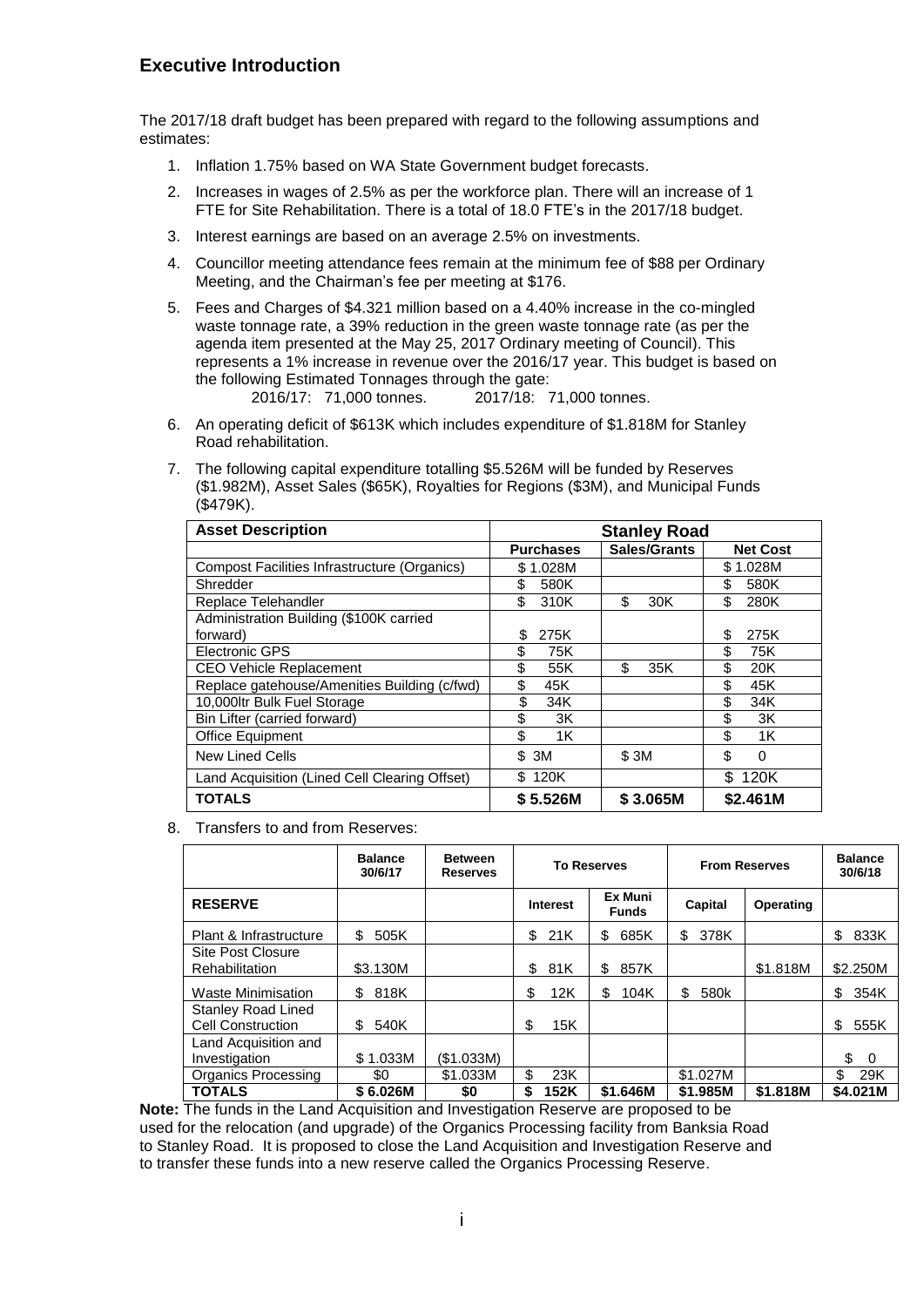### **BUDGET CERTIFICATION**

### **THE BUNBURY-HARVEY REGIONAL COUNCIL COMPILED THE ANNUAL BUDGET ACCORDING TO SECTION 6.2 OF THE LOCAL GOVERNMENT ACT 1995**

I hereby certify that the budget for the -

Municipal Fund and the following Reserve Accounts:

- Plant and Infrastructure Reserve
- Site (Post Closure) Rehabilitation Reserve
- Waste Minimisation and Environmental Protection Reserve
- Stanley Road Lined Cell Construction Reserve
- Site Acquisition and Investigation Reserve
- Organics Processing Reserve

for the Bunbury-Harvey Regional Council for the 2017/18 financial year were adopted by the Council at the Ordinary Meeting held on ………...

> J Jones **CHAIRMAN**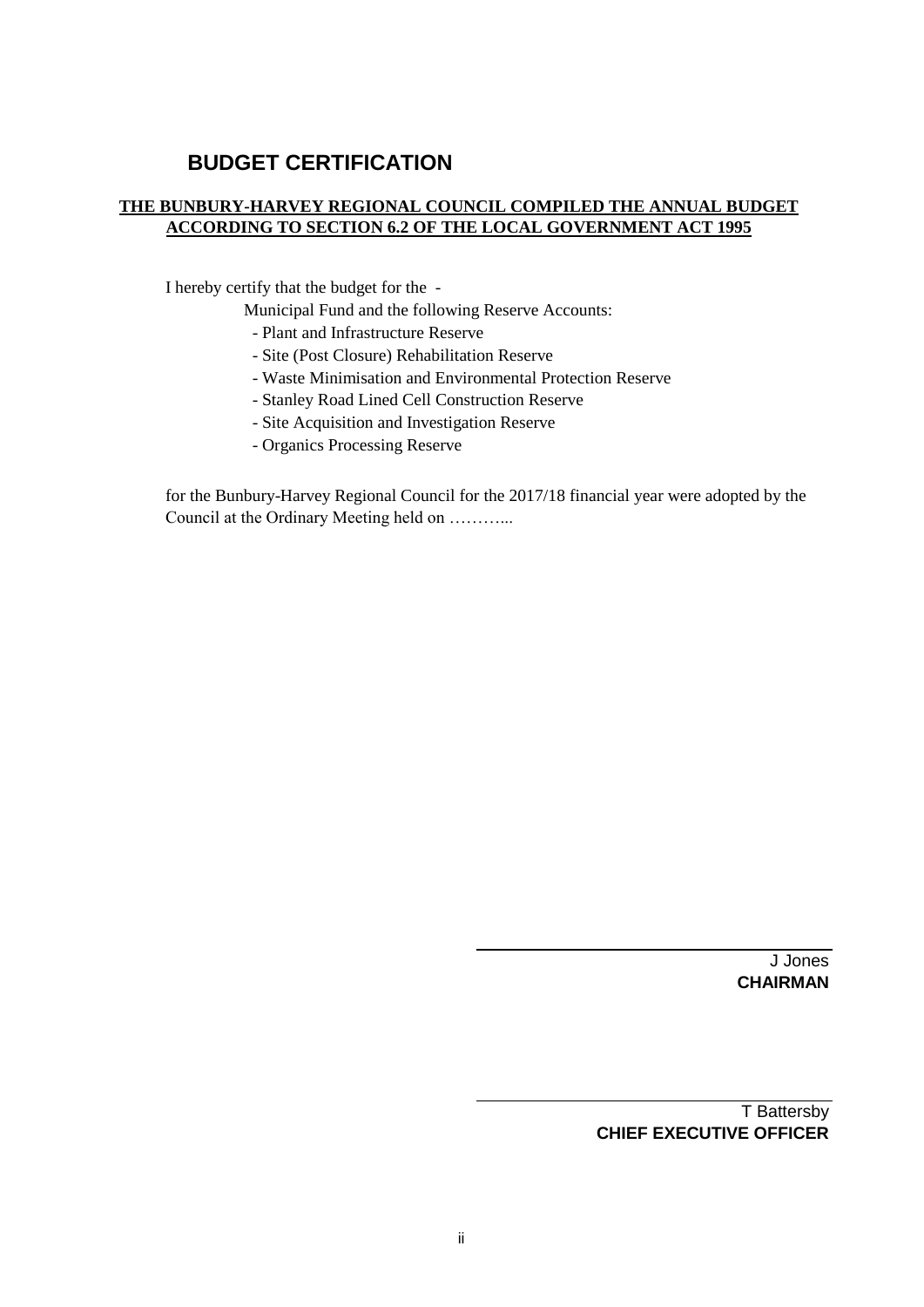

 *WASTE DISPOSAL AUTHORITY* Established 1st January 1990

# **SCHEDULE OF CONSTITUENT COUNCILS:**

# **CITY OF BUNBURY SHIRE OF HARVEY**

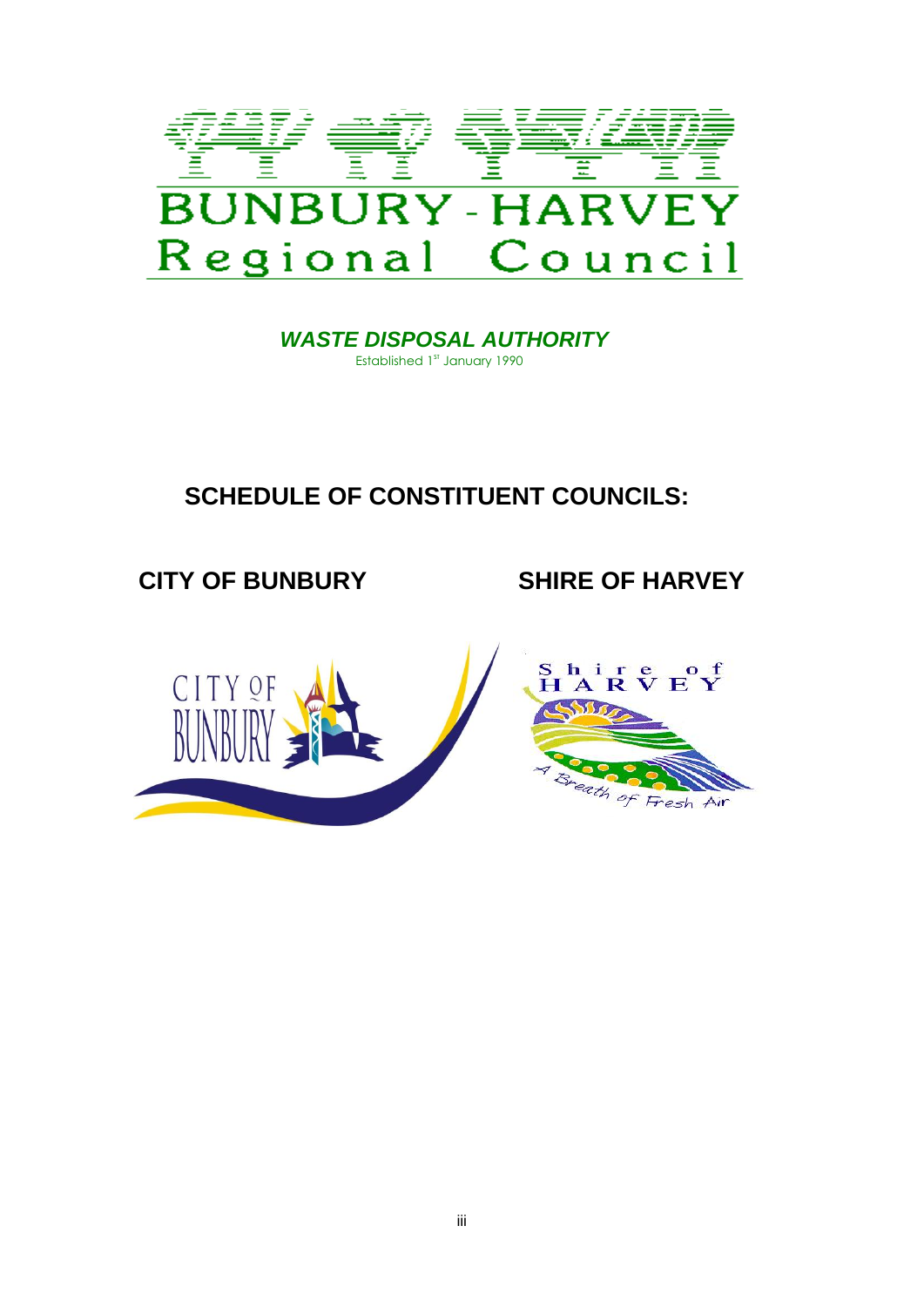# **BUNBURY - HARVEY REGIONAL COUNCIL**

## **ELECTED MEMBERS AND EXECUTIVE STAFF**

**CHAIRMAN: LOCAL AUTHORITY** Cr J Jones City of Bunbury

### **COUNCIL MEMBERS:**

Cr J De San Miguel City of Bunbury Cr W Adams Shire of Harvey Cr P Monagle Shire of Harvey Cr M Cook City of Bunbury

### **REPRESENTATIVES:**

Mr Michael Parker Chief Executive Officer - Shire of Harvey Mr Mal Osborne Acting Chief Executive Officer - City of Bunbury Mr Gavin Harris Director Works and Services - City of Bunbury

### **CHIEF EXECUTIVE OFFICER:** Mr Tony Battersby

# **ACCOUNTANT:**

Mr Chris Welham City of Bunbury

### **AUDITORS:**

Grant Thornton

### **PRINCIPAL PLACE OF BUSINESS:**

Waste Disposal Site and Administration: Lot 45 Stanley Road, Wellesley WA 6233. Postal address: Bunbury Harvey Regional Council, PO Box 111, Australind, WA 6233.

### **VISION STATEMENT:**

To be a leader in the development, implementation, and maintenance of innovative and sustainable waste reduction, recycling and collections services while managing waste facilities with best practice standards with an engaged community.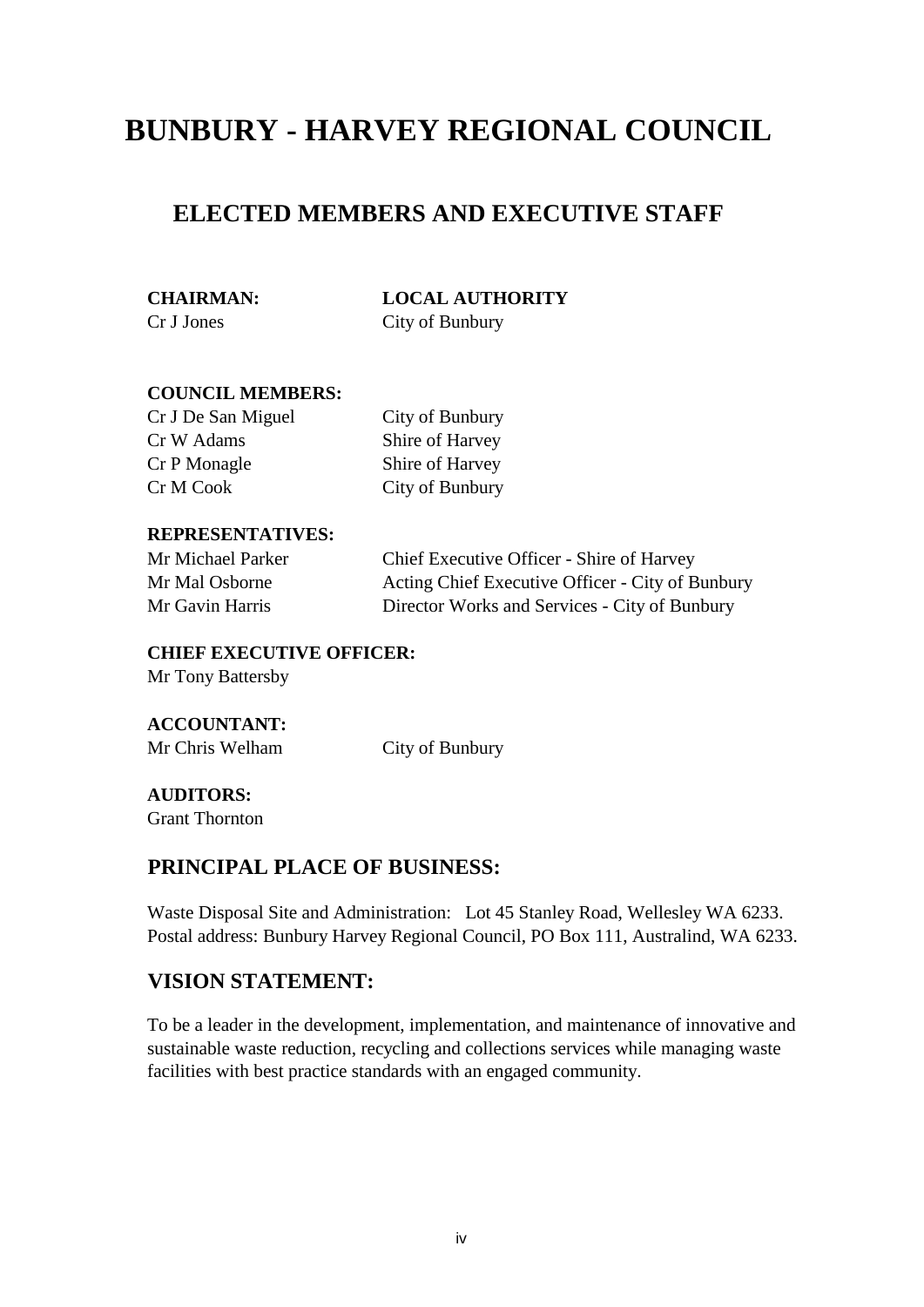#### **STATEMENT OF COMPREHENSIVE INCOME FOR THE YEAR ENDED 30th JUNE 2018 BY NATURE OR TYPE**

|                                              |                | 2017/18       |                                  | 2016/17                         |                 |
|----------------------------------------------|----------------|---------------|----------------------------------|---------------------------------|-----------------|
|                                              | <b>NOTE</b>    | <b>BUDGET</b> | <b>ORIGINAL</b><br><b>BUDGET</b> | <b>REVISED</b><br><b>BUDGET</b> | <b>FORECAST</b> |
|                                              |                |               |                                  |                                 |                 |
| <b>REVENUE</b>                               |                |               |                                  |                                 |                 |
| Fees and Charges                             | 16(a)          | 4,321,312     | 3,329,103                        | 3,973,490                       | 4,248,611       |
| <b>Interest Earnings</b>                     | 10             | 185,099       | 189,193                          | 189,193                         | 191,082         |
| Operating Grants, Subsidies and              |                |               |                                  |                                 |                 |
| Contributions                                | 16(b)          | 114,349       | 111,560                          | 111,560                         | 112,401         |
| <b>Other Revenue</b>                         | 16(c)          | 982,100       | 135,062                          | 756,062                         | 1,128,634       |
| <b>Total Operating Revenue</b>               |                | 5,602,860     | 3,764,918                        | 5,030,305                       | 5,680,728       |
| <b>EXPENSES</b>                              |                |               |                                  |                                 |                 |
| <b>Employee Costs</b>                        |                | (1,634,322)   | (1,501,085)                      | (1,501,085)                     | (1,594,461)     |
| <b>Material and Contracts</b>                |                | (2,764,482)   | (1,322,266)                      | (1,334,096)                     | (1,012,176)     |
| <b>Utility Charges</b>                       |                | (4,232)       | (3,410)                          | (3,410)                         | (5,241)         |
| Depreciation on non-current assets           | 3              | (672, 130)    | (435,009)                        | (506, 854)                      | (535, 366)      |
| Insurance                                    |                | (52, 564)     | (45,958)                         | (46,298)                        | (46,298)        |
| Other Expenditure                            |                | (1,087,711)   | (295, 935)                       | (853, 678)                      | (2,193,720)     |
| <b>Total Operating Expenses</b>              |                | (6,215,441)   | (3,603,663)                      | (4,245,421)                     | (5,387,263)     |
|                                              |                | (612, 579)    | 161,255                          | 784,884                         | 293,465         |
| Non-Operating Grants, Subsidies and          |                |               |                                  |                                 |                 |
| Contributions                                | 16(d)          | 3,000,000     |                                  |                                 |                 |
| Profit on Asset Disposals                    | 4              | 38,277        | 6,827                            | (3,392)                         | 2,463           |
| <b>Loss on Asset Disposals</b>               | $\overline{4}$ |               | (28, 613)                        | (55,836)                        | (61, 691)       |
| <b>NET RESULT</b>                            |                | 2,425,696     | 139,469                          | 725,656                         | 234,238         |
| <b>Other Comprehensive Income</b>            |                |               |                                  |                                 |                 |
| Changes on revaluation of non-current assets |                |               |                                  |                                 |                 |
| <b>Total Other Comprehensive Income</b>      |                |               |                                  |                                 |                 |
| <b>TOTAL COMPREHENSIVE INCOME</b>            |                | 2,425,696     | 139,469                          | 725,656                         | 234,238         |

#### **Note:**

This statement is to be read in conjunction with the accompanying notes. Materials and Contracts expenditure includes \$1,818,395 budgeted for 2017/18 for site rehabilitation at Stanley Road.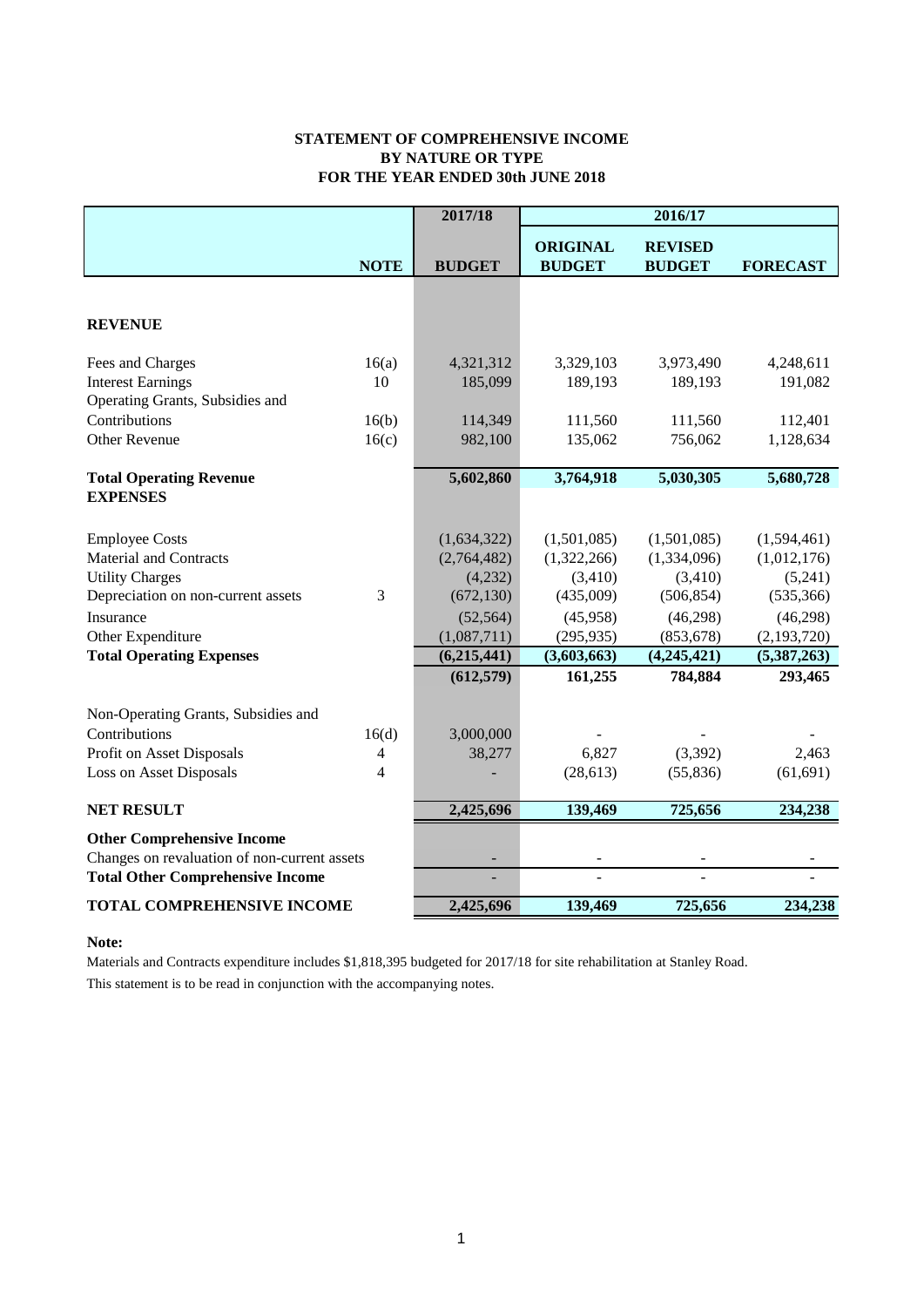#### **STATEMENT OF COMPREHENSIVE INCOME FOR THE YEAR ENDED 30th JUNE 2018 BY PROGRAM**

|                                                               |                | 2017/18       |                                  | 2016/17                         |                        |
|---------------------------------------------------------------|----------------|---------------|----------------------------------|---------------------------------|------------------------|
|                                                               | <b>NOTE</b>    | <b>BUDGET</b> | <b>ORIGINAL</b><br><b>BUDGET</b> | <b>REVISED</b><br><b>BUDGET</b> | <b>FORECAST</b>        |
|                                                               |                |               |                                  |                                 |                        |
|                                                               |                |               |                                  |                                 |                        |
| <b>REVENUE</b>                                                | $\overline{2}$ |               |                                  |                                 |                        |
|                                                               |                |               |                                  |                                 |                        |
| Governance                                                    |                | 114,349       | 111,560                          | 111,560                         | 112,401                |
| <b>Community Amenities</b>                                    |                | 5,303,412     | 3,464,165                        | 4,729,552                       | 5,377,245              |
| <b>General Purpose Funding</b>                                | 10             | 185,099       | 189,193                          | 189,193                         | 191,082                |
| <b>Total Operating Revenue</b>                                |                | 5,602,860     | 3,764,918                        | 5,030,305                       | 5,680,728              |
|                                                               |                |               |                                  |                                 |                        |
| <b>EXPENSES</b>                                               | $\overline{2}$ |               |                                  |                                 |                        |
|                                                               |                |               |                                  |                                 |                        |
| Governance                                                    |                | (603, 100)    | (618, 842)                       | (635,578)                       | (625, 944)             |
|                                                               |                | (5,612,341)   | (2,984,821)                      | (3,609,843)                     |                        |
| <b>Community Amenities</b><br><b>Total Operating Expenses</b> |                | (6,215,441)   | (3,603,663)                      |                                 | (4,761,318)            |
|                                                               |                | (612, 579)    | 161,255                          | (4,245,421)<br>784,884          | (5,387,262)<br>293,465 |
| Non-Operating Grants, Subsidies and                           |                |               |                                  |                                 |                        |
| Contributions                                                 | 16(d)          | 3,000,000     |                                  |                                 |                        |
| Profit on Asset Disposals                                     | 4              | 38,277        | 6,827                            | (3,392)                         | 2,463                  |
| <b>Loss on Asset Disposals</b>                                | 4              |               | (28, 613)                        | (55, 836)                       | (61, 691)              |
|                                                               |                |               |                                  |                                 |                        |
| <b>NET RESULT</b>                                             |                | 2,425,696     | 139,469                          | 725,656                         | 234,238                |
| <b>Other Comprehensive Income</b>                             |                |               |                                  |                                 |                        |
| Changes on revaluation of non-current assets                  |                |               |                                  |                                 |                        |
| <b>Total Other Comprehensive Income</b>                       |                |               |                                  |                                 |                        |
|                                                               |                |               |                                  |                                 |                        |
| <b>TOTAL COMPREHENSIVE INCOME</b>                             |                | 2,425,696     | 139,469                          | 725,656                         | 234,238                |

**Note:**

Community Amenities expenditure includes \$1,818,395 budgeted for 2017/18 for site rehabilitation at Stanley Road.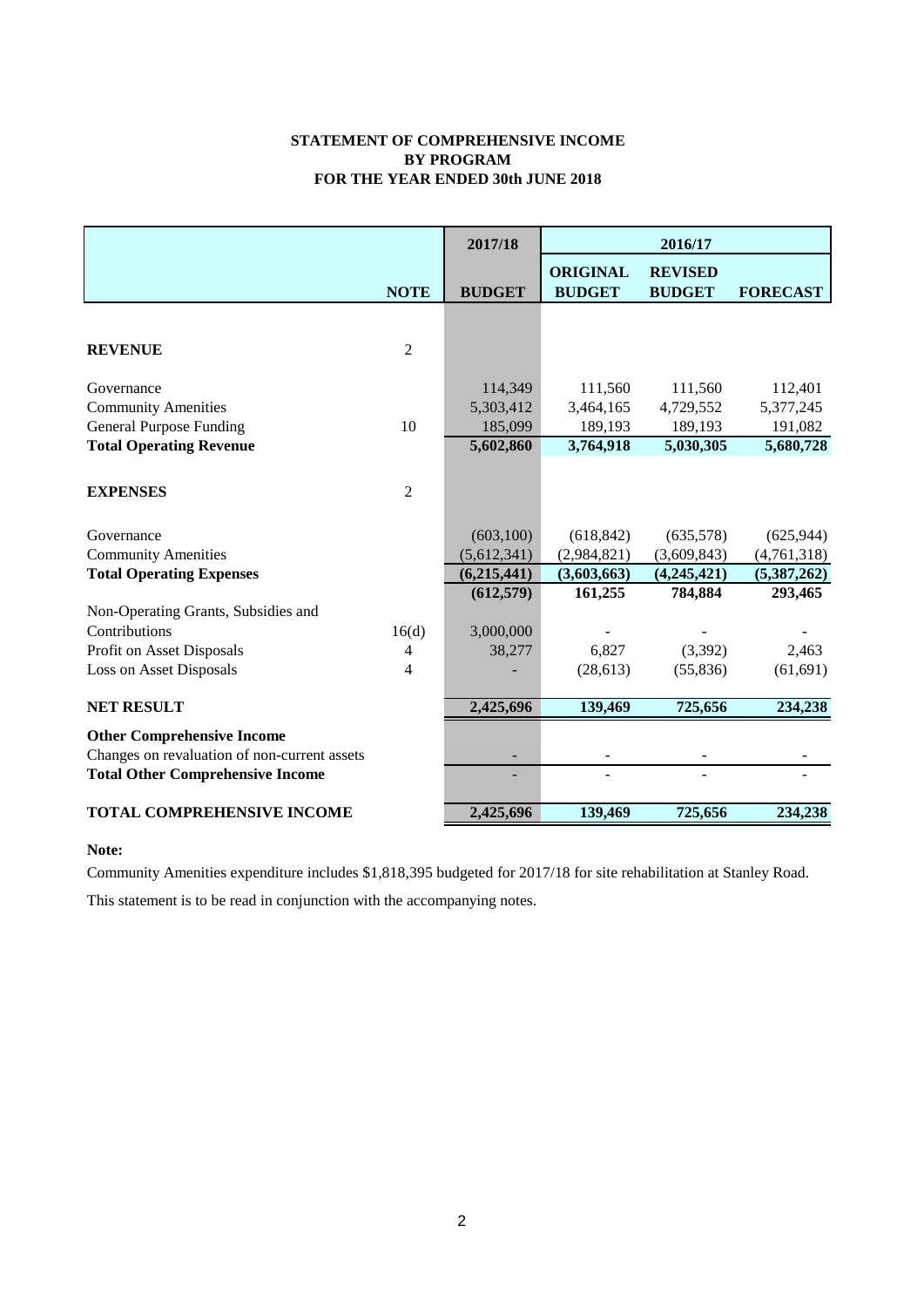### **STATEMENT OF FINANCIAL POSITION FOR THE YEAR ENDED 30th JUNE 2018**

|                                                                                 |              | 2017/18                           | 2016/17                           |                                   |                                   |
|---------------------------------------------------------------------------------|--------------|-----------------------------------|-----------------------------------|-----------------------------------|-----------------------------------|
|                                                                                 | <b>NOTE</b>  | <b>BUDGET</b>                     | <b>ORIGINAL</b><br><b>BUDGET</b>  | <b>REVISED</b><br><b>BUDGET</b>   | <b>FORECAST</b>                   |
| <b>CURRENT ASSETS</b>                                                           |              |                                   |                                   |                                   |                                   |
| Cash and Cash Equivalents<br><b>Trade and Other Receivables</b><br>Inventories  | 5,11(a)<br>6 | 4,303,937<br>300,000<br>2,000     | 5,265,279<br>300,000<br>2,000     | 5,955,996<br>306,830<br>2,000     | 6,765,011<br>402,497<br>1,112     |
| <b>Total Current Assets</b>                                                     |              | 4,605,937                         | 5,567,279                         | 6,264,826                         | 7,168,620                         |
| <b>NON CURRENT ASSETS</b>                                                       |              |                                   |                                   |                                   |                                   |
| Property, Plant & Equipment<br>Infrastructure                                   | 7(a)<br>7(b) | 4,398,610<br>4,730,421            | 4,353,757<br>745,364              | 4,807,006<br>740,224              | 3,561,589<br>740,223              |
| <b>Total Non Current Assets</b>                                                 |              | 9,129,031                         | 5,099,121                         | 5,547,230                         | 4,301,812                         |
| <b>TOTAL ASSETS</b>                                                             |              | 13,734,969                        | 10,666,400                        | 11,812,056                        | 11,470,432                        |
| <b>CURRENT LIABILITIES</b>                                                      |              |                                   |                                   |                                   |                                   |
| Trade and Other Payables<br>Provisions                                          | 8(a)<br>8(b) | 209,569<br>179,882                | 202,879<br>148,826                | 209,224<br>180,211                | 310,804<br>239,807                |
| <b>Total Current Liabilities</b>                                                |              | 389,451                           | 351,705                           | 389,435                           | 550,611                           |
| <b>NON CURRENT LIABILITIES</b>                                                  |              |                                   |                                   |                                   |                                   |
| Provision - Long Service Leave                                                  |              | 32,603                            | 35,436                            | 43,986                            | 32,603                            |
| <b>Total Non Current Liabilities</b>                                            |              | 32,603                            | 35,436                            | 43,986                            | 32,603                            |
| <b>TOTAL LIABILITIES</b>                                                        |              | 422,054                           | 387,141                           | 433,421                           | 583,214                           |
| <b>NET ASSETS</b>                                                               |              | 13,312,914                        | 10,279,259                        | 11,378,635                        | 10,887,218                        |
| <b>EQUITY</b>                                                                   |              |                                   |                                   |                                   |                                   |
| <b>Retained Surplus</b><br>Reserves - Cash Backed<br><b>Revaluation Surplus</b> | 13           | 8,534,410<br>4,020,922<br>757,582 | 5,311,896<br>4,763,283<br>204,080 | 5,254,881<br>5,366,172<br>757,582 | 4,103,530<br>6,026,106<br>757,582 |
| <b>TOTAL EQUITY</b>                                                             |              | 13,312,914                        | 10,279,259                        | 11,378,635                        | 10,887,218                        |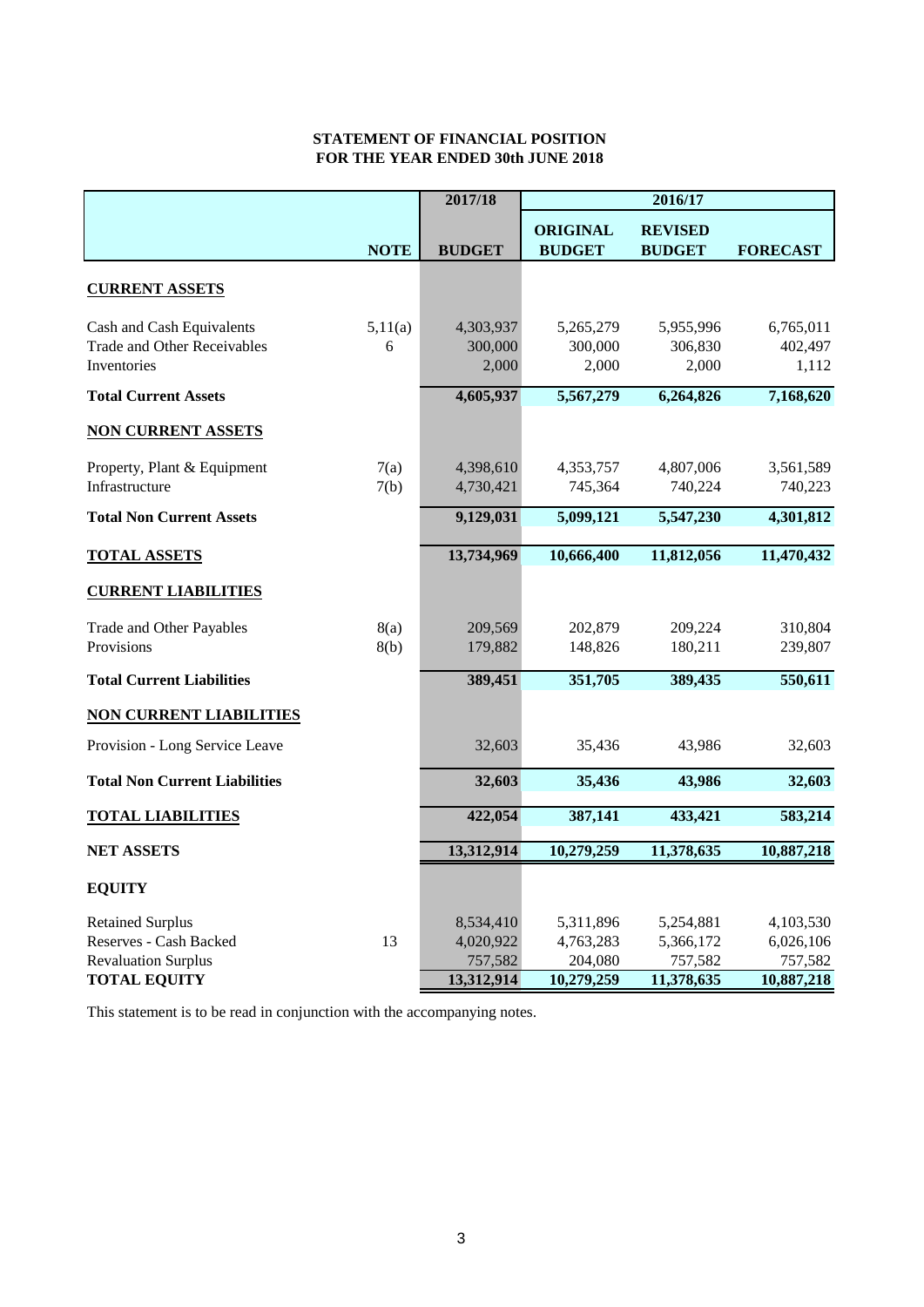### **STATEMENT OF CHANGES IN EQUITY FOR THE YEAR ENDED 30th JUNE 2018**

|                                                                                                                | <b>NOTE</b> | 2017/18                               | 2016/17                             |                                    |
|----------------------------------------------------------------------------------------------------------------|-------------|---------------------------------------|-------------------------------------|------------------------------------|
|                                                                                                                |             |                                       | <b>ORIGINAL</b>                     |                                    |
|                                                                                                                |             | <b>BUDGET</b>                         | <b>BUDGET</b>                       | <b>FORECAST</b>                    |
|                                                                                                                |             | \$                                    | \$                                  | \$                                 |
| <b>RETAINED SURPLUS</b>                                                                                        |             |                                       |                                     |                                    |
| Balance at beginning of year<br>Net Result                                                                     |             | 4,103,530<br>2,425,696                | 3,661,824<br>139,469                | 3,618,624<br>234,238               |
| <b>Transfer from Reserves</b>                                                                                  | 15          | 4,837,275                             | 2,108,969                           | 861,971                            |
| <b>Transfer to Reserves</b>                                                                                    | 14          | (2,832,091)                           | (598, 366)                          | (611, 303)                         |
| <b>Balance at end of year</b>                                                                                  |             | 8,534,410                             | 5,311,896                           | 4,103,530                          |
| <b>RESERVES</b>                                                                                                | 13          |                                       |                                     |                                    |
| Balance at beginning of year<br><b>Transfers from Retained Surplus</b><br><b>Transfers to Retained Surplus</b> | 14<br>15    | 6,026,106<br>2,832,091<br>(4,837,275) | 6,273,886<br>598,366<br>(2,108,969) | 6,276,774<br>611,303<br>(861, 971) |
| <b>Balance at end of year</b>                                                                                  |             | 4,020,922                             | 4,763,283                           | 6,026,106                          |
|                                                                                                                |             |                                       |                                     |                                    |
| <b>REVALUATION SURPLUS</b>                                                                                     |             |                                       |                                     |                                    |
| Balance at beginning of year<br><b>Transfers from Retained Surplus</b><br><b>Transfers to Retained Surplus</b> |             | 757,582                               | 204,080                             | 757,582                            |
|                                                                                                                |             | 757,582                               | 204,080                             | 757,582                            |
|                                                                                                                |             |                                       |                                     |                                    |
| <b>TOTAL EQUITY</b>                                                                                            |             | 13,312,913                            | 10,279,259                          | 10,887,218                         |
|                                                                                                                |             |                                       |                                     |                                    |
| <b>EQUITY IN JOINT VENTURE</b>                                                                                 |             |                                       |                                     |                                    |
| City of Bunbury                                                                                                | 89.60%      | 11,928,370                            | 9,210,216                           | 9,754,947                          |
| Shire of Harvey                                                                                                | 10.40%      | 1,384,543                             | 1,069,043                           | 1,132,271                          |
| <b>TOTAL EQUITY</b>                                                                                            |             | 13,312,913                            | 10,279,259                          | 10,887,218                         |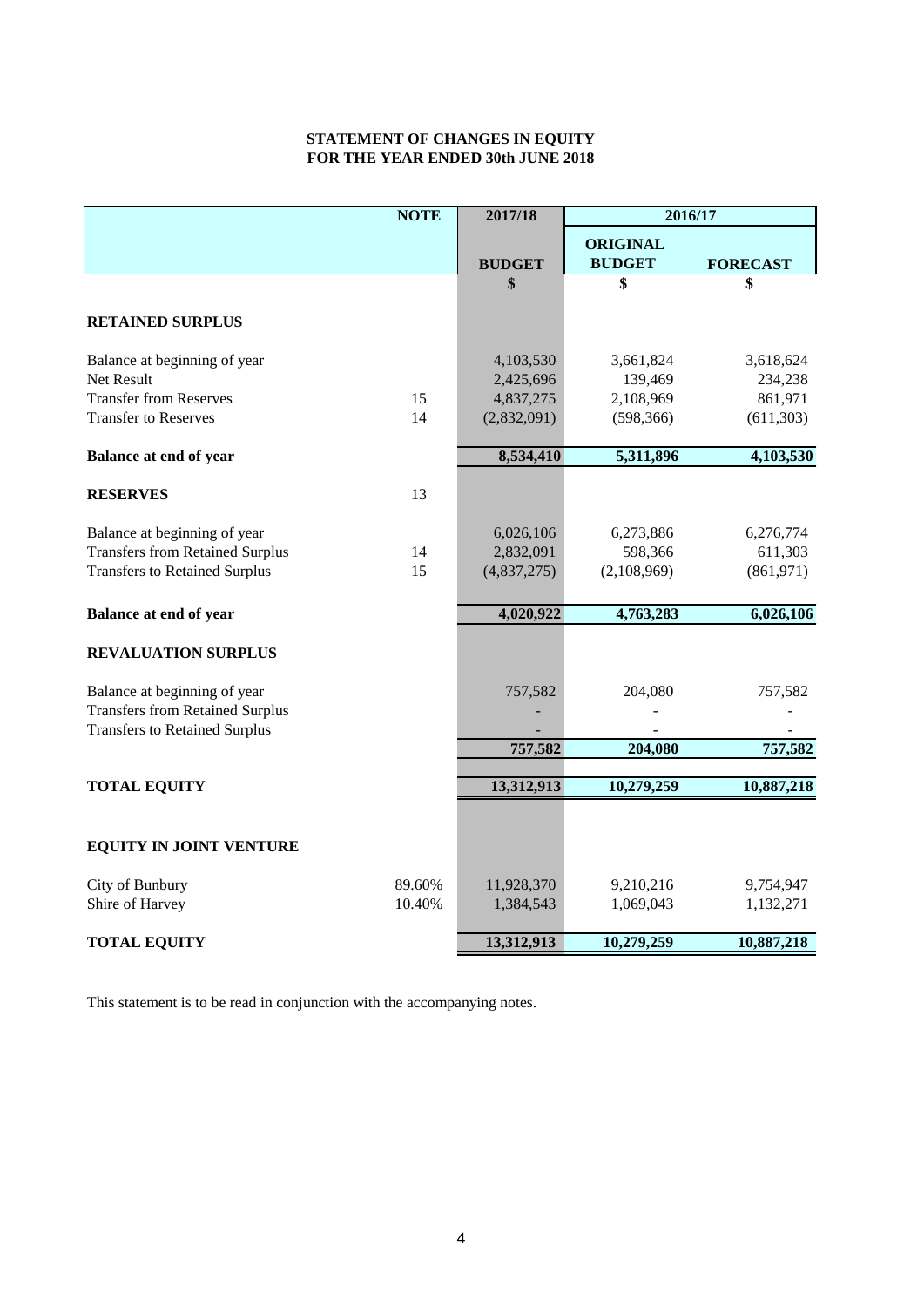#### **STATEMENT OF CASH FLOWS FOR THE YEAR ENDED 30th JUNE 2018**

|                                                     |                | 2017/18       | 2016/17       |                 |
|-----------------------------------------------------|----------------|---------------|---------------|-----------------|
|                                                     | <b>NOTE</b>    | <b>BUDGET</b> | <b>BUDGET</b> | <b>FORECAST</b> |
|                                                     |                | \$            | \$            | \$              |
| <b>CASH FLOWS FROM OPERATING ACTIVITIES</b>         |                |               |               |                 |
| <b>Receipts</b>                                     |                |               |               |                 |
| Fees and Charges                                    |                | 4,391,803     | 3,271,241     | 4,094,328       |
| <b>Interest Earnings</b>                            |                | 217,106       | 221,200       | 223,843         |
| Contributions                                       |                | 130,349       | 133,560       | 187,455         |
| <b>Other Revenue</b>                                |                | 961,792       | 113,062       | 1,057,889       |
|                                                     |                | 5,701,050     | 3,739,063     | 5,563,515       |
| <b>Payments</b>                                     |                |               |               |                 |
| <b>Employee Costs</b>                               |                | (1,694,246)   | (1,501,141)   | (1,541,360)     |
| <b>Materials and Contracts</b>                      |                | (2,862,299)   | (1,273,379)   | (870, 071)      |
| <b>Utility Charges</b>                              |                | (4,232)       | (3,410)       | (5,241)         |
| Insurance                                           |                | (52, 564)     | (45,958)      | (46,298)        |
| Other                                               |                | (1,087,712)   | (295, 935)    | (2,193,721)     |
|                                                     |                | (5,701,053)   | (3, 119, 823) | (4,656,692)     |
| Net Cash Provided by (used in) Operating Activities | 11(b)          | 3             | 619,240       | 906,823         |
| <b>Cash flows from Investing Activities</b>         |                |               |               |                 |
| Purchase of Property, Plant and Equipment           | 17             | (1,498,500)   | (2,604,100)   | (1,328,728)     |
| Purchase and Construction of Infrastructure         | 17             | (4,027,571)   | (35, 644)     | (38, 460)       |
| Non-Operating Grants,                               |                | 3,000,000     |               |                 |
| Subsidies and Contributions                         |                |               |               |                 |
| Proceeds from Sale of Plant and Equipment           | $\overline{4}$ | 65,000        | 155,000       | 95,455          |
| <b>Amount attributable to Investing Activities</b>  |                | (2,461,071)   | (2,484,744)   | (1,271,733)     |
|                                                     |                |               |               |                 |
| Net Increase (Decrease) in Cash Held                |                | (2,461,074)   | (1,865,504)   | (364,910)       |
| Cash at Beginning of Year                           |                | 6,765,011     | 7,130,783     | 7,129,921       |
| <b>Cash and Cash Equivalents at End of Year</b>     | 5,11(a)        | 4,303,937     | 5,265,279     | 6,765,011       |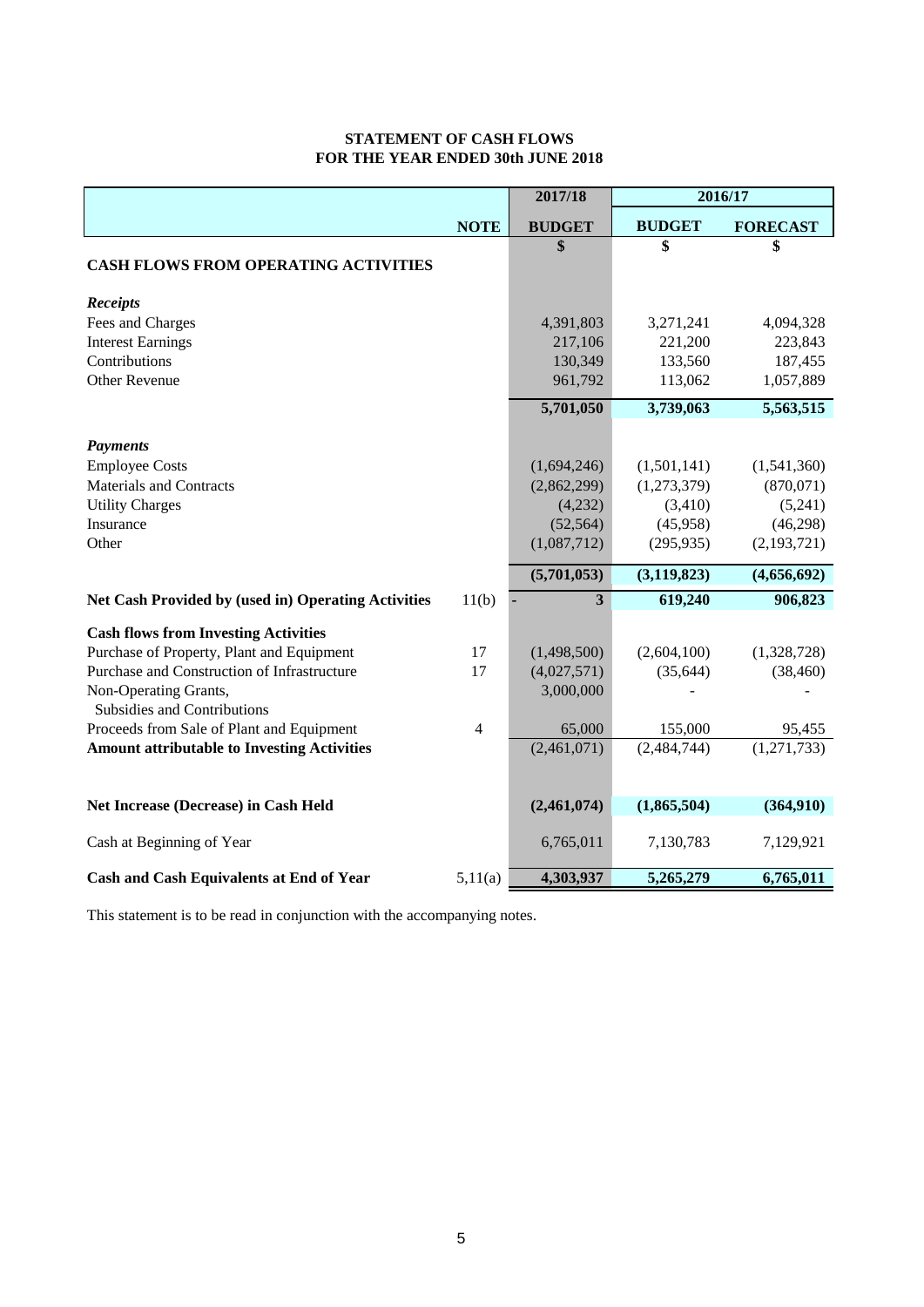#### **FEE SETTING STATEMENT FOR THE YEAR ENDED 30th JUNE 2018**

|                                                                                                  |                | 2017/18       | 2016/17                  |                          |
|--------------------------------------------------------------------------------------------------|----------------|---------------|--------------------------|--------------------------|
|                                                                                                  | <b>NOTE</b>    | <b>BUDGET</b> | <b>BUDGET</b>            | <b>FORECAST</b>          |
|                                                                                                  |                | \$            | \$                       | \$                       |
| Net Current Assets at start of Financial Year                                                    | 12             | 591,903       | 830,168                  | 795,519                  |
| <b>Revenue from Operating Activities (Excluding Fees &amp;</b>                                   |                |               |                          |                          |
| <b>Charges</b> )                                                                                 |                |               |                          |                          |
| <b>Interest Earnings</b>                                                                         | 10             | 185,099       | 189,193                  | 191,082                  |
| Contributions                                                                                    | 16(b)          | 114,349       | 111,560                  | 112,401                  |
| Other Revenue                                                                                    | 16(c)          | 982,100       | 135,062                  | 1,128,634                |
| Profit On Disposal of Assets                                                                     | 4              | 38,277        | 6,827                    | 2,463                    |
|                                                                                                  |                | 1,319,825     | 442,642                  | 1,434,580                |
| <b>Expenditure from Operating Activities</b>                                                     |                |               |                          |                          |
| <b>Employee Costs</b>                                                                            |                | (1,634,322)   | (1,501,085)              | (1,594,461)              |
| <b>Material and Contracts</b>                                                                    |                | (2,764,482)   | (1,322,266)              | (1,012,176)              |
| <b>Utility Charges</b>                                                                           |                | (4,232)       | (3, 410)                 | (5,241)                  |
| Depreciation                                                                                     | $\mathfrak{Z}$ | (672, 130)    | (435,009)                | (535, 366)               |
| Insurance                                                                                        |                | (52, 564)     | (45,958)                 | (46,298)                 |
| Other                                                                                            |                | (1,087,711)   | (295, 935)               | (2,193,720)              |
| Loss On Disposal of Assets                                                                       | $\overline{4}$ | (6,215,441)   | (28, 613)<br>(3,632,277) | (61, 691)<br>(5,448,953) |
|                                                                                                  |                |               |                          |                          |
| <b>Net Result Excluding Fees and Charges</b><br><b>Adjustments for Cash Budget Requirements:</b> |                | (4,895,616)   | (3, 189, 634)            | (4,014,373)              |
|                                                                                                  |                |               |                          |                          |
| <b>Operating Activities excluded from Budget</b>                                                 | 3              |               |                          |                          |
| Depreciation on Assets                                                                           |                | 672,130       | 435,009                  | 535,366                  |
| (Profit)/Loss on Sale of Assets                                                                  |                | (38,277)      | 21,786                   | 59,228                   |
| Movement in Employee Benefit Provisions<br><b>Amount attributable to Operating Activities</b>    |                | (3,669,860)   | (1,902,671)              | (11, 383)<br>(2,635,643) |
|                                                                                                  |                |               |                          |                          |
| <b>Investing Activities</b>                                                                      |                |               |                          |                          |
| Non-Operating Grants,<br><b>Subsidies and Contributions</b>                                      | 16(d)          | 3,000,000     |                          |                          |
| Purchase of Property, Plant and Equipment                                                        | 17             | (1,498,500)   | (2,604,100)              | (1,328,728)              |
| Purchase and construction of Infrastructure                                                      | 17             | (4,027,571)   | (35, 644)                | (38, 460)                |
| Proceeds from Disposal of Assets                                                                 | $\overline{4}$ | 65,000        | 155,000                  | 95,455                   |
| <b>Amount attributable to Investing Activities</b>                                               |                | (2,461,071)   | (2,484,744)              | (1,271,733)              |
| <b>Financing Activities</b>                                                                      |                |               |                          |                          |
| Transfer to cash backed Reserves (Restricted Assets)                                             | 14             | (2,832,091)   | (598, 366)               | (611, 303)               |
| Transfer from cash backed Reserves (Restricted Assets)                                           | 15             | 4,837,275     | 2,108,969                | 861,971                  |
| <b>Amount attributable to Financing Activities</b>                                               |                | 2,005,184     | 1,510,603                | 250,668                  |
| <b>Budgeted deficiency before Fees and Charges</b>                                               |                | (4, 125, 747) | (2,876,812)              | (3,656,708)              |
| <b>Estimated Amount to be Raised From Fees &amp; Charges</b>                                     | 16(a)          | 4,321,312     | 3,329,103                | 4,248,611                |
| Net Current Assets at end of Financial Year -                                                    |                |               |                          |                          |
| Surplus/(Deficit)                                                                                | 12             | 195,565       | 452,291                  | 591,903                  |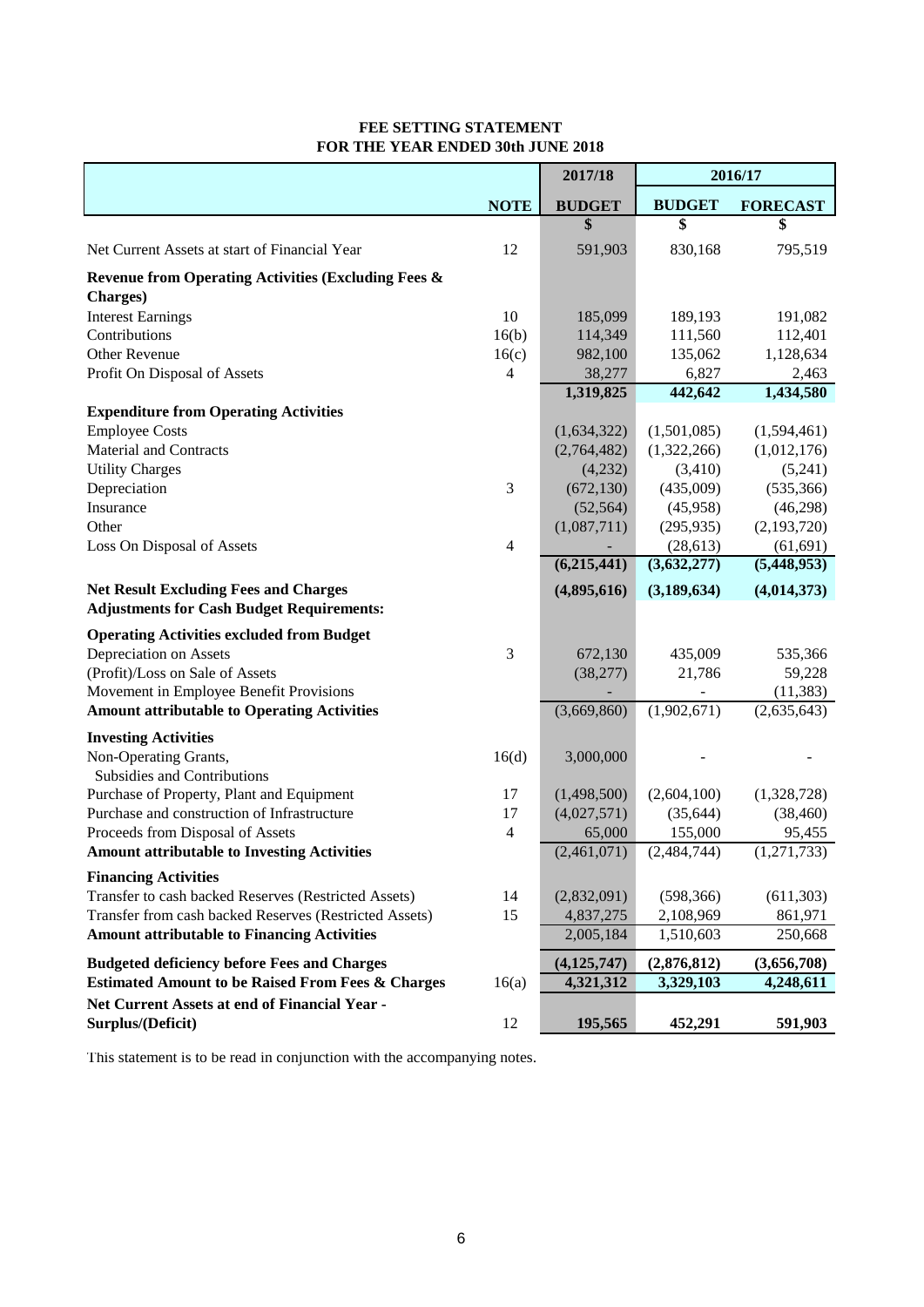### **1. Significant Accounting Policies**

The significant accounting policies which have been adopted in the preparation of this financial report are:

#### **Basis of Preparation**

The budget has been prepared in accordance with applicable Australian Accounting Standards (as they apply to local government and not-for-profit entities), Australian Accounting Interpretations, other authoritative pronouncements of the Australian Accounting Standards Board, the Local Government Act 1995 and accompanying regulations. Material accounting policies which have been adopted in the preparation of this budget are presented below and have been consistently applied unless stated otherwise.

Except for cash flow and rate setting information, the budget has also been prepared on the accrual basis and is based on historical costs, modified, where applicable, by the measurement at fair value of selected non-current assets, financial assets and liabilities.

#### **Critical accounting estimates**

The preparation of a budget in conformity with Australian Accounting Standards required management to make judgements, estimates and assumptions that effect the application of policies and reported amounts of assets and liabilities, income and expenses.

The estimates and associated assumptions are based on historical experience and various other factors that are believed to be reasonable under the circumstances; the results of which form the basis of making the judgements about carrying values of assets and liabilities that are not readily apparent from other sources. Actual results may differ from these estimates.

#### **The Local Government Reporting Entity**

All Funds through which the Council controls resources to carry on its functions have been included in the financial statements forming part of this budget.

In the process of reporting on the local government as a single unit, all transactions and balances between those Funds (for example, loans and transfers between Funds) have been eliminated.

#### **2016-17 Forecast Balances**

Balances shown in this budget as 2016-17 Forecast are as forecast at the time of budget preparation and are subject to final adjustments.

#### **Rounding Off Figures**

All figures shown in this budget, other than a rate in the dollar, are rounded to the nearest dollar.

#### **Comparative Figures**

Where required, comparative figures have been adjusted to conform with changes in presentation for the current budget year.

#### **Budget Comparative Figures**

Unless otherwise stated, the budget comparative figures shown in the budget relate to the original budget estimate for the relevant item of disclosure.

#### **Forecast fair value adjustments**

All fair value adjustments relating to re-measurement of financial assets at fair value through profit or loss (if any) and changes on revaluation of non-current assets are impacted upon by external forces and not able to be reliably estimated at the time of budget adoption.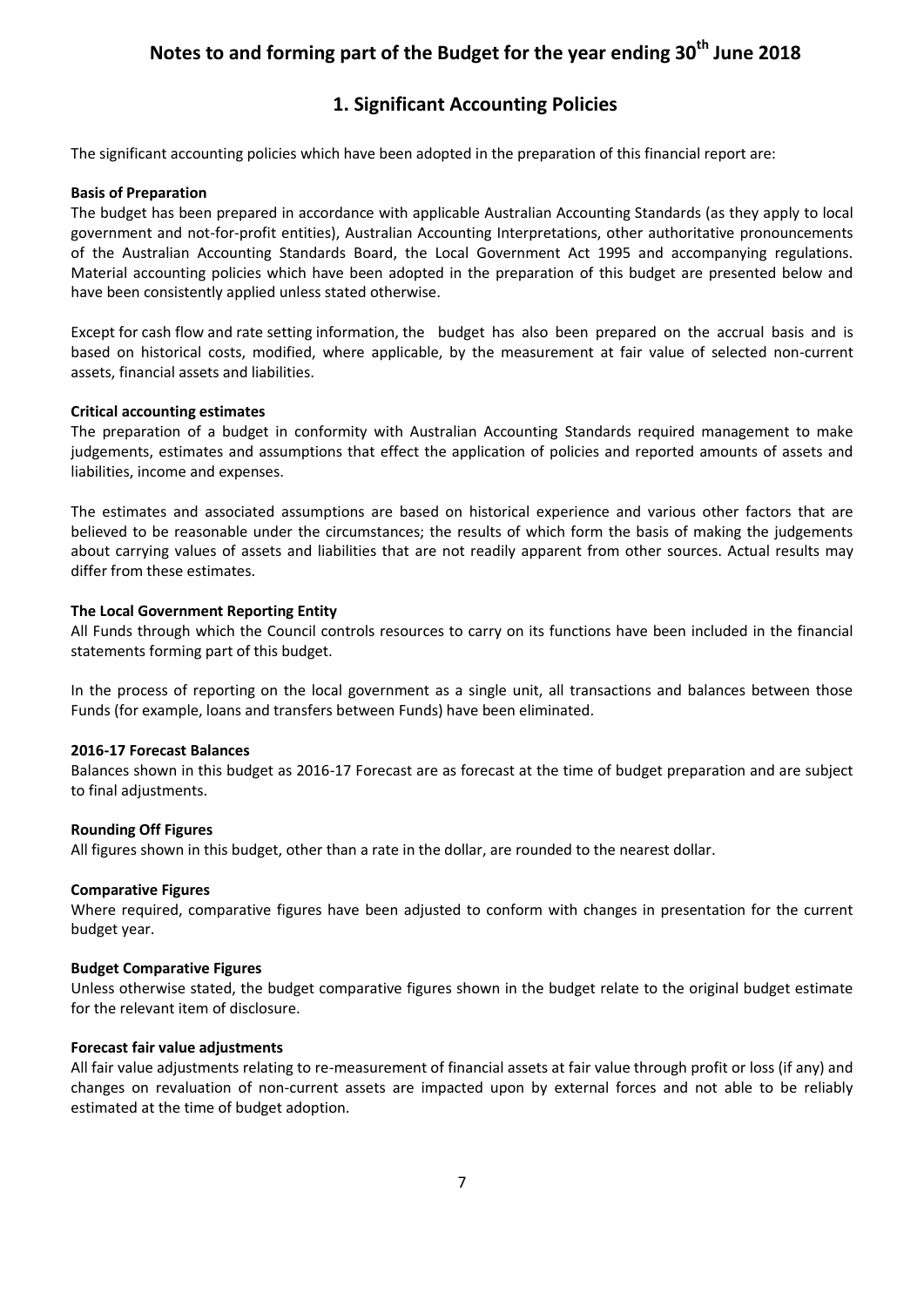### **1. Significant Accounting Policies**

#### **Forecast fair value adjustments (continued)**

Fair value adjustments relating to the re-measurement of financial assets at fair value through profit or loss will be assessed at the time they occur with compensating budget amendments made as necessary.

It is anticipated, in all instances, any changes upon revaluation of non-current assets will relate to non-cash transactions and as such, have no impact on this budget document.

#### **Grants, donations and other contributions**

Grants, donations and other contributions are recognised as revenues when the local government obtains control over the assets comprising the contributions.

Control over assets acquired from rates is obtained at the commencement of the rating period or, where earlier, upon receipt of the rates.

#### **Goods and Services Tax (GST)**

Revenues, expenses and assets are recognised net of the amount of GST, except where the amount of GST incurred is not recoverable from the Australian Taxation Office (ATO).

Receivables and payables are stated inclusive of GST receivable or payable. The net amount of GST recoverable from, or payable to, the ATO is included with receivables or payables in the statement of financial position.

Cash flows are presented on a gross basis. The GST components of cash flows arising from investing or financing activities which are recoverable from, or payable to, the ATO are presented as operating cash flows.

#### **Superannuation**

The Council contributes to a number of Superannuation Funds on behalf of employees.

All funds to which the Council contributes are defined contribution plans.

#### **Cash and Cash Equivalents**

Cash and cash equivalents include cash on hand, cash at bank, deposits available on demand with banks, and other short term highly liquid investments that are readily convertible to known amounts of cash and which are subject to an insignificant risk of changes in value and bank overdrafts.

Bank overdrafts are shown as short term borrowings in current liabilities in the Statement of Financial Position.

#### **Trade and other receivables**

Trade and other receivables include amounts due from fees and charges and other amounts due from third parties for goods sold and services performed in the ordinary course of business.

Receivables expected to be collected within 12 months of the end of the reporting period are classified as current assets. All other receivables are classified as non-current assets.

Collectability of trade and other receivables is reviewed on an ongoing basis. Debts that are known to be uncollectible are written off when identified. An allowance for doubtful debts is raised when there is objective evidence that they will not be collectible.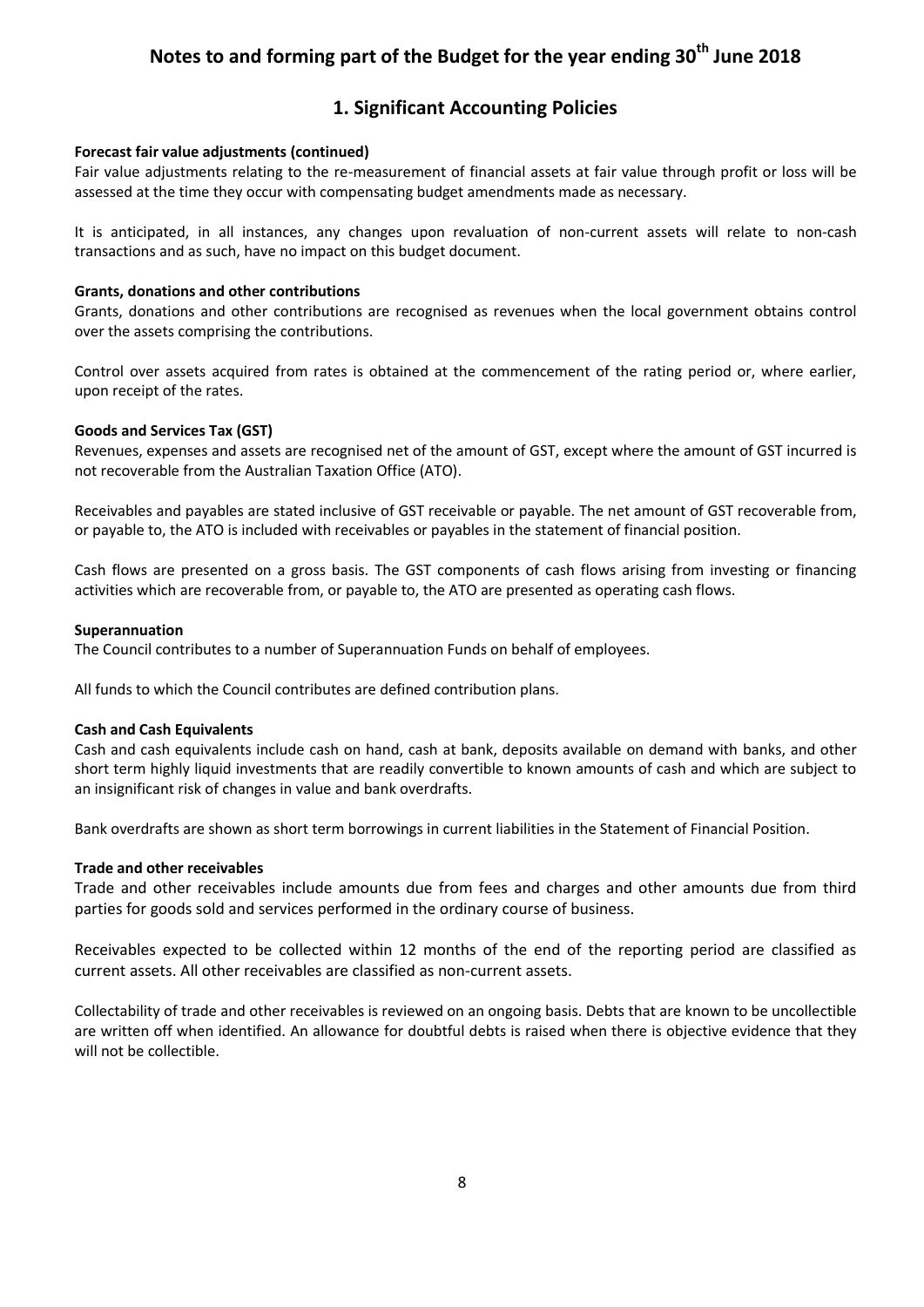### **1. Significant Accounting Policies**

#### **Inventories**

#### *General*

Inventories are measured at the lower of cost and net realisable value.

Net realisable value is the estimated selling price in the ordinary course of business less the estimated costs of completion and the estimated costs necessary to make the sale.

#### **Fixed Assets**

Each class of fixed assets within either property, plant and equipment or infrastructure, is carried at cost or fair value as indicated less, where applicable, any accumulated depreciation and impairment losses.

#### *Mandatory requirement to revalue non-current assets*

Effective from 1 July 2012, the *Local Government (Financial Management) Regulations* were amended and the measurement of non-current assets at Fair Value became mandatory.

During the year ended 30 June 2013, the Council commenced the process of adopting fair value in accordance with the Regulations.

Whilst the amendments initially allowed for a phasing in of fair value in relation to fixed assets over three years, as at 30 June 2015 all non-current assets were carried at fair value in accordance with the requirements.

Thereafter, each asset class must be revalued in accordance with the regulatory framework established and the Council revalues its asset classes in accordance with this mandatory timetable.

Relevant disclosures, in accordance with the requirements of Australian Accounting Standards, have been made in the financial report as necessary.

#### *Initial recognition and measurement between mandatory revaluation dates*

All assets are initially recognised at cost and subsequently revalued in accordance with the mandatory measurement framework detailed above.

In relation to this initial measurement, cost is determined as the fair value of the assets given as consideration plus costs incidental to the acquisition. For assets acquired at no cost or for nominal consideration, cost is determined as fair value at the date of acquisition. The cost of non-current assets constructed by the Council includes the cost of all materials used in construction, direct labour on the project and an appropriate proportion of variable and fixed overheads.

Individual assets acquired between initial recognition and the next revaluation of the asset class in accordance with the mandatory measurement framework detailed above, are carried at cost less accumulated depreciation as management believes this approximates fair value. They will be subject to subsequent revaluation at the next anniversary date in accordance with the mandatory measurement framework detailed above.

#### *Revaluation*

Increases in the carrying amount arising on revaluation of assets are credited to a revaluation surplus in equity. Decreases that offset previous increases of the same asset are recognised against revaluation surplus directly in equity. All other decreases are recognised in profit or loss.

#### **Depreciation**

The depreciable amount of all fixed assets including buildings but excluding freehold land, are depreciated on a straight-line basis over the individual asset's useful life from the time the asset is held ready for use. Leasehold improvements are depreciated over the shorter of either the unexpired period of the lease or the estimated useful life of the improvements.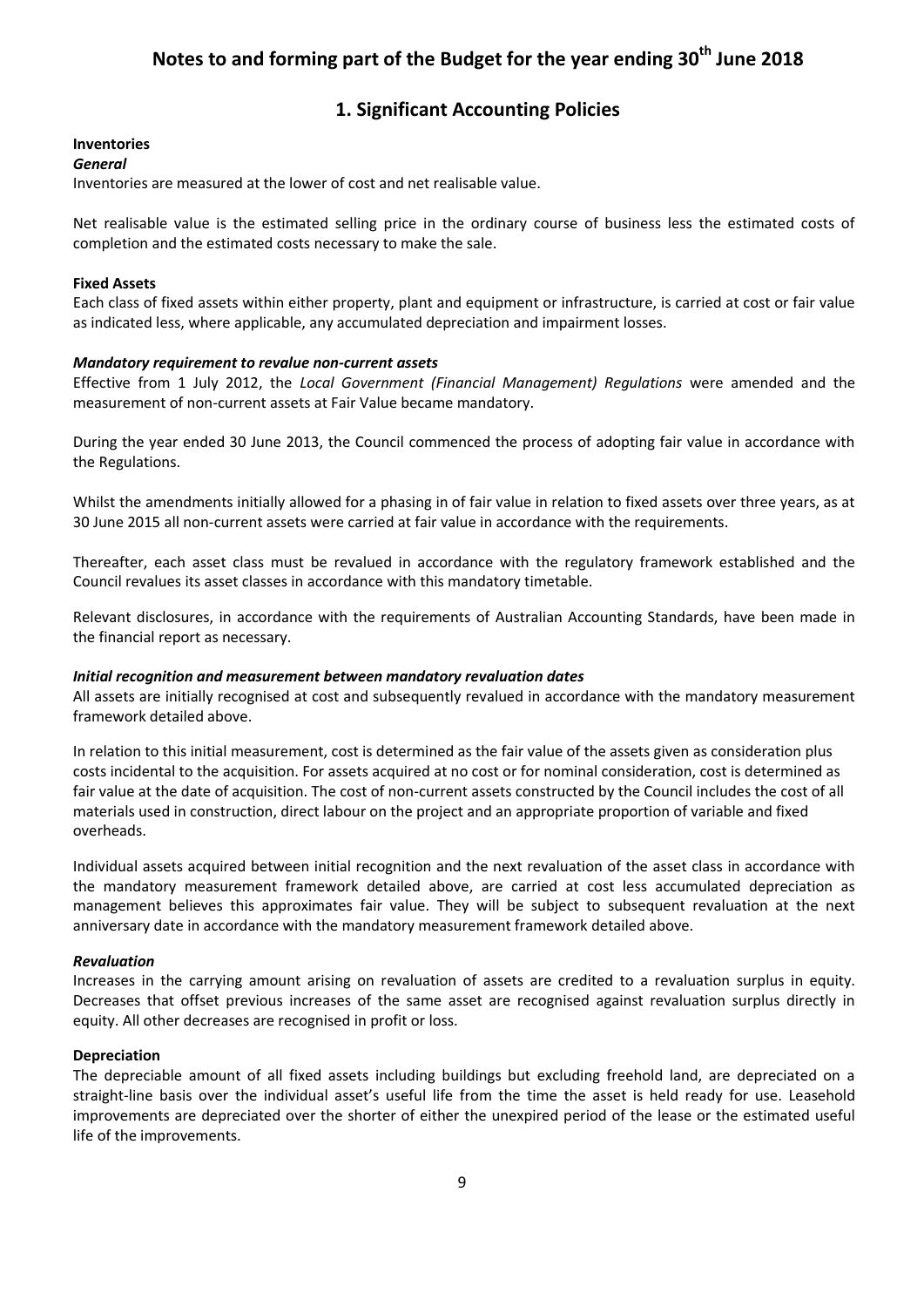### **1. Significant Accounting Policies**

#### **Fixed Assets (continued)**

#### *Revaluation*

Increases in the carrying amount arising on revaluation of assets are credited to a revaluation surplus in equity. Decreases that offset previous increases of the same asset are recognised against revaluation surplus directly in equity. All other decreases are recognised in profit or loss.

#### **Depreciation**

The depreciable amount of all fixed assets including buildings but excluding freehold land, are depreciated on a straight-line basis over the individual asset's useful life from the time the asset is held ready for use. Leasehold improvements are depreciated over the shorter of either the unexpired period of the lease or the estimated useful life of the improvements.

Major depreciation periods used for each class of depreciable asset are:

| <b>Buildings</b>                       | 5 - 20 years   |
|----------------------------------------|----------------|
| <b>Furniture and Fittings</b>          | $4 - 6$ years  |
| Plant and Equipment                    | $5 - 20$ years |
| Infrastructure - Roads                 | 50 years       |
| Infrastructure – Perimeter Fencing     | 15 years       |
| Stanley Road Waste Transfer Station    | 20 years       |
| Banksia Road Concrete Bunker and Apron | 15 years       |

The assets residual values and useful lives are reviewed, and adjusted if appropriate, at the end of each reporting period.

An asset's carrying amount is written down immediately to its recoverable amount if the asset's carrying amount is greater than its estimated recoverable amount.

Gains and losses on disposals are determined by comparing proceeds with the carrying amount. These gains and losses are included in profit or loss in the period which they arise.

#### **Fair Value of Assets and Liabilities**

When performing a revaluation, the Council uses a mix of both independent and management valuations using the following as a guide:

Fair Value is the price that Council would receive to sell the asset or would have to pay to transfer a liability, in an orderly (i.e. unforced) transaction between independent, knowledgeable and willing market participants at the measurement date.

As fair value is a market-based measure, the closest equivalent observable market pricing information is used to determine fair value. Adjustments to market values may be made having regard to the characteristics of the specific asset. The fair values of assets that are not traded in an active market are determined using one or more valuation techniques. These valuation techniques maximise, to the extent possible, the use of observable market data.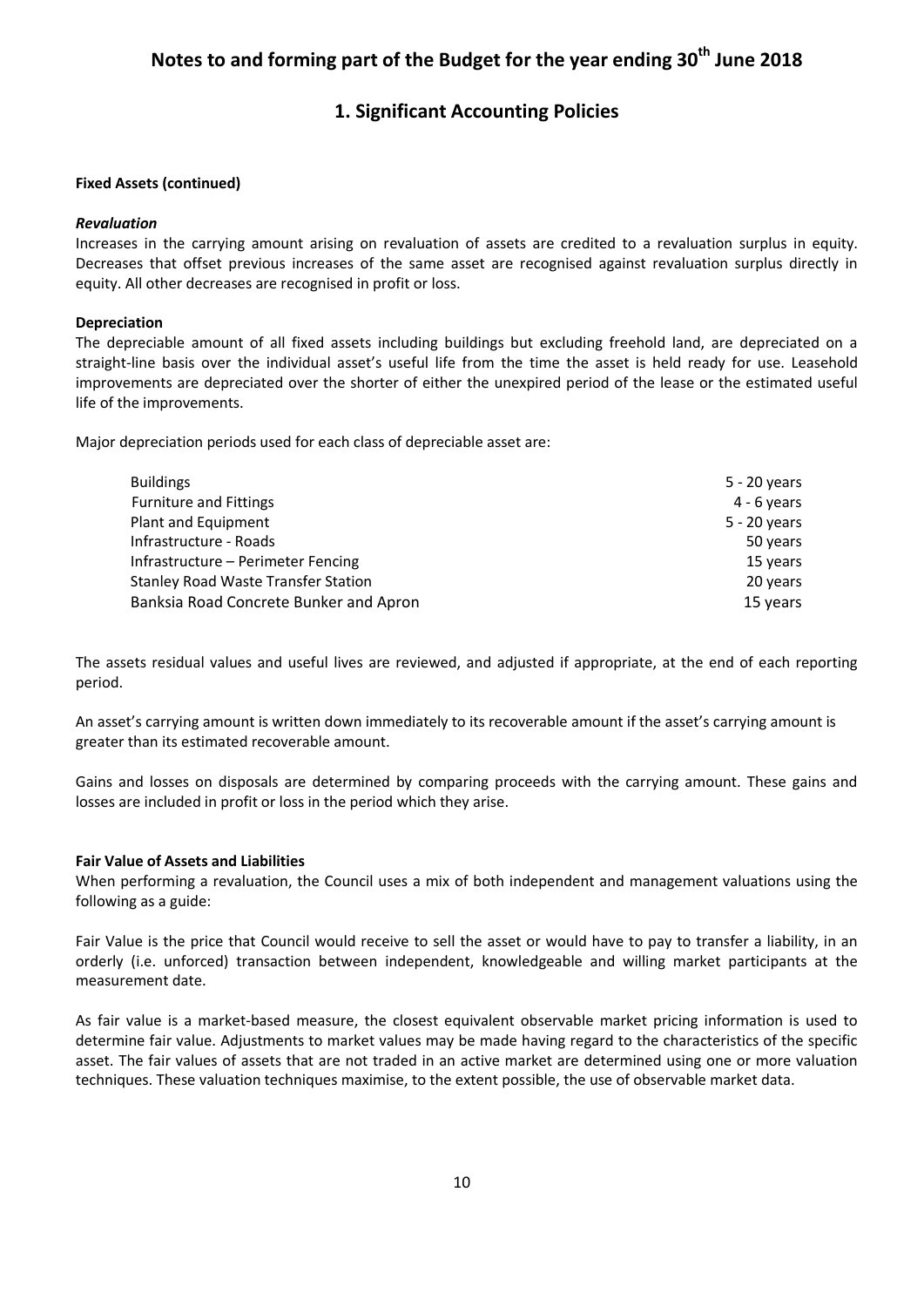### **1. Significant Accounting Policies**

#### **Fixed Assets (continued)**

#### **Fair Value of Assets and Liabilities (continued)**

To the extent possible, market information is extracted from either the principal market for the asset (i.e. the market with the greatest volume and level of activity for the asset or, in the absence of such a market, the most advantageous market available to the entity at the end of the reporting period (i.e. the market that maximises the receipts from the sale of the asset after taking into account transaction costs and transport costs).

For non-financial assets, the fair value measurement also takes into account a market participant's ability to use the asset in its highest and best use or to sell it to another market participant that would use the asset in its highest and best use.

#### *Fair value hierarchy*

AASB 13 requires the disclosure of fair value information by level of the fair value hierarchy, which categorises fair value measurement into one of three possible levels based on the lowest level that an input that is significant to the measurement can be categorised into as follows:

#### **Level 1**

Measurements based on quoted prices (unadjusted) in active markets for identical assets or liabilities that the entity can access at the measurement date.

#### **Level 2**

Measurements based on inputs other than quoted prices included in Level 1 that are observable for the asset or liability, either directly or indirectly.

#### **Level 3**

Measurements based on unobservable inputs for the asset or liability.

The fair values of assets and liabilities that are not traded in an active market are determined using one or more valuation techniques. These valuation techniques maximise, to the extent possible, the use of observable market data. If all significant inputs required to measure fair value are observable, the asset or liability is included in Level 2. If one or more significant inputs are not based on observable market data, the asset or liability is included in Level 3.

#### *Valuation techniques*

The Council selects a valuation technique that is appropriate in the circumstances and for which sufficient data is available to measure fair value. The availability of sufficient and relevant data primarily depends on the specific characteristics of the asset or liability being measured. The valuation techniques selected by the Council are consistent with one or more of the following valuation approaches:

#### *Market approach*

Valuation techniques that use prices and other relevant information generated by market transactions for identical or similar assets or liabilities.

#### *Income approach*

Valuation techniques that convert estimated future cash flows or income and expenses into a single discounted present value.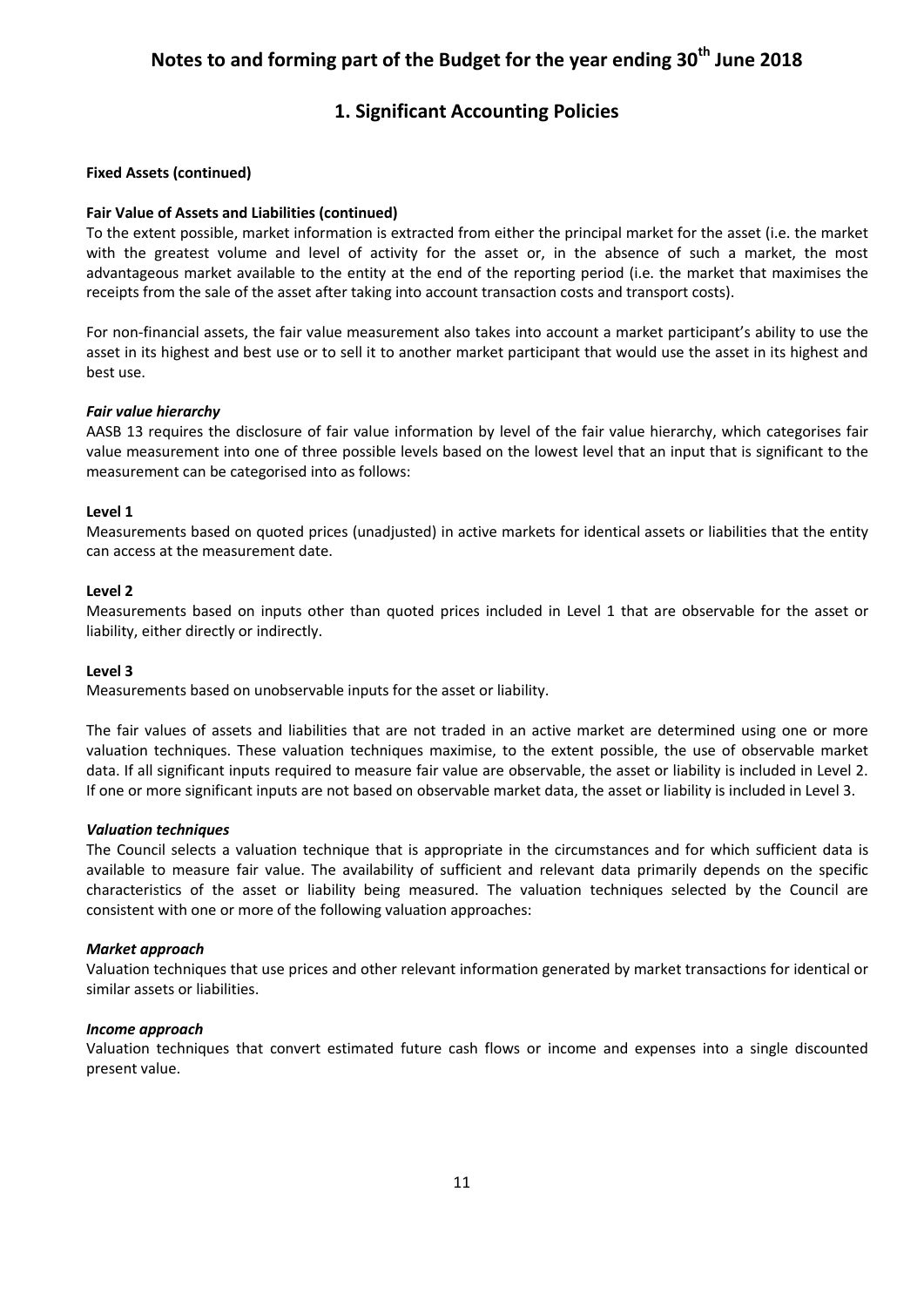### **1. Significant Accounting Policies**

#### **Fair Value of Assets and Liabilities (continued)**

#### *Cost approach*

Valuation techniques that reflect the current replacement cost of an asset at its current service capacity.

Each valuation technique requires inputs that reflect the assumptions that buyers and sellers would use when pricing the asset or liability, including assumptions about risks. When selecting a valuation technique, the Council gives priority to those techniques that maximise the use of observable inputs and minimise the use of unobservable inputs. Inputs that are developed using market data (such as publicly available information on actual transactions) and reflect the assumptions that buyers and sellers would generally use when pricing the asset or liability and considered observable, whereas inputs for which market data is not available and therefore are developed using the best information available about such assumptions are considered unobservable.

The mandatory measurement framework imposed by the *Local Government (Financial Management) Regulations*  requires, as a minimum, all assets to be revalued at least every 3 years. Relevant disclosures, in accordance with the requirements of Australian Accounting Standards have been made in the budget as necessary.

#### **Financial Instruments**

#### **Initial recognition and measurement**

Financial assets and financial liabilities are recognised when the Council becomes a party to the contractual provisions to the instrument. For financial assets, this is equivalent to the date that the Council commits itself to either the purchase or sale of the asset (i.e. trade date accounting is adopted).

Financial instruments are initially measured at fair value plus transaction costs, except where the instrument is classified 'at fair value through profit or loss', in which case transaction costs are expensed to profit or loss immediately.

#### **Classification and subsequent measurement**

Financial instruments are subsequently measured at fair value, amortised cost using the effective interest rate method, or cost.

Amortised cost is calculated as:

the amount in which the financial asset or financial liability is measured at initial recognition;

less principal repayments and any reduction for impairment; and

plus or minus the cumulative amortisation of the difference, if any, between the amount initially recognised and the maturity amount calculated using the effective interest rate method.

The effective interest method is used to allocate interest income or interest expense over the relevant period and is equivalent to the rate that discounts estimated future cash payments or receipts (including fees, transaction costs and other premiums or discounts) through the expected life (or when this cannot be reliably predicted, the contractual term) of the financial instrument to the net carrying amount of the financial asset or financial liability. Revisions to expected future net cash flows will necessitate an adjustment to the carrying value with a consequential recognition of an income or expense in profit or loss.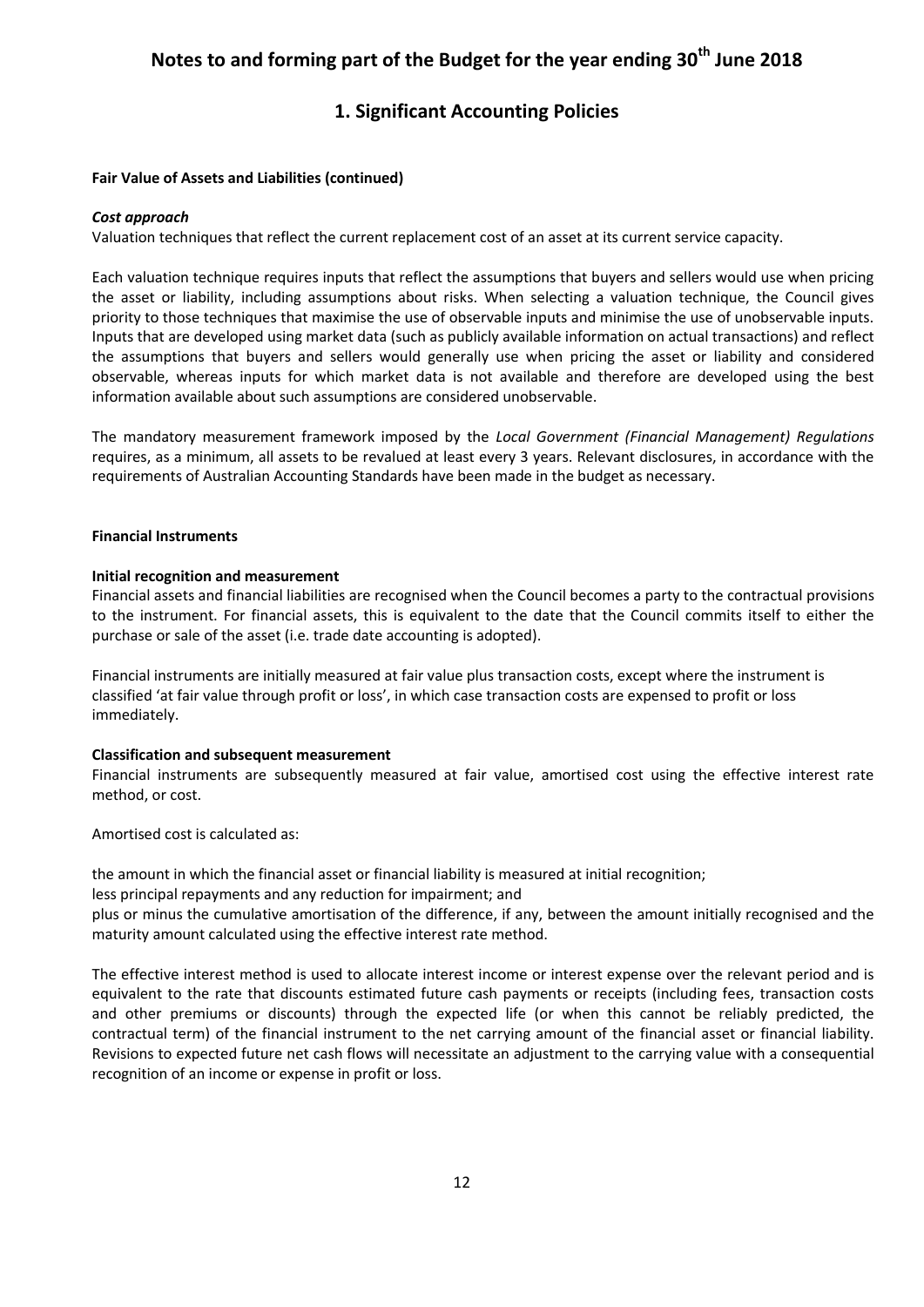### **1. Significant Accounting Policies**

#### **Financial Instruments (continued)**

#### **Classification and subsequent measurement (continued)**

#### *(i) Financial assets at fair value through profit and loss*

Financial assets are classified at "fair value through profit or loss" when they are held for trading for the purpose of short term profit taking. Assets in this category are classified as current assets. Such assets are subsequently measured at fair value with changes in carrying amount being included in profit or loss.

#### *(ii) Loans and receivables*

Loans and receivables are non-derivative financial assets with fixed or determinable payments that are not quoted in an active market and are subsequently measured at amortised cost. Gains or losses are recognised in profit or loss.

Loans and receivables are included in current assets where they are expected to mature within 12 months after the end of the reporting period.

*(iii) Held-to-maturity investments*

Held-to-maturity investments are non-derivative financial assets with fixed maturities and fixed or determinable payments that the Council's management has the positive intention and ability to hold to maturity. They are subsequently measured at amortised cost. Gains or losses are recognised in profit or loss.

Held-to-maturity investments are included in current assets where they are expected to mature within 12 months after the end of the reporting period. All other investments are classified as non-current.

#### *(iv) Available-for-sale financial assets*

Available-for-sale financial assets are non-derivative financial assets that are either not suitable to be classified into other categories of financial assets due to their nature, or they are designated as such by management. They comprise investments in the equity of other entities where there is neither a fixed maturity nor fixed or determinable payments.

They are subsequently measured at fair value with changes in such fair value (i.e. gains or losses) recognised in other comprehensive income (except for impairment losses). When the financial asset is derecognised, the cumulative gain or loss pertaining to that asset previously recognised in other comprehensive income is reclassified into profit or loss.

Available-for-sale financial assets are included in current assets, where they are expected to be sold within 12 months after the end of the reporting period. All other available for sale financial assets are classified as non-current.

#### *(v) Financial liabilities*

Non-derivative financial liabilities (excluding financial guarantees) are subsequently measured at amortised cost. Gains or losses are recognised in the profit or loss.

#### *Impairment*

A financial asset is deemed to be impaired if, and only if, there is objective evidence of impairment as a result of one or more events (a "loss event") having occurred, which has an impact on the estimated future cash flows of the financial asset(s).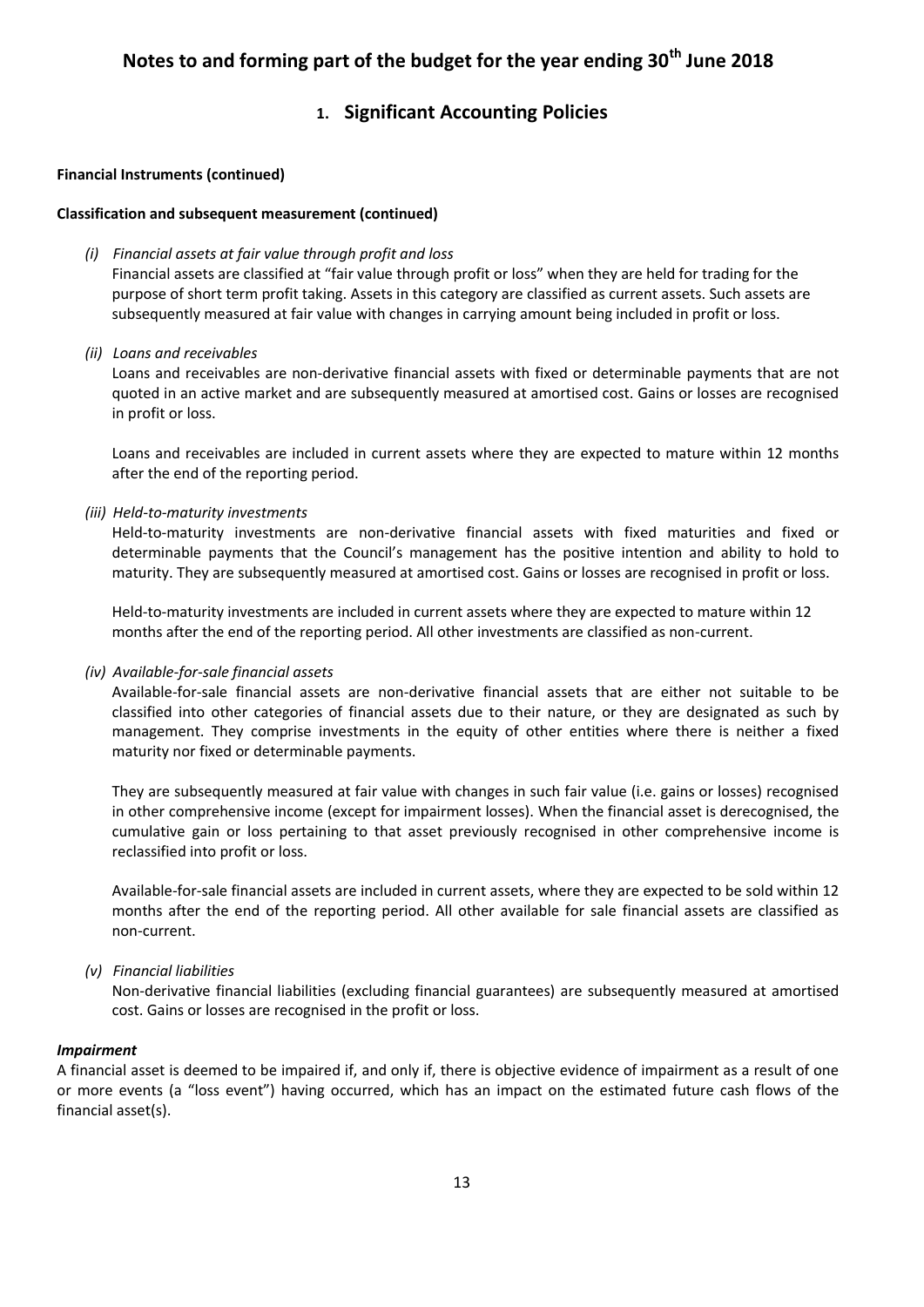### **1. Significant Accounting Policies**

#### **Financial Instruments (continued)**

#### *Impairment (continued)*

In the case of available-for-sale financial assets, a significant or prolonged decline in the market value of the instrument is considered a loss event. Impairment losses are recognised in profit or loss immediately. Also, any cumulative decline in fair value previously recognised in other comprehensive income is reclassified to profit or loss at this point.

In the case of financial assets carried at amortised cost, loss events may include: indications that the debtors or a group of debtors are experiencing significant financial difficulty, default or delinquency in interest or principal payments; indications that they will enter bankruptcy or other financial reorganisation; and changes in arrears or economic conditions that correlate with defaults.

For financial assets carried at amortised cost (including loans and receivables), a separate allowance account is used to reduce the carrying amount of financial assets impaired by credit losses. After having taken all possible measures of recovery, if management establishes that the carrying amount cannot be recovered by any means, at that point the written-off amounts are charged to the allowance account or the carrying amount of impaired financial assets is reduced directly if no impairment amount was previously recognised in the allowance account.

#### *Derecognition*

Financial assets are derecognised where the contractual rights for receipt of cash flows expire or the asset is transferred to another party, whereby the Council no longer has any significant continual involvement in the risks and benefits associated with the asset.

Financial liabilities are derecognised where the related obligations are discharged, cancelled or expired. The difference between the carrying amount of the financial liability extinguished or transferred to another party and the fair value of the consideration paid, including the transfer of non-cash assets or liabilities assumed, is recognised in profit or loss.

#### **Impairment of Assets**

In accordance with Australian Accounting Standards the Council's assets, other than inventories, are assessed at each reporting date to determine whether there is any indication they may be impaired.

Where such an indication exists, an impairment test is carried out on the asset by comparing the recoverable amount of the asset, being the higher of the asset's fair value less costs to sell and value in use, to the asset's carrying amount.

Any excess of the asset's carrying amount over its recoverable amount is recognised immediately in profit or loss, unless the asset is carried at a revalued amount in accordance with another standard (e.g. AASB 116) whereby any impairment loss of a revalued asset is treated as a revaluation decrease in accordance with that other standard.

For non-cash generating assets such as roads, drains, public buildings and the like, value in use is represented by the depreciated replacement cost of the asset.

At the time of adopting this budget, it is not possible to estimate the amount of impairment losses (if any) as at 30 June 2018.

In any event, an impairment loss is a non-cash transaction and consequently, has no impact on this budget document.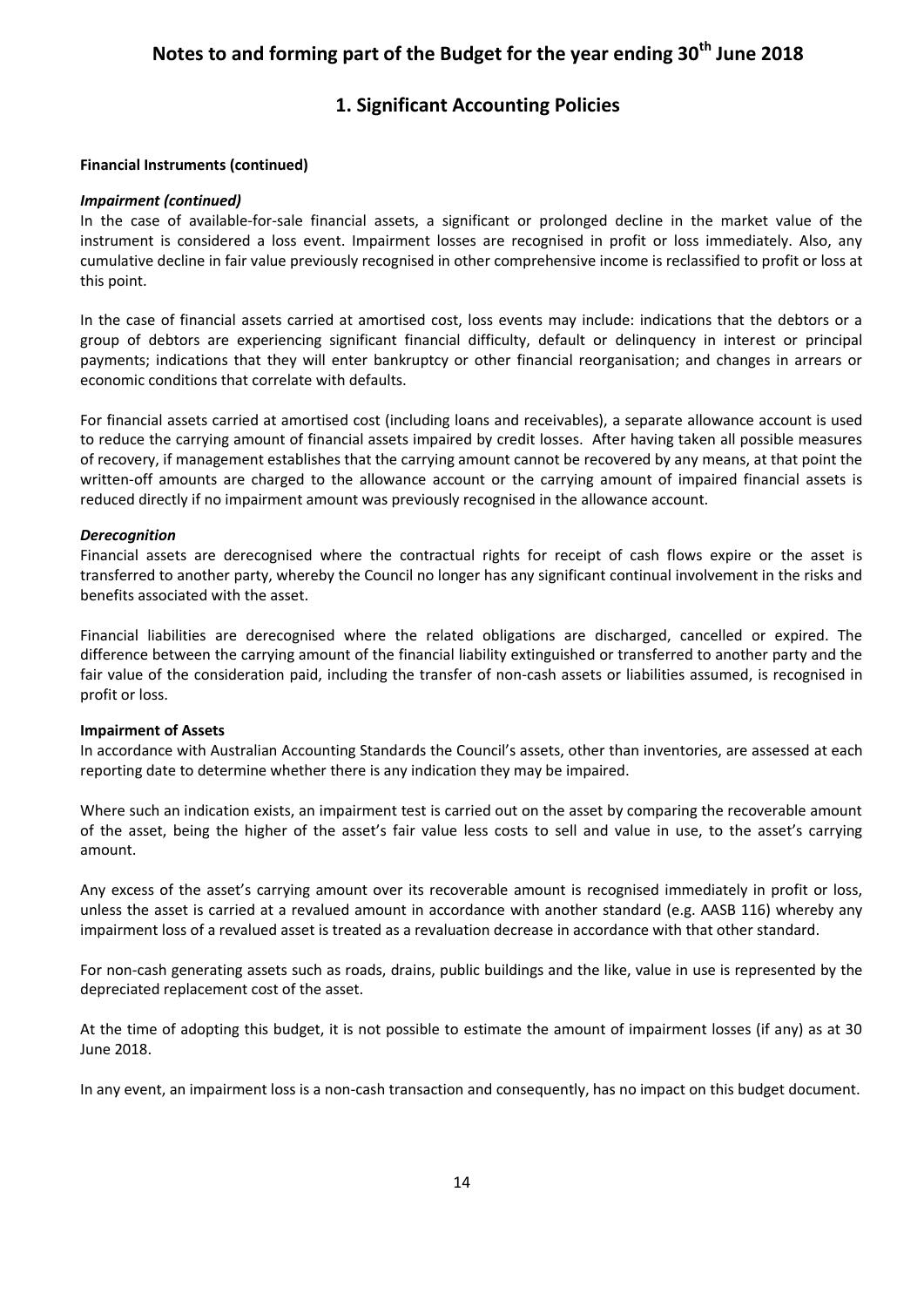### **1. Significant Accounting Policies**

#### **Trade and Other Payables**

Trade and other payables represent liabilities for goods and services provided to the Council prior to the end of the financial year that are unpaid and arise when the Council becomes obliged to make future payments in respect of the purchase of these goods and services. The amounts are unsecured, are recognised as a current liability and are normally paid within 30 days of recognition.

#### **Employee Benefits**

#### *Short-term employee benefits*

Provision is made for the Council's obligations for short-term employee benefits. Short-term employee benefits are benefits (other than termination benefits) that are expected to be settled wholly before 12 months after the end of the annual reporting period in which the employees render the related service, including wages, salaries and sick leave. Short-term employee benefits are measured at the (undiscounted) amounts expected to be paid when the obligation is settled.

The Council's obligations for short-term employee benefits such as wages, salaries and sick leave are recognised as a part of current trade and other payables in the statement of financial position. The Council's obligations for employees' annual leave and long service leave entitlements are recognised as provisions in the statement of financial position.

#### *Other long-term employee benefits*

Provision is made for employees' long service leave and annual leave entitlements not expected to be settled wholly within 12 months after the end of the annual reporting period in which the employees render the related service. Other long-term employee benefits are measured at the present value of the expected future payments to be made to employees. Expected future payments incorporate anticipated future wage and salary levels, durations or service and employee departures and are discounted at rates determined by reference to market yields at the end of the reporting period on government bonds that have maturity dates that approximate the terms of the obligations. Any re-measurements for changes in assumptions of obligations for other long-term employee benefits are recognised in profit or loss in the periods in which the changes occur.

The Council's obligations for long-term employee benefits are presented as non-current provisions in its statement of financial position, except where the Council does not have an unconditional right to defer settlement for at least 12 months after the end of the reporting period, in which case the obligations are presented as current provisions.

#### **Provisions**

Provisions are recognised when the Council has a legal or constructive obligation, as a result of past events, for which it is probable that an outflow of economic benefits will result and that outflow can be reliably measured.

Provisions are measured using the best estimate of the amounts required to settle the obligation at the end of the reporting period.

#### **Leases**

Leases of fixed assets where substantially all the risks and benefits incidental to the ownership of the asset, but not legal ownership, are transferred to the Council, are classified as finance leases.

Finance leases are capitalised recording an asset and a liability at the lower amounts equal to the fair value of the leased property or the present value of the minimum lease payments, including any guaranteed residual values. Lease payments are allocated between the reduction of the lease liability and the lease interest expense for the period.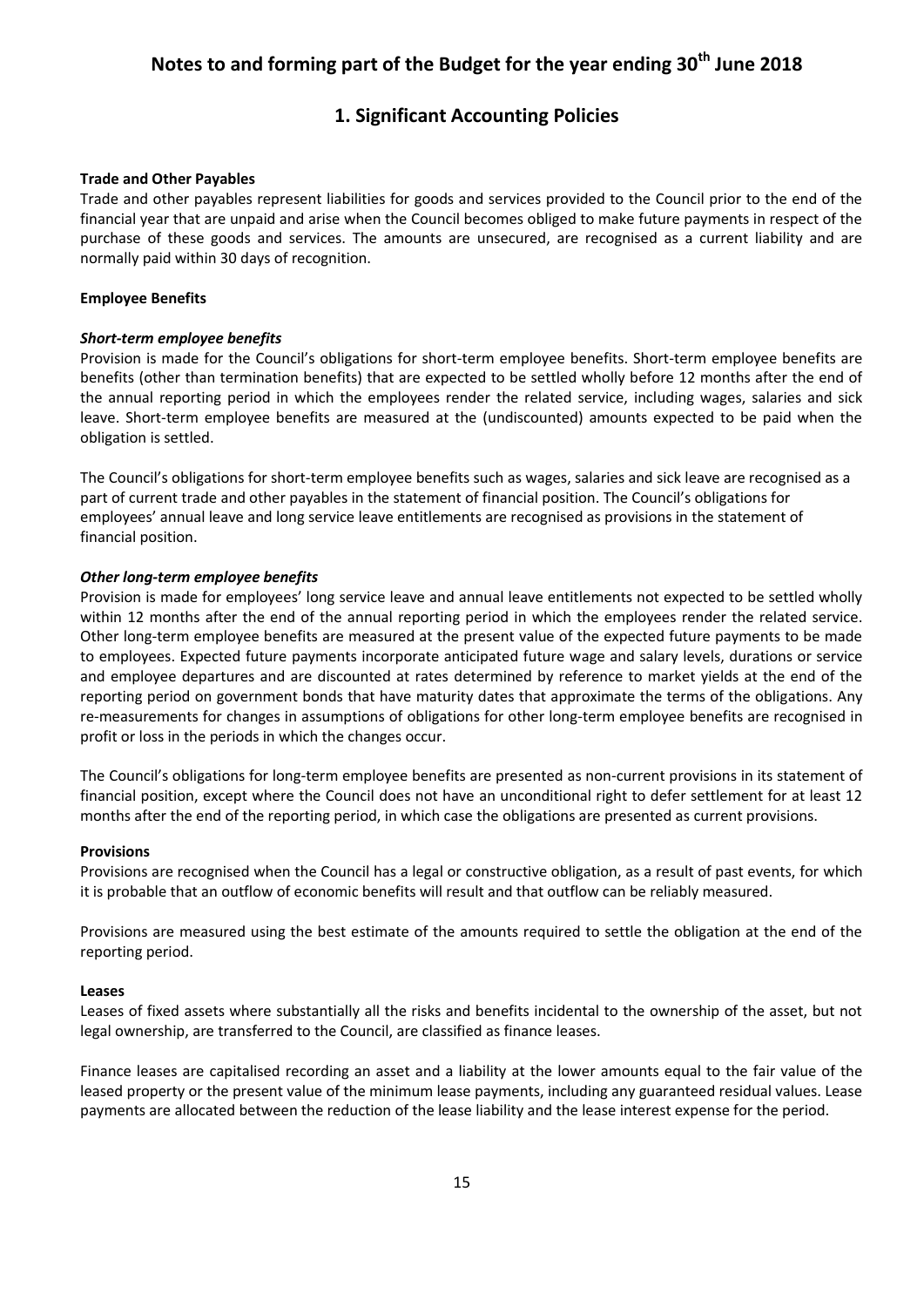### **1. Significant Accounting Policies**

#### **Leases (continued)**

Leased assets are depreciated on a straight line basis over the shorter of their estimated useful lives or the lease term.

Lease payments for operating leases, where substantially all the risks and benefits remain with the lessor, are charged as expenses in the periods in which they are incurred.

Lease incentives under operating leases are recognised as a liability and amortised on a straight line basis over the life of the lease term.

#### **Current and Non-Current Classification**

In the determination of whether an asset or liability is current or non-current, consideration is given to the time when each asset or liability is expected to be settled. The asset or liability is classified as current if it is expected to be settled within the next 12 months, being the Council's operational cycle. In the case of liabilities where the Council does not have the unconditional right to defer settlement beyond 12 months, such as vested long service leave, the liability is classified as current even if not expected to be settled within the next 12 months. Inventories held for trading are classified as current even if not expected to be realised in the next 12 months.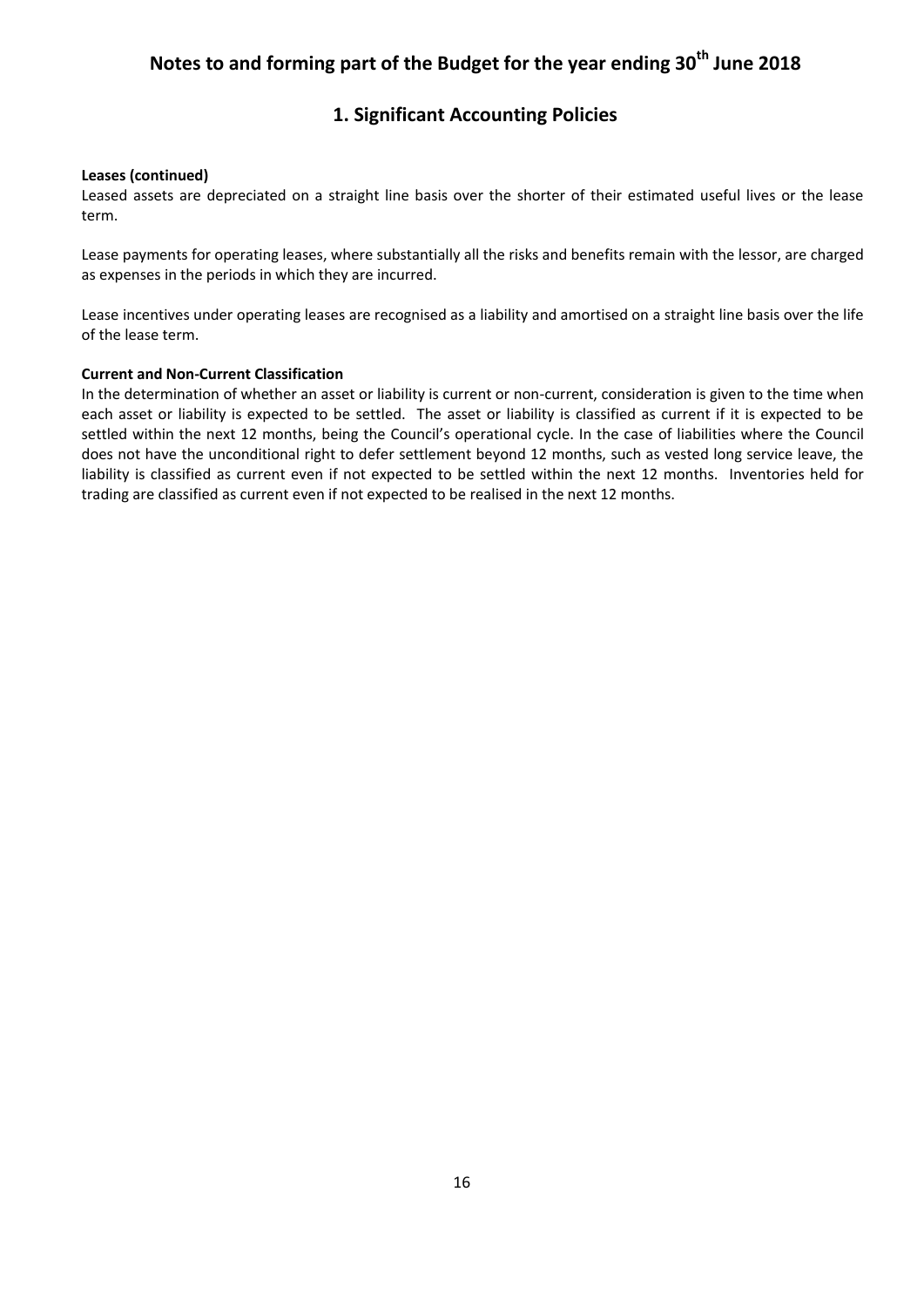#### **2(a) REPORTING – PROGRAM DESCRIPTIONS**

#### **Description of Programs**

#### **GOVERNANCE**

**Objective:**

**Activities:** To provide a decision making process for the efficient allocation of scarce resources.

Includes the activities of members of the council and the administrative support available to the council for the provision of governance of the regional council. Other costs relate to the task of assisting elected members.

### **GENERAL PURPOSE FUNDING**

**Objective:** To collect revenue to allow for the provision of services. **Activities:**  Fees, general purpose government grants and interest revenue.

#### **COMMUNITY AMENITIES**

#### **Objective:**

To provide services required by the member councils.

To reduce the environmental impact of waste and maximise conservation of natural resources through reduced overall material use and increased materials and energy recovery.

#### **Activities:**

Operation of landfill and recycling facilities.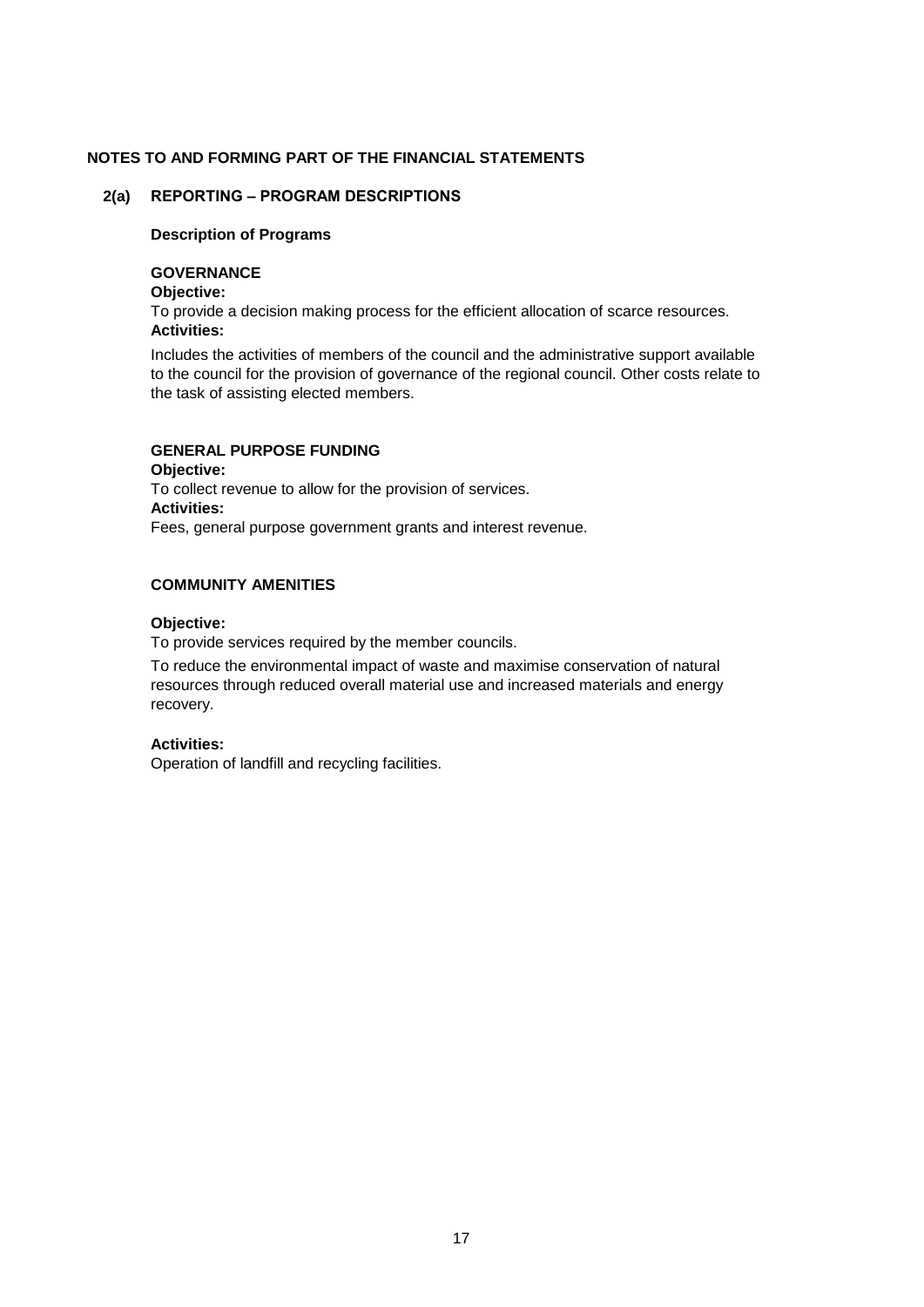|  |  |  | NOTES TO AND FORMING PART OF THE FINANCIAL STATEMENTS |  |
|--|--|--|-------------------------------------------------------|--|
|--|--|--|-------------------------------------------------------|--|

|                                                 | 2017/18       |                 | 2016/17         |
|-------------------------------------------------|---------------|-----------------|-----------------|
|                                                 |               | <b>ORIGINAL</b> |                 |
| <b>NOTE</b>                                     | <b>BUDGET</b> | <b>BUDGET</b>   | <b>FORECAST</b> |
|                                                 | \$            | \$              | \$              |
|                                                 |               |                 |                 |
| <b>3 DEPRECIATION</b>                           |               |                 |                 |
| <b>Classified According to Asset Class</b>      |               |                 |                 |
| <b>Buildings</b>                                | 21,058        | 13,356          | 12,156          |
| Plant and Machinery                             | 602,619       | 373,563         | 468,930         |
| Furniture and Equipment                         | 11,079        | 10,898          | 9,132           |
| Infrastructure                                  | 37,374        | 37,192          | 45,148          |
| <b>Total</b>                                    | 672,130       | 435,009         | 535,366         |
|                                                 |               |                 |                 |
|                                                 |               |                 |                 |
| <b>Classified According To Program</b>          |               |                 |                 |
| Governance                                      | 4,710         | 6,100           | 4,190           |
| <b>Community Amenities</b>                      | 667,421       | 428,909         | 531,176         |
| <b>Total</b>                                    | 672,130       | 435,009         | 535,366         |
|                                                 |               |                 |                 |
| 4 PROFIT/(LOSS) ON DISPOSAL OF ASSETS           |               |                 |                 |
| Proceeds from Sale of Plant                     | 65,000        | 155,000         | 95,455          |
| Less:                                           |               |                 |                 |
| Asset Value (at cost)                           | 65,000        | 369,245         | 175,500         |
| Less Provision for Depreciation written back    | (38, 277)     | (192, 458)      | (20, 817)       |
| Carrying amount of assets sold                  | 26,723        | 176,786         | 154,683         |
| Profit/(Loss) on Disposal                       | 38,277        | (21, 786)       | (59, 228)       |
|                                                 |               |                 |                 |
| Made up as follows:                             |               |                 |                 |
| Loss on Sale of Bomag Compactor                 |               | (28, 613)       | (60, 377)       |
| Profit on Sale of Hyundai Sedan                 |               | 5,855           | 2,463           |
| Loss on Sale of Nissan Navara Dual cab          |               | 971             | (1,314)         |
| Profit on Sale of New Holland LM740 Telehandler | 27,500        |                 |                 |
| Profit on Sale of Jeep Grand Cherokee           | 10,777        |                 |                 |
|                                                 | 38,277        | (21,786)        | (59, 228)       |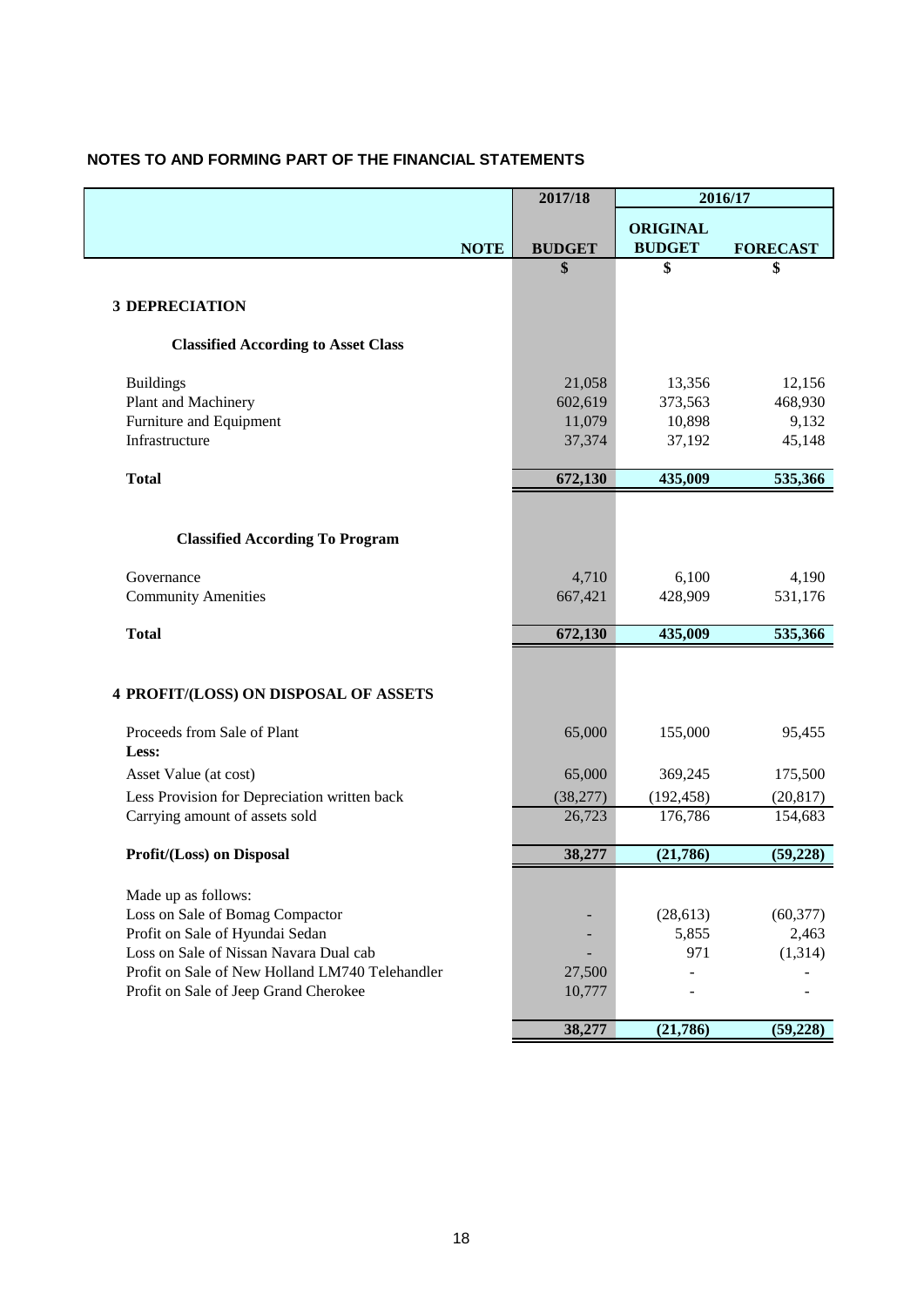|   |                                                     |             | 2017/18       | 2016/17         |                 |
|---|-----------------------------------------------------|-------------|---------------|-----------------|-----------------|
|   |                                                     |             |               | <b>ORIGINAL</b> |                 |
|   |                                                     | <b>NOTE</b> | <b>BUDGET</b> | <b>BUDGET</b>   | <b>FORECAST</b> |
|   |                                                     |             | \$            | \$              | \$              |
| 5 | <b>CASH</b>                                         |             |               |                 |                 |
|   | Restricted                                          |             | 4,020,922     | 4,763,283       | 6,026,106       |
|   | Unrestricted                                        |             | 283,015       | 501,996         | 738,904         |
|   | <b>Total</b>                                        | 11(a)       | 4,303,937     | 5,265,279       | 6,765,011       |
|   | The following restrictions have been imposed by     |             |               |                 |                 |
|   | regulation or other externally imposed requirements |             |               |                 |                 |
|   | Plant and Equipment Reserve                         |             | 833,289       | 504,852         | 504,988         |
|   | Site (Post Closure) Rehabilitation Reserve          |             | 2,249,483     | 2,882,159       | 3,129,727       |
|   | <b>Waste Minimisation Reserve</b>                   |             | 354,385       | 806,284         | 818,197         |
|   | <b>Stanley Road Lined Cell Construction Reserve</b> |             | 555,018       | 542,417         | 539,885         |
|   | Site Acquisition and Investigation Reserve          |             |               | 27,571          | 1,033,309       |
|   | <b>Organics Processing Reserve</b>                  |             | 28,747        |                 |                 |
|   |                                                     |             | 4,020,922     | 4,763,283       | 6,026,106       |
| 6 | <b>RECEIVABLES</b>                                  |             |               |                 |                 |
|   | <b>Current</b>                                      |             |               |                 |                 |
|   | <b>Trade Debtors</b>                                |             | 300,000       | 300,000         | 406,329         |
|   | <b>Accrued Interest</b>                             |             |               |                 | 3,832           |
|   |                                                     |             | 300,000       | 300,000         | 402,497         |
|   | 7(a) PROPERTY, PLANT AND EQUIPMENT                  |             |               |                 |                 |
|   | Buildings - at Management Valuation 2014 - Level 3  |             | 607,927       | 1,359,275       | 167,927         |
|   | Less Depreciation                                   |             | (57, 604)     | (37, 747)       | (36, 546)       |
|   |                                                     |             | 550,322       | 1,321,528       | 131,380         |
|   | Furniture and Equipment - at Management Valuation   |             |               |                 |                 |
|   | 2014 - Level 3                                      |             | 54,273        | 51,138          | 52,773          |
|   | Less Depreciation                                   |             | (37, 721)     | (28, 408)       | (26, 643)       |
|   |                                                     |             | 16,551        | 22,730          | 26,130          |
|   | Vehicles, Plant and Machinery - at Management       |             |               |                 |                 |
|   | Valuation 2016 - Level 2                            |             | 4,844,191     | 4,254,660       | 3,852,191       |
|   | Less Depreciation                                   |             | (1,012,454)   | (1,245,161)     | (448, 112)      |
|   |                                                     |             | 3,831,737     | 3,009,499       | 3,404,079       |
|   | Total Net Book Value of Property Plant & Equipment  |             | 4,398,610     | 4,353,757       | 3,561,589       |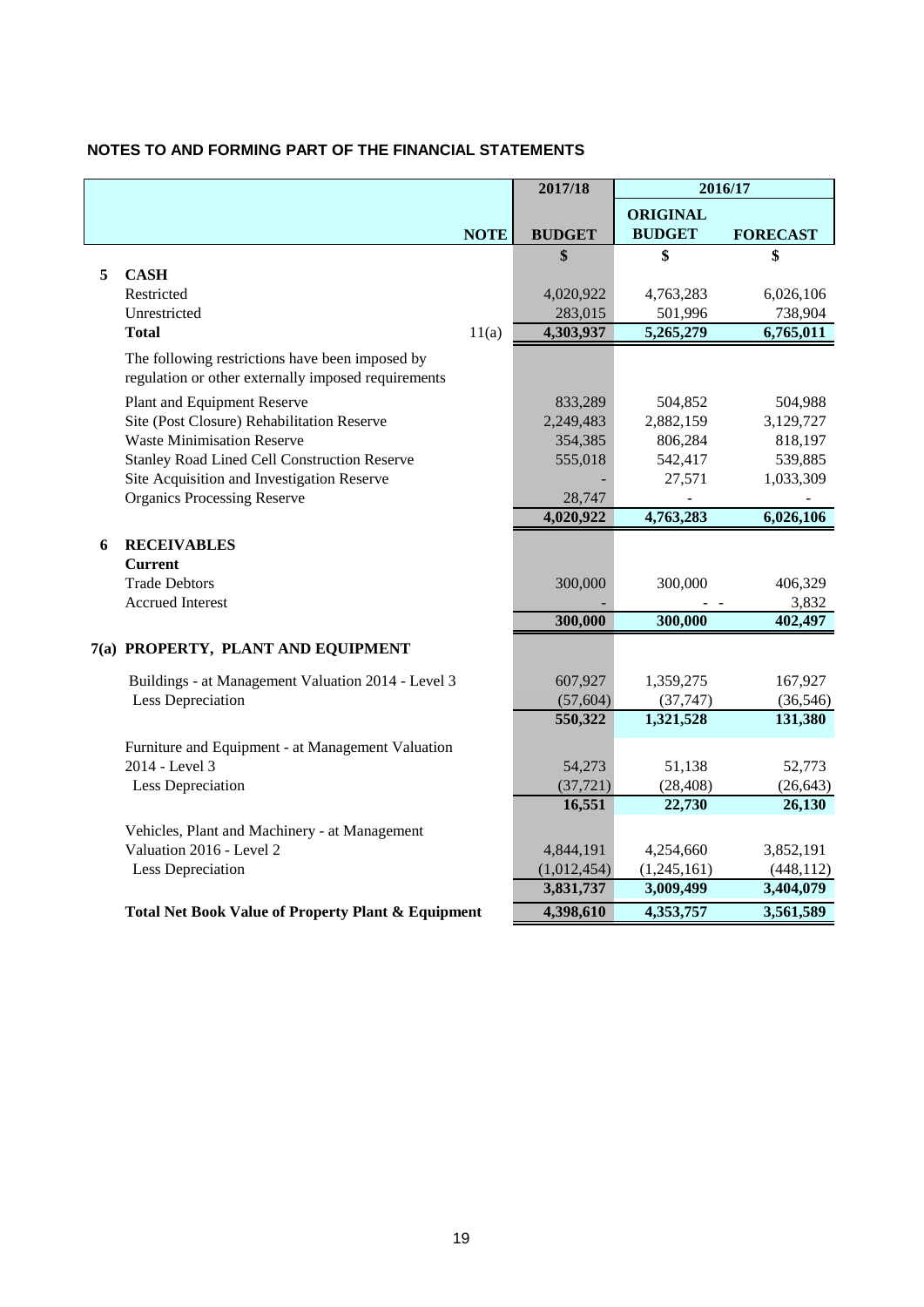|                                                                                 |             | 2017/18       | 2016/17         |                 |
|---------------------------------------------------------------------------------|-------------|---------------|-----------------|-----------------|
|                                                                                 |             |               | <b>ORIGINAL</b> |                 |
|                                                                                 | <b>NOTE</b> | <b>BUDGET</b> | <b>BUDGET</b>   | <b>FORECAST</b> |
|                                                                                 |             | \$            | \$              | \$              |
|                                                                                 |             |               |                 |                 |
| 7(b) INFRASTRUCTURE                                                             |             |               |                 |                 |
|                                                                                 |             |               |                 |                 |
| Roads - at Management Valuation 2015 - Level 3                                  |             | 35,000        | 35,000          | 35,000          |
| Less Depreciation                                                               |             | (3,282)       | (2,188)         | (2,188)         |
|                                                                                 |             | 31,718        | 32,812          | 32,812          |
| Perimeter Fencing - at Management Valuation 2015                                |             |               |                 |                 |
| - Level 3                                                                       |             | 17,000        | 17,000          | 17,000          |
| Less Depreciation                                                               |             | (1,665)       | (1,110)         | (1,110)         |
|                                                                                 |             | 15,335        | 15,890          | 15,890          |
| Waste Transfer Station at Management Valuation                                  |             |               |                 |                 |
| 2014                                                                            |             | 409,078       | 409,078         | 409,078         |
| Additions after valuation - Cost                                                |             | 5,000         | 5,000           | 5,000           |
| Less Depreciation                                                               |             | (41, 539)     | (40, 977)       | (40, 977)       |
|                                                                                 |             | 372,539       | 373,101         | 373,101         |
| <b>Stanley Road Lined Cells</b>                                                 | 19          | 3,000,000     |                 |                 |
| Less Depreciation                                                               |             |               |                 |                 |
|                                                                                 |             | 3,000,000     |                 |                 |
|                                                                                 |             |               |                 |                 |
| <b>Organics Processing Facility - at Management</b><br>valuation 2015 - Level 3 |             |               |                 |                 |
|                                                                                 |             |               |                 |                 |
| Concrete Bunker and Apron, Composting Pad,                                      |             |               |                 |                 |
| Leachate Ponds, Monitoring Bores, Site Fencing,                                 |             | 219,000       | 219,000         | 219,000         |
| Additions after valuation - Cost                                                |             | 1,185,797     | 155,410         | 158,226         |
| Less Depreciation                                                               |             | (93, 968)     | (50, 849)       | (58, 806)       |
|                                                                                 |             | 1,310,829     | 323,561         | 318,420         |
|                                                                                 |             |               |                 |                 |
| <b>Total Net Book Value of Infrastructure</b>                                   |             | 4,730,421     | 745,364         | 740,223         |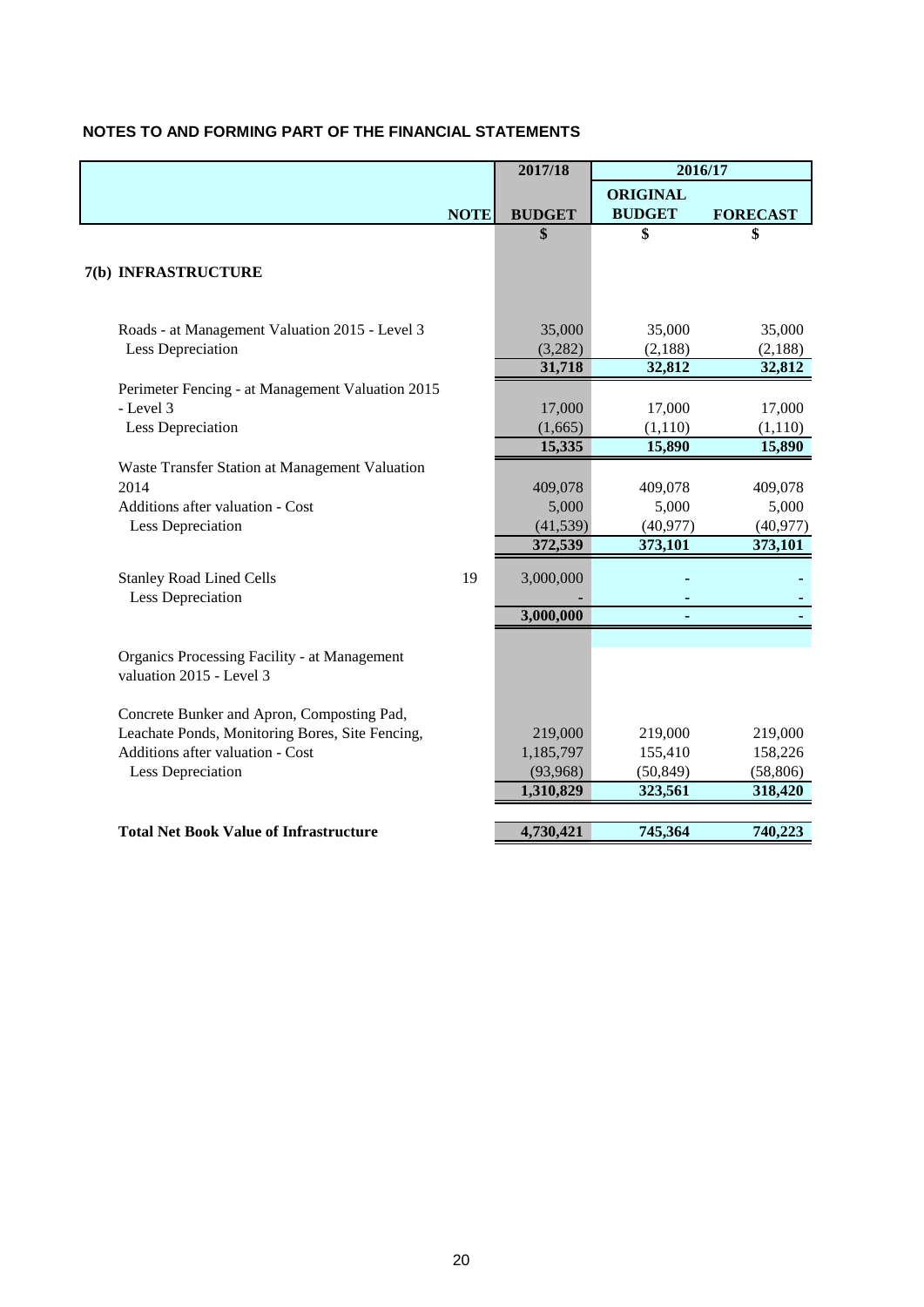|  |  | NOTES TO AND FORMING PART OF THE FINANCIAL STATEMENTS |  |
|--|--|-------------------------------------------------------|--|
|--|--|-------------------------------------------------------|--|

|    |                                                      | 2017/18       | 2016/17         |                 |
|----|------------------------------------------------------|---------------|-----------------|-----------------|
|    |                                                      |               | <b>ORIGINAL</b> |                 |
|    | <b>NOTE</b>                                          | <b>BUDGET</b> | <b>BUDGET</b>   | <b>FORECAST</b> |
|    |                                                      | \$            | \$              | \$              |
|    |                                                      |               |                 |                 |
|    | 8(a) TRADE AND OTHER PAYABLES                        |               |                 |                 |
|    | <b>Sundry Trade Creditors</b>                        | 140,000       | 140,000         | 226,823         |
|    | <b>Accrued Wages</b>                                 | 20,069        | 13,379          | 13,862          |
|    | <b>Security Bonds</b>                                | 500           | 500             | 500             |
|    | Income received in Advance                           |               |                 | 4,308           |
|    | <b>Taxation Liabilities</b>                          | 49,000        | 49,000          | 65,311          |
|    | <b>Total Creditors</b>                               | 209,569       | 202,879         | 310,804         |
|    | 8(b) PROVISIONS                                      |               |                 |                 |
|    | Provisions for Annual & Long Service Leave           | 179,882       | 148,826         | 239,807         |
|    |                                                      | 179,882       | 148,826         | 239,807         |
|    |                                                      |               |                 |                 |
|    | 8(c) AUDITORS REMUNERATION                           |               |                 |                 |
|    | <b>Audit Fees</b>                                    | 9,400         | 6,900           | 13,214          |
| 9  | MEMBERS FEES AND ALLOWANCES                          |               |                 |                 |
|    | The Local Government Act 1995, section 5.98 provides |               |                 |                 |
|    | that Council Members are to receive payment for      |               |                 |                 |
|    | attendance at meetings. This is in addition to any   |               |                 |                 |
|    | other expenses which may be reimbursed.              |               |                 |                 |
|    | The prescribed minimum payments under the Local      |               |                 |                 |
|    | Government (Administration) Regulations 30 (1) (2)   |               |                 |                 |
|    | are - Chairperson<br>\$176.00 per meeting            |               |                 |                 |
|    | Councillors<br>\$88.00 per meeting                   |               |                 |                 |
|    | Budget provisions for 2017/18 are:-                  |               |                 |                 |
|    | <b>Members Attendance Fees</b>                       | 6,806         | 6,178           | 6,204           |
|    | <b>Members Expenses</b>                              | 2,000         | 461             | 1,005           |
| 10 | <b>INTEREST ON INVESTMENTS</b>                       |               |                 |                 |
|    | Surplus funds are invested on term deposits with     |               |                 |                 |
|    | local financial institutions.                        |               |                 |                 |
|    | Estimated return on investments are:-                |               |                 |                 |
|    | General Funds                                        | 33,043        | 22,294          | 26,717          |
|    | Plant & Infrastructure Replacement Reserve           | 20,579        | 6,633           | 8,184           |
|    | Site (Post Closure) Rehabilitation Reserve           | 81,151        | 101,796         | 95,811          |
|    | <b>Waste Minimisation Reserve</b>                    | 12,184        | 21,418          | 17,902          |
|    | <b>Stanley Road Lined Cell Construction Reserve</b>  | 15,132        | 15,187          | 13,814          |
|    | Site Acquisition and Investigation Reserve           |               | 21,865          | 28,654          |
|    | <b>Organics Processing Reserve</b>                   | 23,009        |                 |                 |
|    | <b>Total Interest on Investments</b>                 | 185,099       | 189,193         | 191,082         |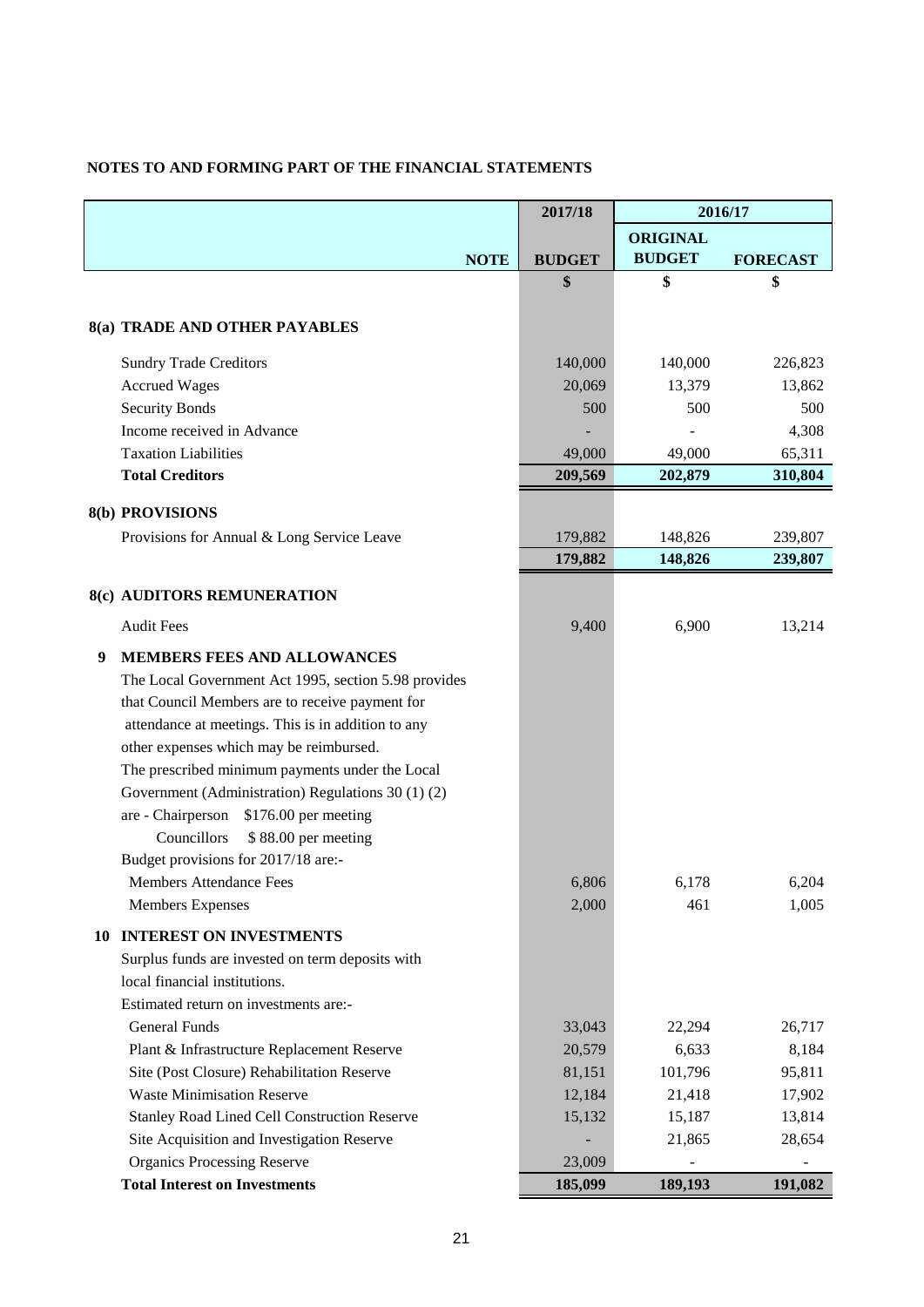|                                                                                                                                                    | 2017/18       | 2016/17         |                 |
|----------------------------------------------------------------------------------------------------------------------------------------------------|---------------|-----------------|-----------------|
|                                                                                                                                                    |               | <b>ORIGINAL</b> |                 |
| <b>NOTE</b>                                                                                                                                        | <b>BUDGET</b> | <b>BUDGET</b>   | <b>FORECAST</b> |
|                                                                                                                                                    | \$            | \$              | \$              |
|                                                                                                                                                    |               |                 |                 |
| 11 NOTE TO STATEMENT OF CASH FLOWS                                                                                                                 |               |                 |                 |
| a) RECONCILIATION OF CASH                                                                                                                          |               |                 |                 |
| For the purpose of the cash flow statement, cash includes<br>cash equivalents. Estimated cash at the end of the reporting<br>period is as follows: |               |                 |                 |
| Cash at Bank                                                                                                                                       | 49,563        | 66,565          | 361,178         |
| Investments                                                                                                                                        | 4,254,374     | 5,198,714       | 6,403,834       |
| 5                                                                                                                                                  | 4,303,937     | 5,265,279       | 6,765,011       |
|                                                                                                                                                    |               |                 |                 |
| b) RECONCILIATION OF CASH USED IN                                                                                                                  |               |                 |                 |
| <b>OPERATING ACTIVITIES</b>                                                                                                                        |               |                 |                 |
| Net Result                                                                                                                                         | 2,425,696     | 139,469         | 234,238         |
| 3<br>Depreciation                                                                                                                                  | 672,130       | 435,009         | 535,366         |
| Increase (Decrease) in Provision for Annual and                                                                                                    |               |                 |                 |
| Long Service Leave                                                                                                                                 | (59, 924)     | (56)            | 48,157          |
| (Increase) Decrease in Trade & Other Receivables                                                                                                   | 102,497       | (25, 855)       | (121, 522)      |
| (Increase) Decrease in Inventories                                                                                                                 | (888)         | (40)            | 848             |
| Increase (Decrease) in Prepayments                                                                                                                 |               |                 |                 |
| Increase (Decrease) in Sundry Creditors                                                                                                            | (86, 825)     | 66,723          | 146,549         |
| Increase (Decrease) in Taxation Liabilities                                                                                                        | (16,311)      | (22, 255)       | (5,290)         |
| Increase (Decrease) in Income in Advance                                                                                                           | (4,308)       |                 |                 |
| (Profit)/Loss on Sale of Assets                                                                                                                    | (38, 277)     | 21,786          | 59,228          |
| Increase (Decrease) in Accrued Interest                                                                                                            |               |                 |                 |
| Increase (Decrease) in Accrued Wages                                                                                                               | 6,206         | 4,459           | 4,943           |
| 16(d), 19<br>Contributions for the development of assets                                                                                           | (3,000,000)   |                 |                 |
|                                                                                                                                                    | (3)           | 619,240         | 902,517         |
| 12 NOTE TO FEE SETTING STATEMENT                                                                                                                   |               |                 |                 |
| <b>Composition of Net Current Assets</b>                                                                                                           |               |                 |                 |
| <b>Current Assets</b>                                                                                                                              | 4,605,937     | 5,567,279       | 7,168,620       |
| <b>Current Liabilities</b>                                                                                                                         | 389,451       | 351,705         | 550,611         |
| <b>Unadjusted Net Current Assets</b>                                                                                                               | 4,216,487     | 5,215,574       | 6,618,009       |
| Adjustments                                                                                                                                        |               |                 |                 |
| <b>Less Restricted Funds</b><br>5                                                                                                                  | (4,020,922)   | (4,763,283)     | (6,026,106)     |
| Closing Funds as per Fee Setting Statement                                                                                                         | 195,565       | 452,291         | 591,903         |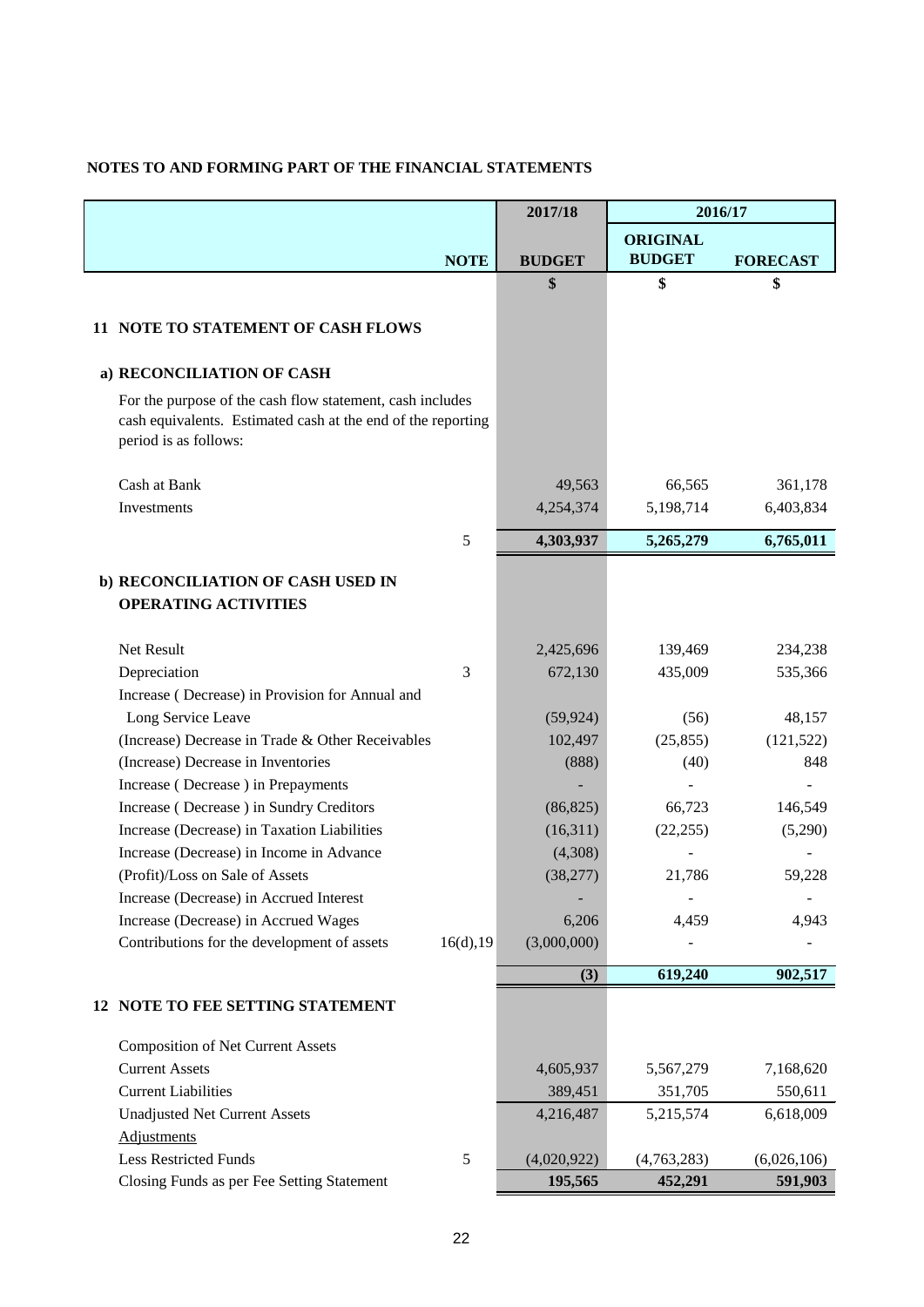|                                                                                    | 2017/18       |                 | 2016/17        |                 |
|------------------------------------------------------------------------------------|---------------|-----------------|----------------|-----------------|
|                                                                                    |               | <b>ORIGINAL</b> | <b>REVISED</b> |                 |
|                                                                                    | <b>BUDGET</b> | <b>BUDGET</b>   | <b>BUDGET</b>  | <b>FORECAST</b> |
|                                                                                    |               |                 |                |                 |
| <b>13 RESERVE FUNDS</b>                                                            |               |                 |                |                 |
| (a) PLANT AND INFRASTRUCTURE RESERVE                                               |               |                 |                |                 |
| Purpose : To set aside funds for the future replacement of                         |               |                 |                |                 |
| machinery, plant, vehicles and site infrastructure.                                |               |                 |                |                 |
| Balance as at 1 July                                                               | 504,988       | 333,520         | 333,583        | 333,583         |
| <b>Transfers from Accumulated Surplus</b>                                          | 706,301       | 356,632         | 356,632        | 356,705         |
| <b>Transfers to Accumulated Surplus</b>                                            | (378,000)     | (185,300)       | (185,300)      | (185,300)       |
| Balance as at 30th June                                                            | 833,289       | 504,852         | 504,915        | 504,988         |
| (b) SITE (POST CLOSURE) REHABILITATION RESERVE                                     |               |                 |                |                 |
| <b>Purpose:</b> To set aside funds on an annual basis to provide                   |               |                 |                |                 |
| resources for rehabilitation of the landfill site following closure                |               |                 |                |                 |
| Balance as at 1st July                                                             | 3,129,727     | 3,704,033       | 3,704,154      | 3,704,153       |
| <b>Transfers from Accumulated Surplus</b>                                          | 938,151       | 101,796         | 101,796        | 102,246         |
| <b>Transfers to Accumulated Surplus</b>                                            | (1,818,395)   | (923, 669)      | (923, 669)     | (676, 671)      |
| Balance as at 30th June                                                            | 2,249,483     | 2,882,159       | 2,882,281      | 3,129,727       |
| (c) WASTE MINIMISATION AND ENVIRONMENTAL PROTECTION RESERVE                        |               |                 |                |                 |
| Purpose: To set aside funds on an annual basis to provide                          |               |                 |                |                 |
| for future waste minimisation and environmental protection initiatives             |               |                 |                |                 |
| Balance as at 1st July                                                             | 818,197       | 703,398         | 702,545        | 702,545         |
| <b>Transfers from Accumulated Surplus</b>                                          | 116,188       | 102,886         | 102,886        | 115,652         |
| <b>Transfers to Accumulated Surplus</b>                                            | (580,000)     |                 |                |                 |
| Balance as at 30th June                                                            | 354,385       | 806,284         | 805,431        | 818,197         |
| (d) STANLEY ROAD LINED CELL CONSTRUCTION RESERVE                                   |               |                 |                |                 |
| <b>Purpose:</b> To set aside funds for cell construction<br>Balance as at 1st July | 539,885       | 527,229         | 527,212        | 527,212         |
| <b>Transfers from Accumulated Surplus</b>                                          | 15,132        | 15,188          | 15,187         | 12,673          |
| <b>Transfers to Accumulated Surplus</b>                                            |               |                 |                |                 |
|                                                                                    |               |                 |                |                 |
| Balance as at 30th June                                                            | 555,018       | 542,417         | 542,399        | 539,885         |
| (e) SITE ACQUISITION AND INVESTIGATION RESERVE                                     |               |                 |                |                 |
| <b>Purpose</b> : To set aside funds for the future purchase of                     |               |                 |                |                 |
| a new site for organics recycling                                                  |               |                 |                |                 |
| Balance as at 1 July                                                               | 1,033,309     | 1,005,706       | 1,009,281      | 1,009,281       |
| <b>Transfers from Accumulated Surplus</b>                                          |               | 21,865          | 621,865        | 24,028          |
| <b>Transfer to Organics Processing Reserve</b>                                     | (1,033,309)   | (1,000,000)     | (1,000,000)    |                 |
| Balance as at 30th June                                                            |               | 27,571          | 631,146        | 1,033,309       |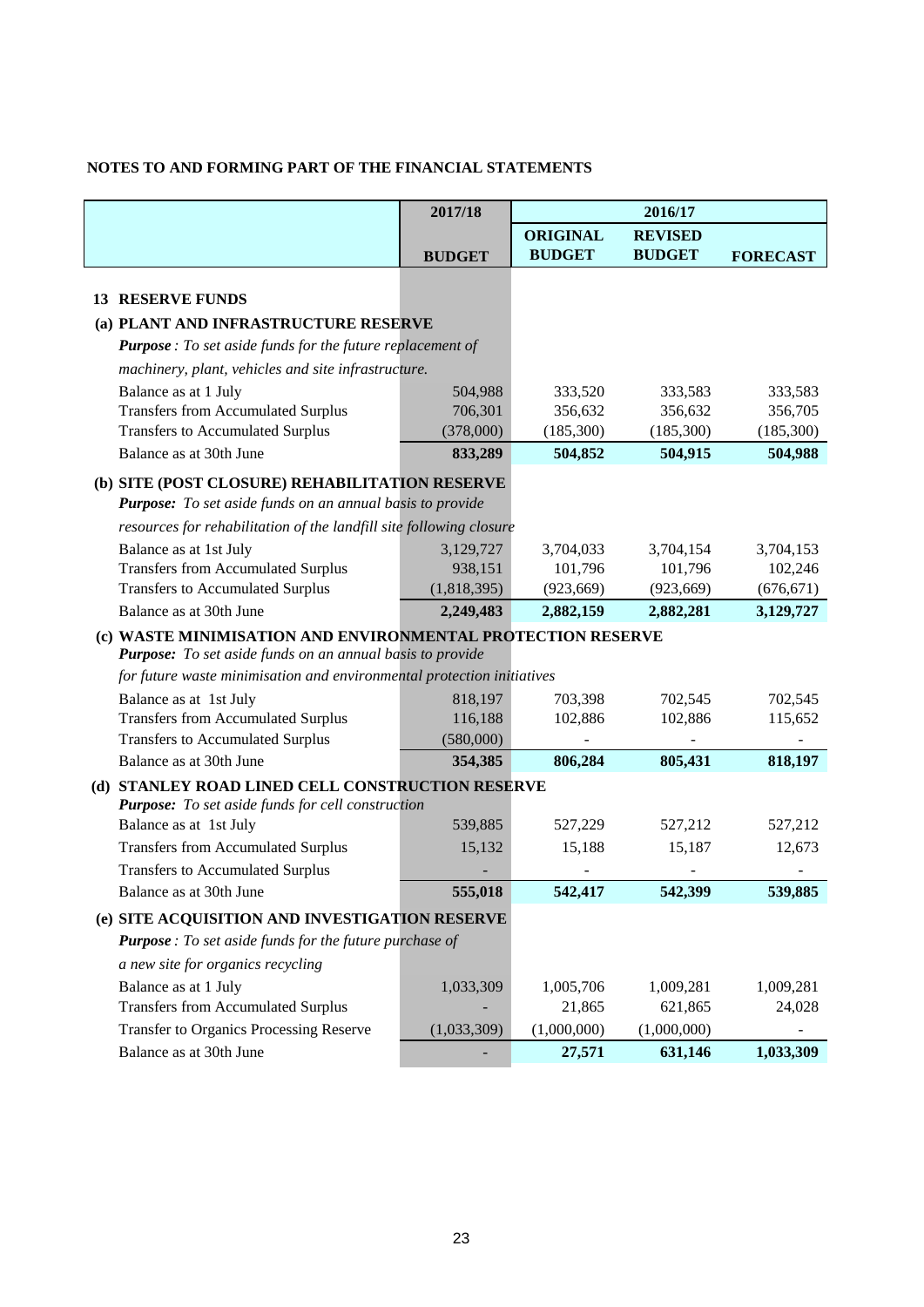|                                                                                                                                                                                                                                                                                                                                                   | 2017/18       |                 | 2016/17        |                        |
|---------------------------------------------------------------------------------------------------------------------------------------------------------------------------------------------------------------------------------------------------------------------------------------------------------------------------------------------------|---------------|-----------------|----------------|------------------------|
|                                                                                                                                                                                                                                                                                                                                                   |               | <b>ORIGINAL</b> | <b>REVISED</b> |                        |
|                                                                                                                                                                                                                                                                                                                                                   | <b>BUDGET</b> | <b>BUDGET</b>   |                | <b>BUDGET FORECAST</b> |
| 13 RESERVE FUNDS (Continued)<br>(f) ORGANICS PROCESSING RESERVE                                                                                                                                                                                                                                                                                   | <b>S</b>      |                 | S              |                        |
| <b>Purpose</b> : To set aside funds for the relocation (and<br>upgrade) of the Organics Processing facility from Banksia<br>Road to Stanley Road. Costs will include Banksia Road site<br>clean-up, transport of infrastructure and equipment,<br>Stanley Road site works and the purchase of new of<br>infrastructure and equipment as required. |               |                 |                |                        |
| Balance as at 1 July                                                                                                                                                                                                                                                                                                                              |               |                 |                |                        |
| <b>Transfers from Accumulated Surplus</b>                                                                                                                                                                                                                                                                                                         | 23,009        |                 |                |                        |
| <b>Transfers to Accumulated Surplus</b>                                                                                                                                                                                                                                                                                                           | (1,027,571)   |                 |                |                        |
| Transfer from Site Acquisition and Investigation Reserve                                                                                                                                                                                                                                                                                          | 1,033,309     |                 |                |                        |
| Balance as at 30th June                                                                                                                                                                                                                                                                                                                           | 28,747        |                 |                |                        |
| <b>Total Reserve Funds</b>                                                                                                                                                                                                                                                                                                                        | 4,020,922     | 4,763,283       | 5,366,172      | 6,026,106              |

 $\blacksquare$ 

4

All of the above reserve accounts are to be supported by money held in financial institutions.

|                                                          | 2017/18                |                 | 2016/17        |                 |
|----------------------------------------------------------|------------------------|-----------------|----------------|-----------------|
|                                                          |                        | <b>ORIGINAL</b> | <b>REVISED</b> |                 |
|                                                          | <b>BUDGET</b>          | <b>BUDGET</b>   | <b>BUDGET</b>  | <b>FORECAST</b> |
|                                                          | \$                     | \$              | \$             |                 |
| <b>14 TRANSFER TO RESERVES</b>                           |                        |                 |                |                 |
| <b>Plant and Infrastructure Reserve</b>                  |                        |                 |                |                 |
| Interest on Investments                                  | 20,579                 | 6,632           | 6,632          | 6,705           |
| Additional Funds (Transfer from Accumulated Funds)       | 685,722                | 350,000         | 350,000        | 350,000         |
| <b>Total</b>                                             | 706,301                | 356,632         | 356,632        | 356,705         |
| <b>Site (Post Closure) Rehabilitation Reserve</b>        |                        |                 |                |                 |
| Interest on Investments                                  | 81,151                 | 101,796         | 101,796        | 102,246         |
| Additional Funds (Transfer from Accumulated Funds)       | 857,000                |                 |                |                 |
| <b>Total</b>                                             | 938,151                | 101,796         | 101,796        | 102,246         |
| <b>Waste Minimisation and Environmental Protection</b>   |                        |                 |                |                 |
| <b>Reserve</b>                                           |                        |                 |                |                 |
| Interest on Investments                                  | 12,184                 | 21,418          | 21,418         | 14,184          |
| Additional Funds (Transfer from Accumulated Funds)       | 104,004                | 81,468          | 81,468         | 101,468         |
|                                                          | 116,188                | 102,886         | 102,886        | 115,652         |
| <b>Stanley Road Lined Cell Construction Reserve</b>      |                        |                 |                |                 |
| Interest on Investments                                  | 15,132                 | 15,187          | 15,187         | 12,672          |
| Additional Funds (Transfer from Accumulated Funds)       |                        |                 |                |                 |
|                                                          | 15,132                 | 15,187          | 15,187         | 12,672          |
| <b>Site Acquisition and Investigation Reserve</b>        |                        |                 |                |                 |
| <b>Interest on Investments</b>                           |                        | 21,865          | 21,865         | 24,028          |
| Additional Funds (Transfer from Accumulated Funds)       |                        |                 | 600,000        |                 |
|                                                          | ٠                      | 21,865          | 621,865        | 24,028          |
| <b>Organics Processing Reserve</b>                       |                        |                 |                |                 |
| <b>Interest on Investments</b>                           | 23,009                 |                 |                |                 |
| Transfer from Site Acquisition and Investigation Reserve | 1,033,309              |                 |                |                 |
| <b>Total Transfer to Reserves</b>                        | 1,056,318<br>2,832,091 | 598,366         | 1,198,366      | 611,303         |
|                                                          |                        |                 |                |                 |

#### **Total Transfer to Reserves**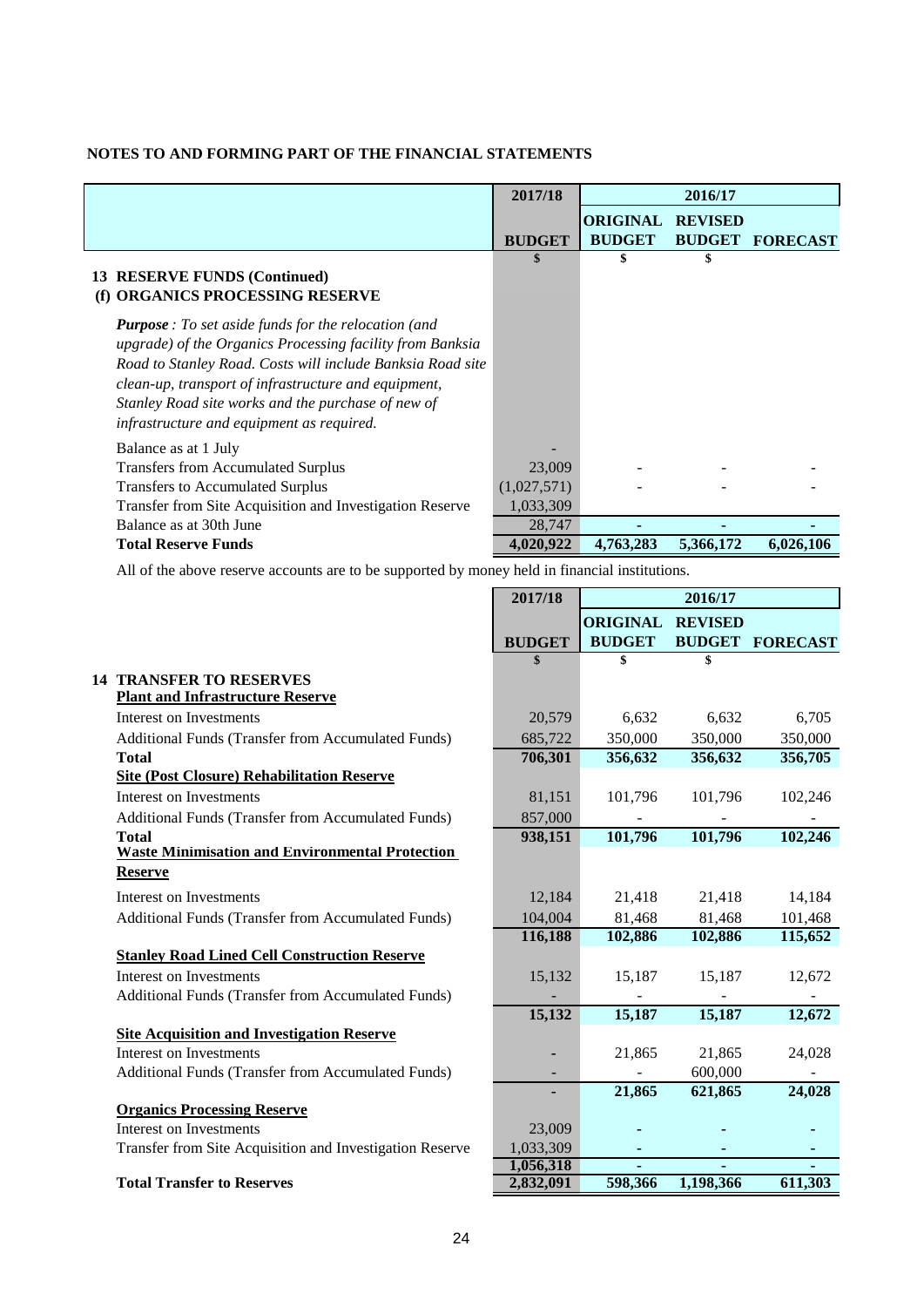|    |                                                                                      | 2017/18                |                        | 2016/17                |                        |
|----|--------------------------------------------------------------------------------------|------------------------|------------------------|------------------------|------------------------|
|    |                                                                                      |                        |                        |                        |                        |
|    |                                                                                      |                        | <b>ORIGINA</b>         | <b>REVISED</b>         |                        |
|    | <b>NOTE</b>                                                                          | <b>BUDGET</b>          | L                      |                        | <b>BUDGET FORECAST</b> |
|    |                                                                                      | \$                     | \$                     |                        | \$                     |
| 15 | <b>TRANSFER FROM RESERVES</b>                                                        |                        |                        |                        |                        |
|    | <b>Plant &amp; Infrastructure Reserve</b>                                            |                        |                        |                        |                        |
|    | As per Capital Expenditure Note 16                                                   | 378,000                | 185,300                | 185,300                | 185,300                |
|    |                                                                                      | 378,000                | 185,300                | 185,300                | 185,300                |
|    | <b>Site (Post Closure) Rehabilitation Reserve</b>                                    |                        |                        |                        |                        |
|    | Stanley Road rehabilitation works                                                    | 1,818,395              | 433,669                | 433,669                | 211,671                |
|    | Capital Equipment for Stanley Road rehabilitation works                              |                        | 490,000                | 490,000                | 465,000                |
|    |                                                                                      | 1,818,395              | 923,669                | 923,669                | 676,671                |
|    | <b>Waste Minimisation and Environmental</b>                                          |                        |                        |                        |                        |
|    | <b>Protection Reserve</b>                                                            |                        |                        |                        |                        |
|    | Capital Equipment Shredder for Stanley Road.                                         | 580,000                |                        |                        |                        |
|    |                                                                                      | 580,000                |                        |                        |                        |
|    | <b>Site Acquisition and Investigation Reserve</b>                                    |                        |                        |                        |                        |
|    | <b>Transfer to Organics Processing Reserve</b>                                       | 1,033,309              | 1,000,000              | 1,000,000              |                        |
|    |                                                                                      | 1,033,309              | 1,000,000              | 1,000,000              |                        |
|    | <b>Organics Processing Reserve</b><br>Costs will include Banksia Road site clean-up, |                        |                        |                        |                        |
|    | transport of infrastructure and equipment, Stanley                                   |                        |                        |                        |                        |
|    | Road site works and the purchase of new of                                           |                        |                        |                        |                        |
|    | infrastructure and equipment as required.                                            | 1,027,571              |                        |                        |                        |
|    |                                                                                      | 1,027,571              |                        |                        |                        |
|    |                                                                                      |                        |                        |                        |                        |
|    | <b>Total Transfer from Reserves</b>                                                  | 4,837,275              | 2,108,969              | 2,108,969              | 861,971                |
|    |                                                                                      |                        |                        |                        |                        |
|    |                                                                                      |                        |                        |                        |                        |
|    | <b>Total Transfers to Reserves (from other reserves)</b>                             | 1,033,309              |                        |                        |                        |
|    | <b>Total Transfer to Reserves (from Accum. Funds)</b>                                | 1,798,782              | 598,366                | 1,198,366              | 611,303                |
|    |                                                                                      | 2,832,091              | 598,366                | 1,198,366              | 611,303                |
|    |                                                                                      |                        |                        |                        |                        |
|    | <b>Total Transfers from Reserves (to other reserves)</b>                             | 1,033,309              |                        |                        |                        |
|    | <b>Total Transfer from Reserves (to Accum. Funds)</b>                                | 3,803,966<br>4,837,275 | 2,108,969<br>2,108,969 | 2,108,969<br>2,108,969 | 861,971<br>861,971     |
|    |                                                                                      |                        |                        |                        |                        |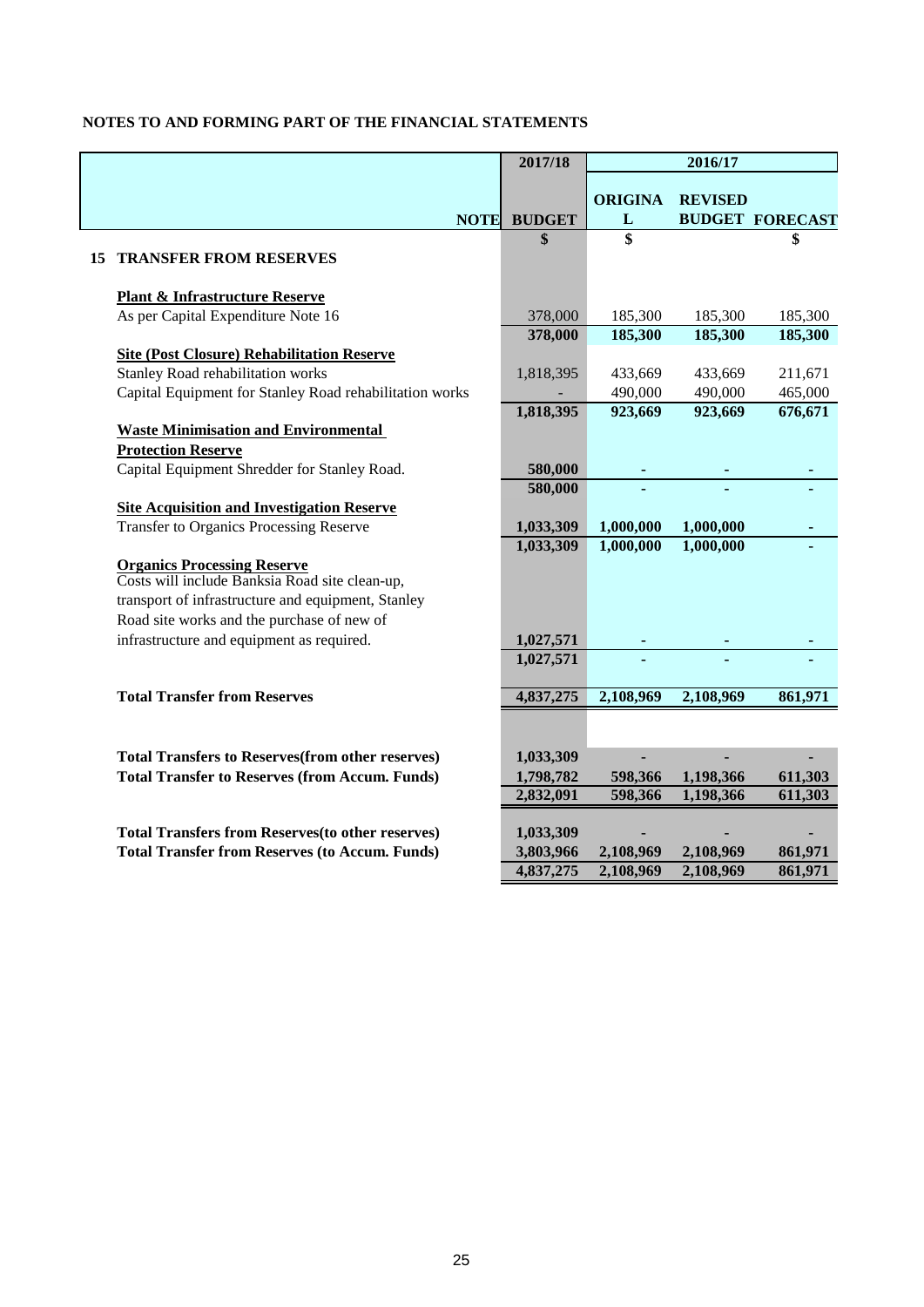|                                                  | 2017/18       |                        | 2016/17         |
|--------------------------------------------------|---------------|------------------------|-----------------|
|                                                  |               | <b>ORIGINAL</b>        |                 |
| <b>NOTE</b>                                      | <b>BUDGET</b> | <b>BUDGET</b>          | <b>FORECAST</b> |
|                                                  |               |                        |                 |
| 16(a) Fees and Charges                           |               |                        |                 |
| <b>Casual Tipping Fees</b>                       | 2,295,986     | 1,375,109              | 2,359,803       |
| Disposals - City of Bunbury                      | 521,922       | 509,193                | 488,741         |
| Disposals - Shire of Harvey                      | 530,279       | 517,346                | 499,080         |
| Tip Passes - Shire of Harvey                     | 203,310       | 198,352                | 185,403         |
| Sale of Recyclables                              | 151,549       | 144,154                | 132,462         |
| <b>Banksia Road Organics and Compost</b>         | 502,762       | 490,500                | 475,388         |
| Hookbin Hire                                     | 11,500        | 12,981                 | 10,190          |
| <b>Waste Minimisation Revenue</b>                | 104,004       | 81,468                 | 97,544          |
|                                                  | 4,321,312     | 3,329,103              | 4,248,611       |
| 16(b) Operating Grants,                          |               |                        |                 |
| <b>Subsidies and Contributions</b>               |               |                        |                 |
| Contributions to Waste Education                 | 114,349       | 111,560                | 112,401         |
|                                                  | 114,349       | 111,560                | 112,401         |
| 16(c) Other Revenue                              |               |                        |                 |
| Landfill Levy                                    | 900,000       | 50,000                 | 990,745         |
| Fuel Tax Credit                                  | 66,100        | 63,062                 | 62,835          |
| Payroll Contributions                            |               |                        | 7,799           |
| <b>Insurance Reimbursements</b>                  | 5,000         | 5,000                  | 60,963          |
| Miscellaneous Reimbursements                     | 5,000         | 5,000                  | 6,292           |
| Contributions to e-Waste Disposal                | 6,000         | 12,000                 |                 |
|                                                  | 982,100       | 135,062                | 1,128,634       |
| <b>Total Fees and Charges, Other Revenue and</b> |               |                        |                 |
| <b>Contributions</b>                             | 5,417,761     | 3,575,725              | 5,489,646       |
|                                                  |               |                        |                 |
| <b>Total Fees and Charges, Other Revenue and</b> |               |                        |                 |
| <b>Contributions by Program</b>                  |               |                        |                 |
| Governance                                       | 114,349       | 111,560                | 112,401         |
| <b>Community Amenities</b>                       | 5,303,412     | 3,464,165<br>3,575,725 | 5,377,245       |
|                                                  | 5,417,761     |                        | 5,489,646       |
| 16(d) Non-Operating Grants,                      |               |                        |                 |
| <b>Subsidies and Contributions</b>               |               |                        |                 |
| <b>Royalties for Regions</b>                     | 3,000,000     |                        |                 |
|                                                  | 3,000,000     |                        |                 |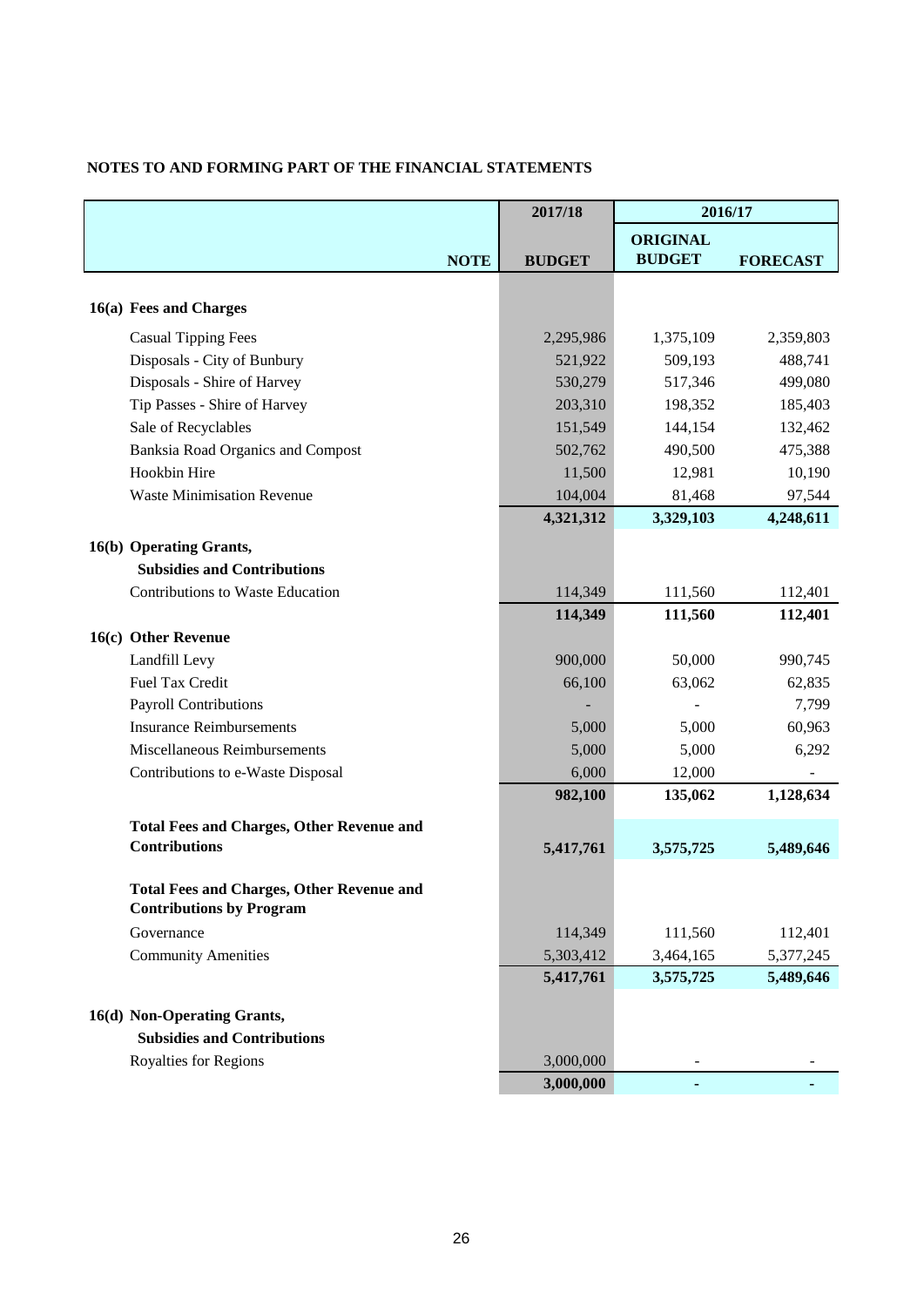|                                                                                         | 2017/18       |                 | 2016/17        |                          |
|-----------------------------------------------------------------------------------------|---------------|-----------------|----------------|--------------------------|
|                                                                                         |               | <b>ORIGINAL</b> | <b>REVISED</b> |                          |
| <b>NOTE</b>                                                                             | <b>BUDGET</b> | <b>BUDGET</b>   | <b>BUDGET</b>  | <b>FORECAST</b>          |
|                                                                                         | \$            | \$              |                | \$                       |
| <b>CAPITAL EXPENDITURE</b><br>17                                                        |               |                 |                |                          |
| <b>Stanley Road Operations</b>                                                          |               |                 |                |                          |
| <b>Land and Buildings</b>                                                               |               |                 |                |                          |
| Land Acquisition (Lined Cell Clearing Offset)                                           | 120,000       |                 |                |                          |
| Replace Gatehouse/Amenities Building                                                    | 45,000        | 45,000          | 45,000         |                          |
| New Administration Building                                                             | 275,000       | 150,000         | 150,000        |                          |
| <b>Waste Transfer Station Amenities Upgrade</b>                                         |               | 10,300          | 10,300         | 10,601                   |
| <b>Furniture and Equipment</b>                                                          |               |                 |                | 3,722                    |
| Office Computers (x4)<br>Office Furniture                                               | 1,500         | 4,500<br>3,700  | 4,500<br>3,700 | 5,465                    |
| <b>Plant and Equipment</b>                                                              |               |                 |                |                          |
| Replace CEO Vehcile                                                                     | 55,000        |                 |                |                          |
| Project Officer - Vehicle (with Tipper)                                                 |               | 31,000          | 29,855         | 29,055                   |
| Replace i30 with Dual Cab                                                               |               | 31,000          | 29,855         | 29,055                   |
| Test and Tag Equipment                                                                  |               | 1,000           | 1,000          |                          |
| Air operated impact wrench                                                              |               | 600             | 272            | 272                      |
| Security Light                                                                          |               | 3,000           | 3,350          | 3,350                    |
| Stanley Road - D8 Track Type Dozer                                                      |               | 490,000         | 490,000        | 465,000                  |
| Landfill Compactor                                                                      |               | 825,000         | 768,800        | 768,800                  |
| <b>Bin Lifter</b>                                                                       | 3,000         | 3,000           | 3,000          |                          |
| Shredder                                                                                | 580,000       |                 |                |                          |
| Electronic G.P.S Landfill Management System                                             | 75,000        |                 |                |                          |
| 10,000ltr Bulk Fuel Storage                                                             | 34,000        |                 |                |                          |
| New Monitoring Bores                                                                    |               |                 |                |                          |
| Weighbridge Ramp Extension                                                              |               |                 |                | 7,800                    |
| <b>Infrastructure</b>                                                                   |               |                 |                |                          |
| 19<br><b>Stanley Road Lined Cells</b>                                                   | 3,000,000     |                 |                |                          |
|                                                                                         | 4,188,500     | 1,598,100       | 1,539,632      | 1,323,120                |
| <b>Recycling Operations - Organics</b>                                                  |               |                 |                |                          |
| Land Site                                                                               |               | 1,000,000       | 1,000,000      |                          |
| <b>Steam Operated Weed Killer</b>                                                       |               | 6,000           | 6,000          | $\overline{\phantom{a}}$ |
| <b>Temparature Probes</b>                                                               |               |                 |                | 5,232                    |
| <b>Stihl Blower</b>                                                                     |               |                 |                | 376                      |
| Replace Telehandler                                                                     | 310,000       |                 |                |                          |
| Fencing etc                                                                             |               |                 | 2,816          | 2,816                    |
| <b>Concrete Bunker For Finished Compost</b><br><b>Compost Facilities Infrastructure</b> |               | 35,644          | 35,644         | 35,644                   |
| 20                                                                                      | 1,027,571     |                 |                |                          |
|                                                                                         | 1,337,571     | 1,041,644       | 1,044,460      | 44,068                   |
| <b>Total</b>                                                                            | 5,526,071     | 2,639,744       | 2,584,092      | 1,367,188                |
| <b>Capital Expenditure by Asset Type</b>                                                |               |                 |                |                          |
| Land & Buildings                                                                        | 440,000       | 1,205,300       | 1,208,650      | 13,951                   |
| Plant and Equipment                                                                     | 1,057,000     | 1,390,600       | 1,328,782      | 1,305,214                |
| Furniture and Equipment                                                                 | 1,500         | 8,200           | 8,200          | 9,563                    |
| Infrastructure                                                                          | 4,027,571     | 35,644          | 38,460         | 38,460                   |
| <b>Total</b>                                                                            | 5,526,071     | 2,639,744       | 2,584,092      | 1,367,188                |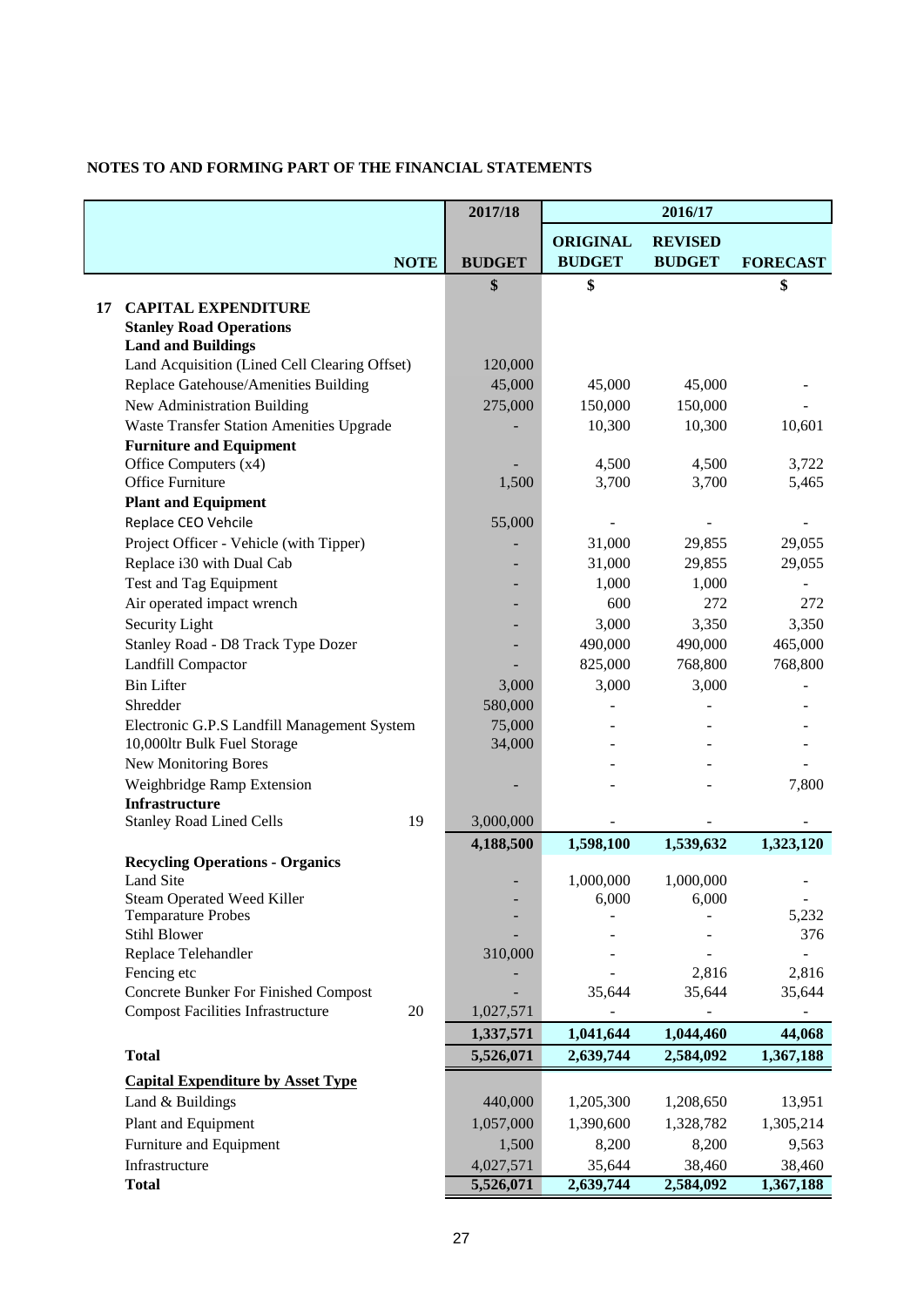|    |                                               |             | 2017/18                          |                 | 2016/17        |                 |
|----|-----------------------------------------------|-------------|----------------------------------|-----------------|----------------|-----------------|
|    |                                               |             |                                  | <b>ORIGINAL</b> | <b>REVISED</b> |                 |
|    |                                               | <b>NOTE</b> | <b>BUDGET</b>                    | <b>BUDGET</b>   | <b>BUDGET</b>  | <b>FORECAST</b> |
|    |                                               |             | \$                               | \$              | \$             | \$              |
|    |                                               |             |                                  |                 |                |                 |
| 18 | <b>Stanley Road Rehabilitation (Capping)</b>  |             |                                  |                 |                |                 |
|    | <b>Project Costs:</b>                         |             |                                  |                 |                |                 |
|    | Gabion Wall                                   |             | 355,000                          |                 |                |                 |
|    | Sub-surface Drainage and Geonet               |             | 277,030                          |                 |                |                 |
|    | 1.5mm Textured LLDPE Cap                      |             | 292,711                          |                 |                |                 |
|    | Surface Water Management                      |             | 133,776                          |                 |                |                 |
|    | Landfill Gas Management System                |             | 308,050                          |                 |                |                 |
|    | Revegetation                                  |             | 53,215                           |                 |                |                 |
|    | Other                                         |             | 47,207                           |                 |                |                 |
|    | Plant Capital (D8T Truck Type Dozer)          |             |                                  | 490,000         | 490,000        | 465,000         |
|    | <b>Other Costs:</b>                           |             | 1,466,989                        | 490,000         | 490,000        | 465,000         |
|    | <b>Labour Costs</b>                           |             |                                  | 58,569          | 58,569         |                 |
|    | <b>Plant Costs</b>                            |             | 104,748<br>67,471                | 100,100         | 100,100        | 211,671         |
|    | <b>Plant Depreciation</b>                     |             | 109,538                          |                 |                |                 |
|    | <b>Contractors and Services</b>               |             | 60,246                           | 275,000         | 275,000        |                 |
|    | Insurance                                     |             | 9,403                            |                 |                |                 |
|    |                                               |             | 351,406                          | 433,669         | 433,669        | 211,671         |
|    |                                               |             | 1,818,395                        | 923,669         | 923,669        | 676,671         |
|    | The 2017/18 expenditure will be funded from   |             |                                  |                 |                |                 |
|    | the Site Post Closure Rehabilitation Reserve: |             |                                  |                 |                |                 |
|    | Closing Balance of Site Post Closure          |             |                                  |                 |                |                 |
|    | <b>Rehabilitation Reserve</b>                 | 13(b)       | 2,249,483                        | 2,882,159       | 2,882,281      | 3,129,727       |
|    |                                               |             |                                  |                 |                |                 |
|    | Note:                                         |             |                                  |                 |                |                 |
|    | The Stanley Road Rehabilitation budget for    |             |                                  |                 |                |                 |
|    | 2016/17 to 2025/26 follows:                   |             | <b>Project Costs Other Costs</b> |                 | <b>Totals</b>  |                 |
|    | 2016/17                                       |             | 465,000                          | 211,671         | 676,671        |                 |
|    | 2017/18                                       |             | 1,466,989                        | 351,406         | 1,818,395      |                 |
|    | 2018/19                                       |             | 694,672                          | 397,037         | 1,091,709      |                 |
|    | 2019/20                                       |             | 287,508                          | 404,223         | 691,731        |                 |
|    | 2020/21                                       |             | 280,144                          | 411,587         | 691,731        |                 |
|    | 2021/22                                       |             | 343,734                          | 419,136         | 762,870        |                 |
|    | 2022/23                                       |             | 335,996                          | 426,874         | 762,870        |                 |
|    | 2023/24                                       |             | 348,842                          | 414,028         | 762,870        |                 |
|    | 2024/25                                       |             | 357,563                          | 422,220         | 779,783        |                 |
|    | 2025/26                                       |             | 366,502                          | 430,555         | 797,057        |                 |
|    | Total for 10 years to 30/6/2026:              |             | 4,946,950                        | 3,888,737       | 8,835,687      |                 |

**Note:**

 **The long term budget from 2017/18 onwards will be reviewed after the submission and approval of detailed design works, engineering drawings and environmental management plan for proposed new lined cells at Stanley Road to the Department of Environment Regulation.**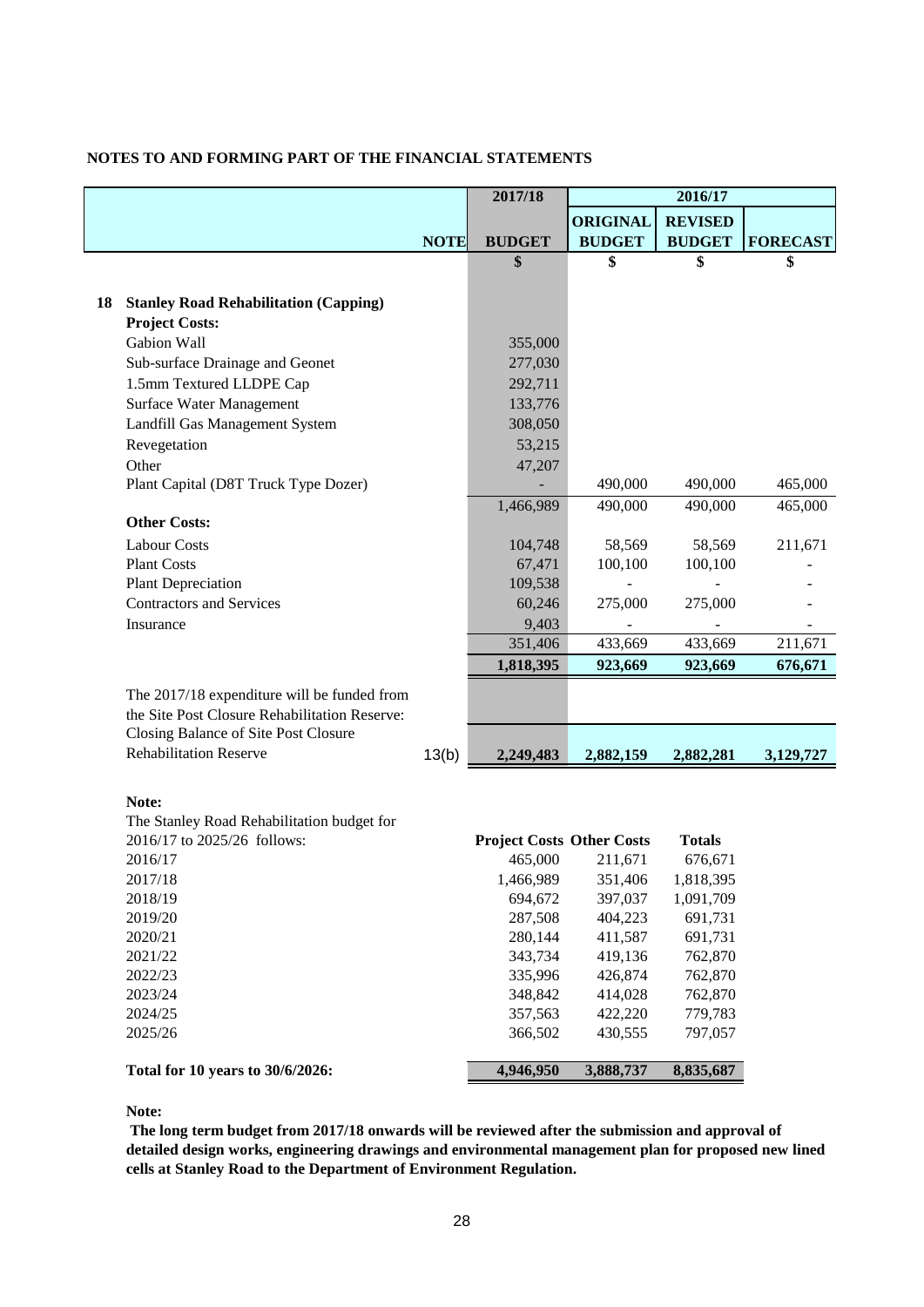|    |                                                    | 2017/18       |                                  | 2016/17                         |                 |
|----|----------------------------------------------------|---------------|----------------------------------|---------------------------------|-----------------|
|    |                                                    | <b>BUDGET</b> | <b>ORIGINAL</b><br><b>BUDGET</b> | <b>REVISED</b><br><b>BUDGET</b> | <b>FORECAST</b> |
|    |                                                    | \$            | \$                               | \$                              | \$              |
| 19 | <b>Stanley Road Lined Cells</b>                    |               |                                  |                                 |                 |
|    | <b>Base Earthworks</b>                             | 440,069       |                                  |                                 |                 |
|    | <b>Basal Lining System</b>                         | 1,655,920     |                                  |                                 |                 |
|    | Leachate Extraction and Evaporation Pond           | 493,068       |                                  |                                 |                 |
|    | Relocation of Plant Compound and Access Road       | 195,943       |                                  |                                 |                 |
|    | Power Supply                                       | 215,000       |                                  |                                 |                 |
|    | Land Acquisition (Lined Cell Clearing Offset)      | 120,000       |                                  |                                 |                 |
|    |                                                    | 3,120,000     |                                  |                                 |                 |
|    | The proposed funding sources are:                  |               |                                  |                                 |                 |
|    | <b>State Grant Funding (Royalties for Regions)</b> | 3,000,000     |                                  |                                 |                 |
|    | <b>Municipal Funds</b>                             | 120,000       |                                  |                                 |                 |
|    |                                                    | 3,120,000     |                                  |                                 |                 |

#### **Note:**

**The budget for 2017/18 will be reviewed after the submission and approval of detailed design works, engineering drawings and environmental management plan for proposed new lined cells at Stanley Road to the Department of Environment Regulation.**

|    |                                                  | 2017/18       | 2016/17       |                |                 |
|----|--------------------------------------------------|---------------|---------------|----------------|-----------------|
|    |                                                  | <b>BUDGET</b> | <b>BUDGET</b> | <b>BUDGET</b>  | <b>FORECAST</b> |
|    |                                                  | \$            | \$            | \$             | \$              |
| 20 | <b>Organics Project</b>                          |               |               |                |                 |
|    | <b>Recycling Operations-Organics</b>             |               |               |                |                 |
|    | <b>Land Site</b>                                 |               | 1,000,000     | 1,000,000      |                 |
|    | Steam Operated Weed Killer                       |               | 6,000         | 6,000          |                 |
|    | <b>Temparature Probes</b>                        |               |               |                | 5,232           |
|    | Site Fencing                                     | 22,500        |               |                |                 |
|    | Power Supply                                     | 150,000       |               |                |                 |
|    | <b>Leachate Ponds</b>                            | 65,000        |               |                |                 |
|    | <b>Compost Bunkers</b>                           | 615,071       |               | 2,816          | 2,816           |
|    | <b>Site Works</b>                                | 175,000       | 35,644        | 35,644         | 35,644          |
|    |                                                  | 1,027,571     | 1,041,644     | 1,044,460      | 43,692          |
|    | <b>Capital Expenditure by Asset Type</b>         |               |               |                |                 |
|    | Land and Buildings                               |               | 1,000,000     | 1,000,000      |                 |
|    | Plant & Equipment                                |               | 6,000         | 6.000          | 5,232           |
|    | Infrastructure                                   | 1,027,571     | 35,644        | 38,460         | 38,460          |
|    |                                                  | 1,027,571     | 1,041,644     | 1,044,460      | 43,692          |
|    |                                                  |               |               |                |                 |
|    |                                                  | 2017/18       |               | 2016/17        |                 |
|    |                                                  | <b>BUDGET</b> | <b>BUDGET</b> | <b>REVISED</b> | <b>FORECAST</b> |
|    |                                                  | \$            | \$            | \$             | \$              |
|    | The proposed funding sources are:                |               |               |                |                 |
|    | Site Acquisition and Investigation Reserve       |               | 1,000,000     | 1,000,000      |                 |
|    | <b>Organics Processing Reserve</b>               | 1,027,571     |               |                |                 |
|    | <b>Municipal Funds</b>                           |               | 41.644        | 44,460         | 43,692          |
|    | <b>Total Capital Budget for Organics Project</b> | 1,027,571     | 1,041,644     | 1,044,460      | 43,692          |

#### **Note:**

**The budget for 2017/18 will be reviewed after the submission and approval of detailed design works, engineering drawings and environmental management plan to the Department of Environment Regulation.**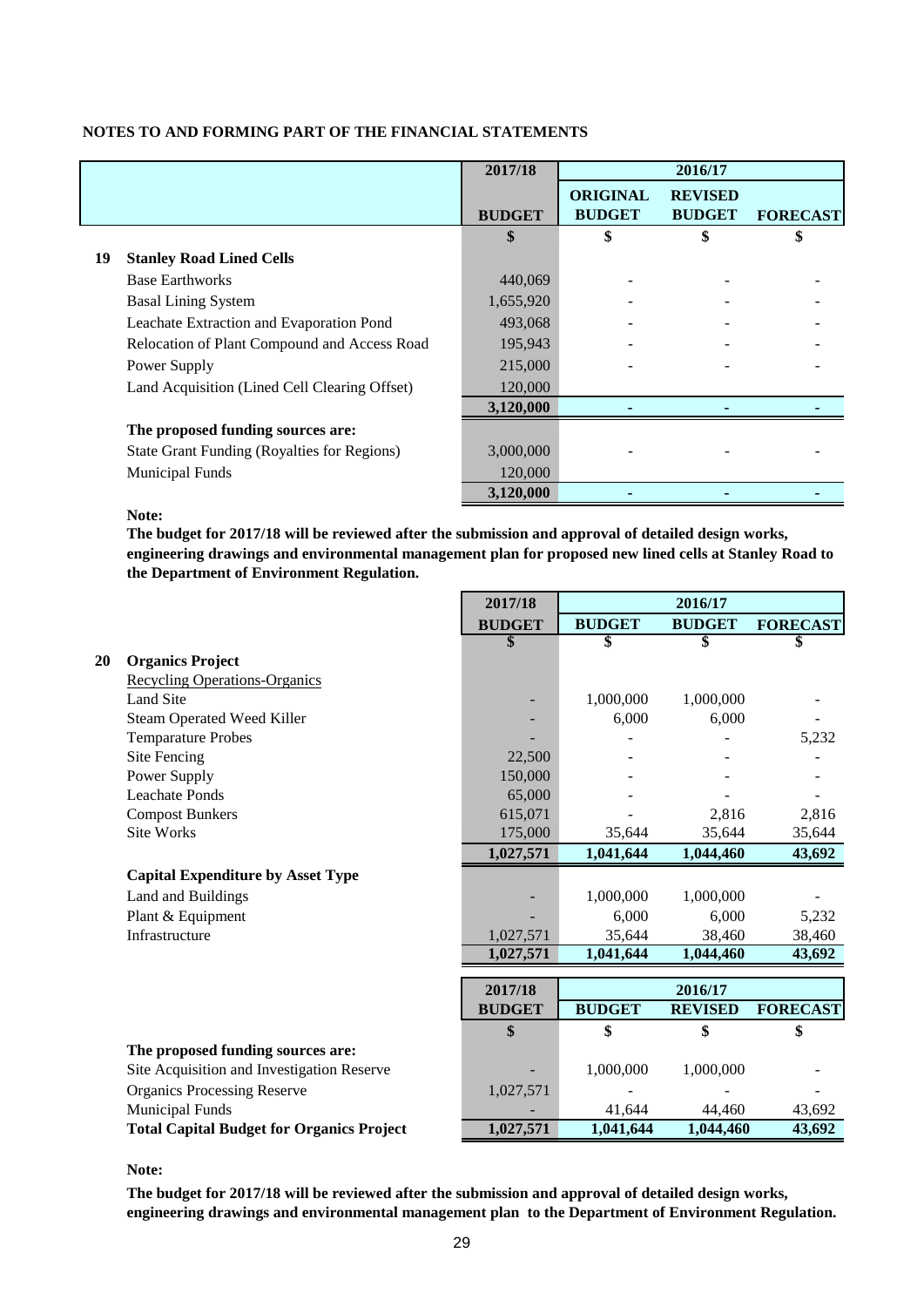#### **21 PERFORMANCE MEASURES**

|                                                                                                   | 2018    | 2017 | 2016 | <b>Local Govt.</b><br><b>Standard **</b>           |
|---------------------------------------------------------------------------------------------------|---------|------|------|----------------------------------------------------|
| <b>Current Ratio:</b>                                                                             |         |      |      |                                                    |
| <b>Current Assets minus Restricted Assets</b><br>Current Liabilities minus Restricted Liabilities | 1.50    | 2.07 | 3.74 | > 1.0                                              |
| <b>Asset Sustainability Ratio:</b>                                                                |         |      |      |                                                    |
| Capital Renewal and Replacement Expenditure<br><b>Depreciation Expense</b>                        | 0.66    | 2.55 | 1.54 | 0.90 to 1.10                                       |
| <b>Debt Service Cover Ratio:</b>                                                                  |         |      |      |                                                    |
| Debt Service Cost<br><b>Available Operating Revenue</b>                                           | Nil     | Nil  | Nil  | N/A                                                |
| <b>Operating Surplus Ratio:</b>                                                                   |         |      |      |                                                    |
| Operating Revenue minus Operating Expense<br>Own Source Operating Revenue *                       | $-0.14$ | 0.05 | 0.09 | 0.01 to 0.15<br>(basic standard)                   |
| <b>Own Source Revenue Coverage Ratio:</b>                                                         |         |      |      |                                                    |
| Own Source Operating Revenue *<br><b>Operating Expense</b>                                        | 0.73    | 1.03 | 1.05 | $0.60 \text{ to } 0.90$<br>(intermediate standard) |

### \* Own Source Operating Revenue

Revenue from fees and user charges, reimbursements and recoveries, interest income and profit on disposals of assets.

#### \*\* Local Government Standard Ratios

As per the Department of Local Government's Operational Guidelines Number 18.

#### **Notes:**

1. Information relating to the **asset consumption ratio** and the **asset renewal funding ratio** can be found at Note 21 'Supplementary Ratio Information' on page 33 of this document.

2. Adjusted Ratio due to expenditure for site rehabilitaion.

If these amount is excluded from the ratio calculation, the ratio in the 2018 and 2017 columns would be as follows:

**Operating Surplus Ratio:** 

| 2018 | 2017 |
|------|------|
| 0.27 | 0.13 |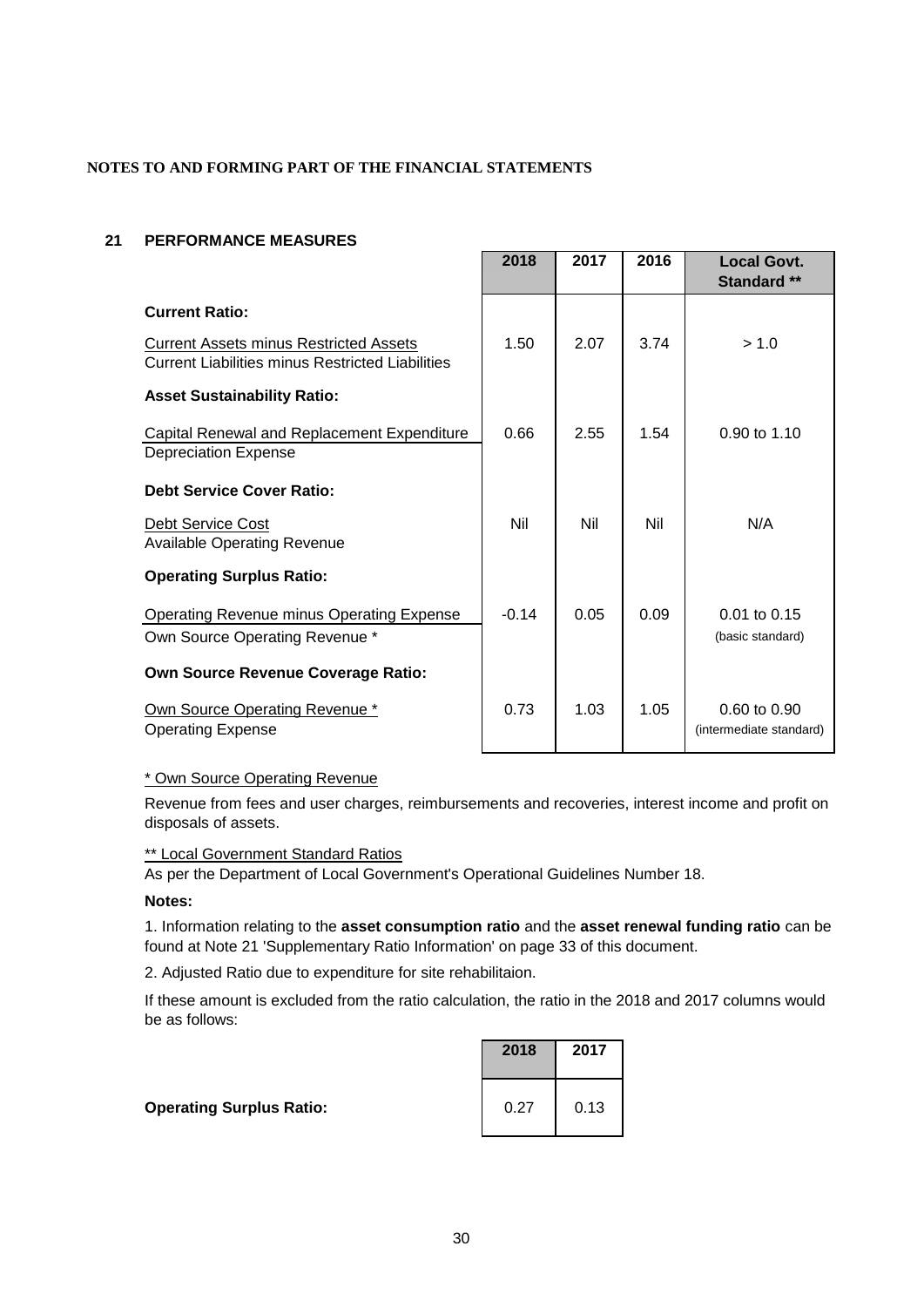|                                                              | $\frac{0}{0}$               | 2017/18                        | 2016/17       | 2015/16       |  |
|--------------------------------------------------------------|-----------------------------|--------------------------------|---------------|---------------|--|
|                                                              |                             | <b>FEES</b>                    | <b>FEES</b>   | <b>FEES</b>   |  |
|                                                              |                             | <b>BUDGET</b>                  | <b>BUDGET</b> | <b>BUDGET</b> |  |
|                                                              | Decrease<br><b>Increase</b> |                                |               |               |  |
|                                                              |                             | (INCL GST)(INCL GST)(INCL GST) |               |               |  |
| 22 SCHEDULE OF TIPPING FEES                                  |                             |                                |               |               |  |
| (As adopted previously at the Ordinary Council Meeting on 25 |                             |                                |               |               |  |
| May 2017 for the 2017/18 financial year)                     |                             |                                |               |               |  |
| <b>LOCATION: STANLEY ROAD WASTE MANAGEMENT FACILITY</b>      |                             |                                |               |               |  |
| <b>LIGHT VEHICLES</b>                                        |                             |                                |               |               |  |
| Per car or station wagon                                     | 7.7%                        | \$14.00                        | \$13.00       | \$13.00       |  |
| Per Utility or trailer (up to 1.8m x 1.2m)                   | 5.3%                        | \$20.00                        | \$19.00       | \$19.00       |  |
| Per trailer or large utility (up to 2.1m x 1.2m) or trailer  |                             | \$31.00                        |               |               |  |
| with sides exceeding 600mm                                   | $-100.0\%$                  |                                | \$29.00       | \$29.00       |  |
|                                                              |                             |                                |               |               |  |
| <b>HEAVY VEHICLES - WEIGHBRIDGE</b>                          |                             |                                |               |               |  |
| Co-mingled Waste per tonne                                   | 4.4%                        | \$59.50                        | \$57.00       | \$57.00       |  |
| <b>Minimum Charge</b>                                        | 3.7%                        | \$42.50                        | \$41.00       | \$57.00       |  |
| Clean Green Waste per tonne                                  | $-39.0%$                    | \$25.00                        | \$41.00       | \$41.00       |  |
| <b>Minimum Charge</b>                                        | $-39.0%$                    | \$25.00                        | \$41.00       | \$41.00       |  |
| Clean Cardboard Waste per tonne                              | 0.0%                        | \$28.50                        | \$28.50       | \$28.50       |  |
| <b>Minimum Charge</b>                                        | 0.0%                        | \$28.50                        | \$28.50       | \$28.50       |  |
| Clean Fill - Suitable for Daily Cover                        |                             | \$0.00                         | \$0.00        | \$0.00        |  |
| <b>Minimum Charge</b>                                        |                             | \$0.00                         | \$0.00        | \$0.00        |  |
| Building and Demolition Waste per tonne                      | 10.0%                       | \$5.50                         | \$5.00        | \$5.00        |  |
| (No Gyprock or Timber)                                       |                             |                                |               |               |  |
| <b>Minimum Charge</b>                                        | 10.0%                       | \$5.50                         | \$5.00        | \$5.00        |  |
| Clean Fill - Suitable for Site rehabilitation                |                             |                                |               |               |  |
| Minimum quantity 500 tonnes                                  |                             |                                |               |               |  |
| (By consultation with CEO)<br><b>OTHER WASTE</b>             |                             |                                |               |               |  |
| Tyres - car (per tyre) from                                  | 0.0%                        | \$5.50                         | \$5.50        | \$5.50        |  |
| - truck (per tyre) from                                      | 0.0%                        | \$20.00                        | \$20.00       | \$20.00       |  |
| Car bodies                                                   | $-100.0\%$                  | \$0.00                         | \$15.00       | \$15.00       |  |
| Special Burial (i.e. Asbestos) per tonne or part thereof     | 2.4%                        | \$84.00                        | \$82.00       | \$82.00       |  |
| <b>Minimum Charge</b>                                        | 2.4%                        | \$84.00                        | \$82.00       | \$82.00       |  |
| Quarantine Waste                                             | 0.0%                        | \$130.00                       | \$130.00      | \$130.00      |  |
| <b>Minimum Charge</b>                                        | 0.0%                        | \$130.00                       | \$130.00      | \$130.00      |  |
| <b>TIP PASSES</b>                                            |                             |                                |               |               |  |
| Charge to Shire of Harvey for tip pass usage -               |                             |                                |               |               |  |
| As per light vehicles as detailed above:                     |                             |                                |               |               |  |
| Per Car or Station Wagon                                     | 7.7%                        | \$14.00                        | \$13.00       | \$13.00       |  |
| <b>Utility or Trailer</b>                                    | 5.3%                        | \$20.00                        | \$19.00       | \$19.00       |  |
| Large Trailer / Large Utility                                | 6.9%                        | \$31.00                        | \$29.00       | \$29.00       |  |
|                                                              |                             |                                |               |               |  |
|                                                              |                             |                                |               |               |  |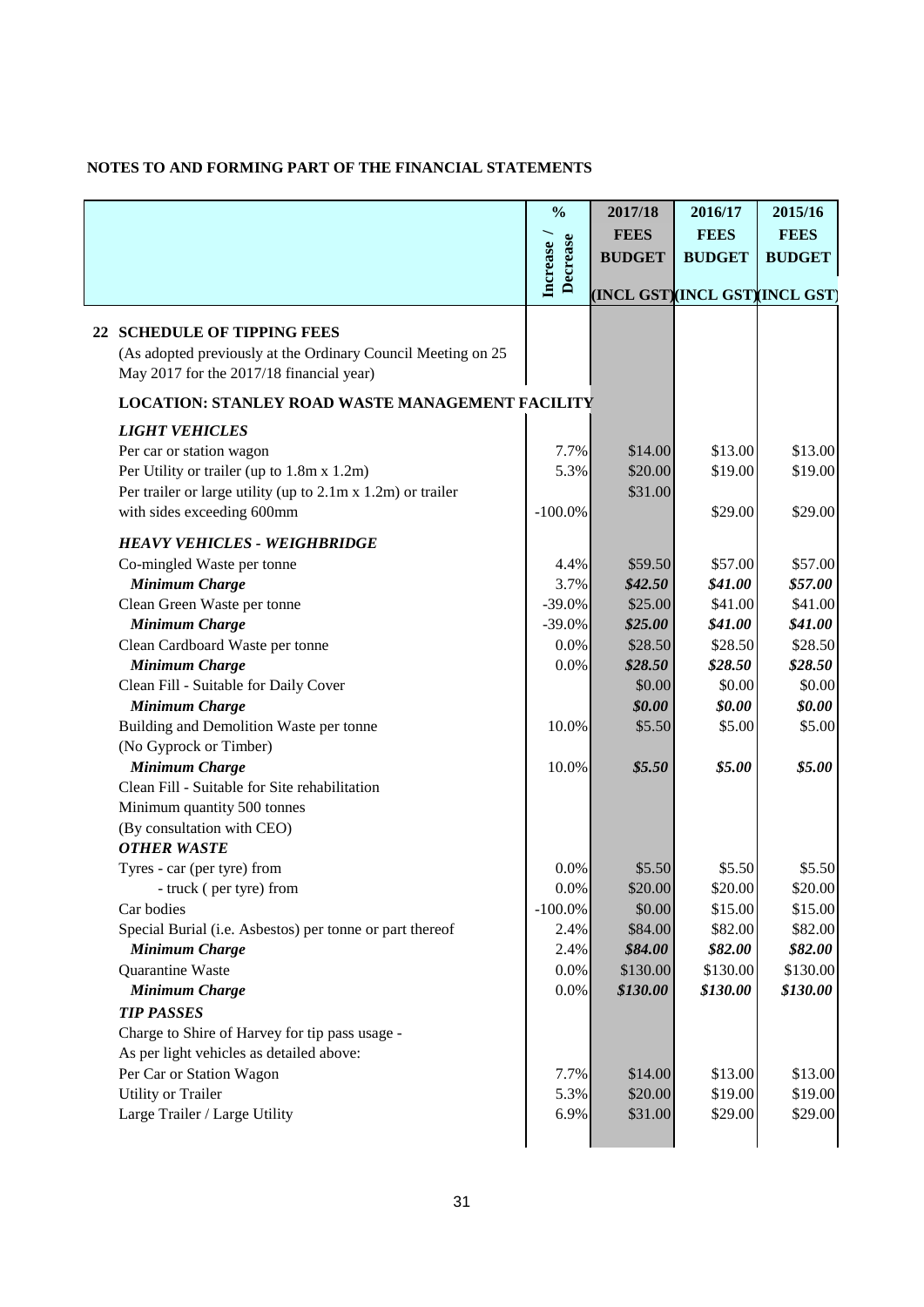|                                                                     | $\frac{0}{0}$             | 2017/18                    | 2016/17       | 2015/16       |
|---------------------------------------------------------------------|---------------------------|----------------------------|---------------|---------------|
|                                                                     |                           | <b>FEES</b>                | <b>FEES</b>   | <b>FEES</b>   |
|                                                                     | Decrease<br><b>BUDGET</b> |                            | <b>BUDGET</b> | <b>BUDGET</b> |
|                                                                     | <b>Increase</b>           | INCL GST INCL GST INCL GST |               |               |
| 22 SCHEDULE OF TIPPING FEES (Continued)                             |                           |                            |               |               |
| <b>LOCATION: STANLEY ROAD WASTE MANAGEMENT FACILITY (Continued)</b> |                           |                            |               |               |
| <b>CONSTITUENT COUNCILS REBATE</b>                                  |                           |                            |               |               |
| To City of Bunbury – Per Tonne Disposed and Landfilled              |                           | \$11.00                    | \$11.00       | \$11.00       |
| To Shire of Harvey - Per Tonne Disposed and Landfilled              |                           | \$11.00                    | \$11.00       | \$11.00       |
| <b>Sale of Compost and Mulch (New)</b>                              |                           |                            |               |               |
| Per Skid Steer Loader Bucket                                        |                           | \$22.00                    |               |               |
| Per Tonne                                                           |                           | \$44.00                    |               |               |
| <b>LOCATION: BANKSIA ROAD WASTE MANAGEMENT FACILITY</b>             |                           |                            |               |               |
| <b>HEAVY VEHICLES WEIGHBRIDGE</b>                                   |                           |                            |               |               |
| Organic Waste per tonne                                             | 3.1%                      | \$33.00                    | \$32.00       | \$31.00       |
| <b>Minimum Charge</b>                                               | 3.1%                      | \$33.00                    | \$32.00       | \$31.00       |
| Clean Green Waste per tonne                                         | 4.2%                      | \$25.00                    | \$24.00       | \$23.50       |
| <b>Minimum Charge</b>                                               | 4.2%                      | \$25.00                    | \$24.00       | \$23.50       |
| Organic Waste with over 5% Contamination per tonne                  | 2.2%                      | \$118.00                   | \$115.50      | \$115.50      |
| Minimum Charge                                                      | 2.2%                      | \$118.00                   | \$115.50      | \$115.50      |
| <b>Compost and Mulch Sales</b>                                      |                           |                            |               |               |
| 10mm Compost Sales to Intuit Earth per Tonne                        | 2.0%                      | \$50.50                    | \$49.50       |               |
| 3,000 Tonne per Year (Per Agreement)                                |                           |                            |               |               |
| Compost Sales to Wellington Group of Councils per Tonne             | 3.0%                      | \$34.00                    | \$33.00       |               |
| 10mm Compost (Second Screened) per Tonne                            | 2.5%                      | \$41.00                    | \$40.00       |               |
| Processed Mulch per Tonne (New)                                     |                           | \$35.00                    |               |               |
| Green Mulch Unprocessed per Tonne (New)                             |                           | \$22.00                    |               |               |

### **NOTE:**

The proposed fees include 10% G S T